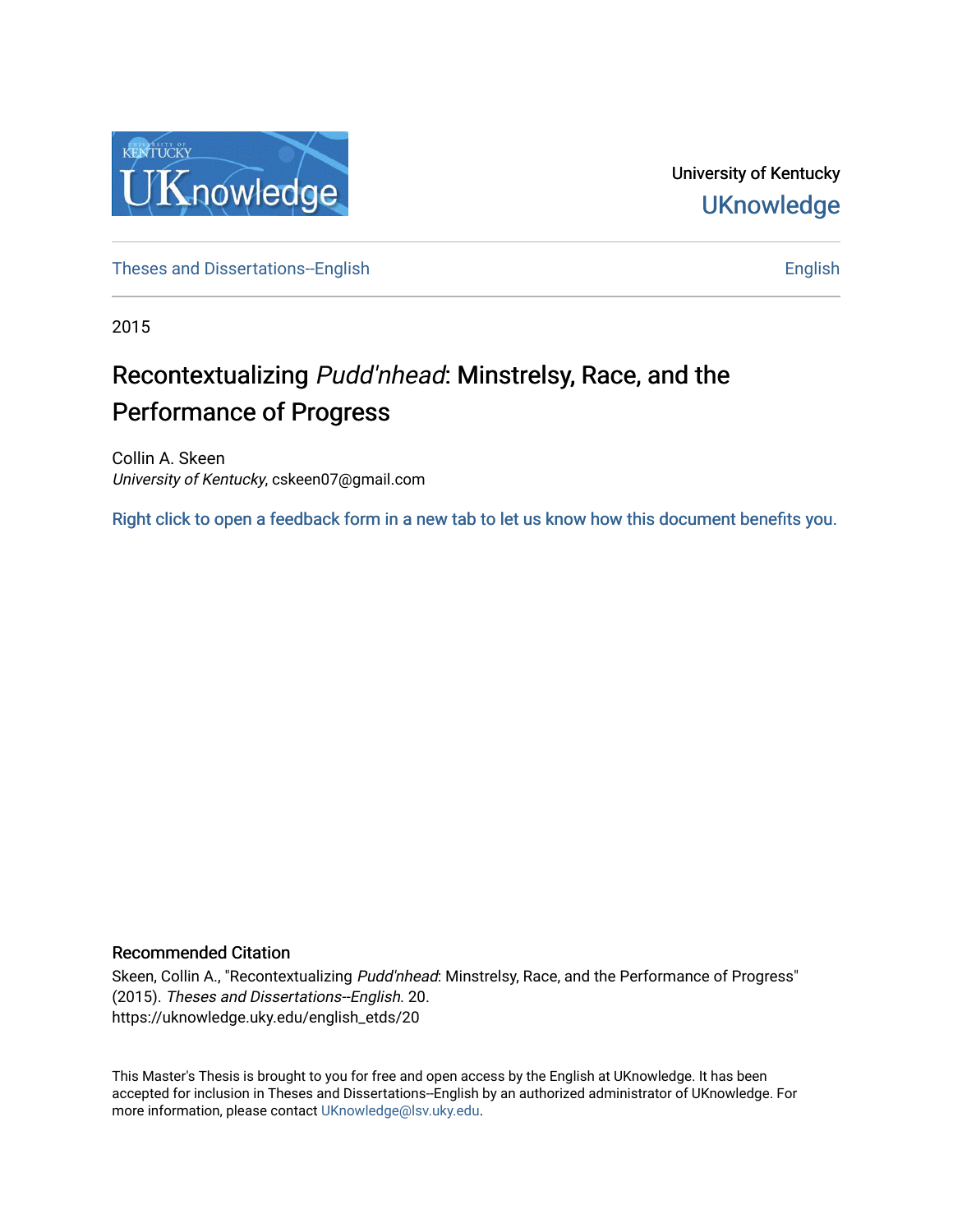## STUDENT AGREEMENT:

I represent that my thesis or dissertation and abstract are my original work. Proper attribution has been given to all outside sources. I understand that I am solely responsible for obtaining any needed copyright permissions. I have obtained needed written permission statement(s) from the owner(s) of each third-party copyrighted matter to be included in my work, allowing electronic distribution (if such use is not permitted by the fair use doctrine) which will be submitted to UKnowledge as Additional File.

I hereby grant to The University of Kentucky and its agents the irrevocable, non-exclusive, and royalty-free license to archive and make accessible my work in whole or in part in all forms of media, now or hereafter known. I agree that the document mentioned above may be made available immediately for worldwide access unless an embargo applies.

I retain all other ownership rights to the copyright of my work. I also retain the right to use in future works (such as articles or books) all or part of my work. I understand that I am free to register the copyright to my work.

## REVIEW, APPROVAL AND ACCEPTANCE

The document mentioned above has been reviewed and accepted by the student's advisor, on behalf of the advisory committee, and by the Director of Graduate Studies (DGS), on behalf of the program; we verify that this is the final, approved version of the student's thesis including all changes required by the advisory committee. The undersigned agree to abide by the statements above.

> Collin A. Skeen, Student Dr. Michelle Sizemore, Major Professor Dr. Andrew Doolen, Director of Graduate Studies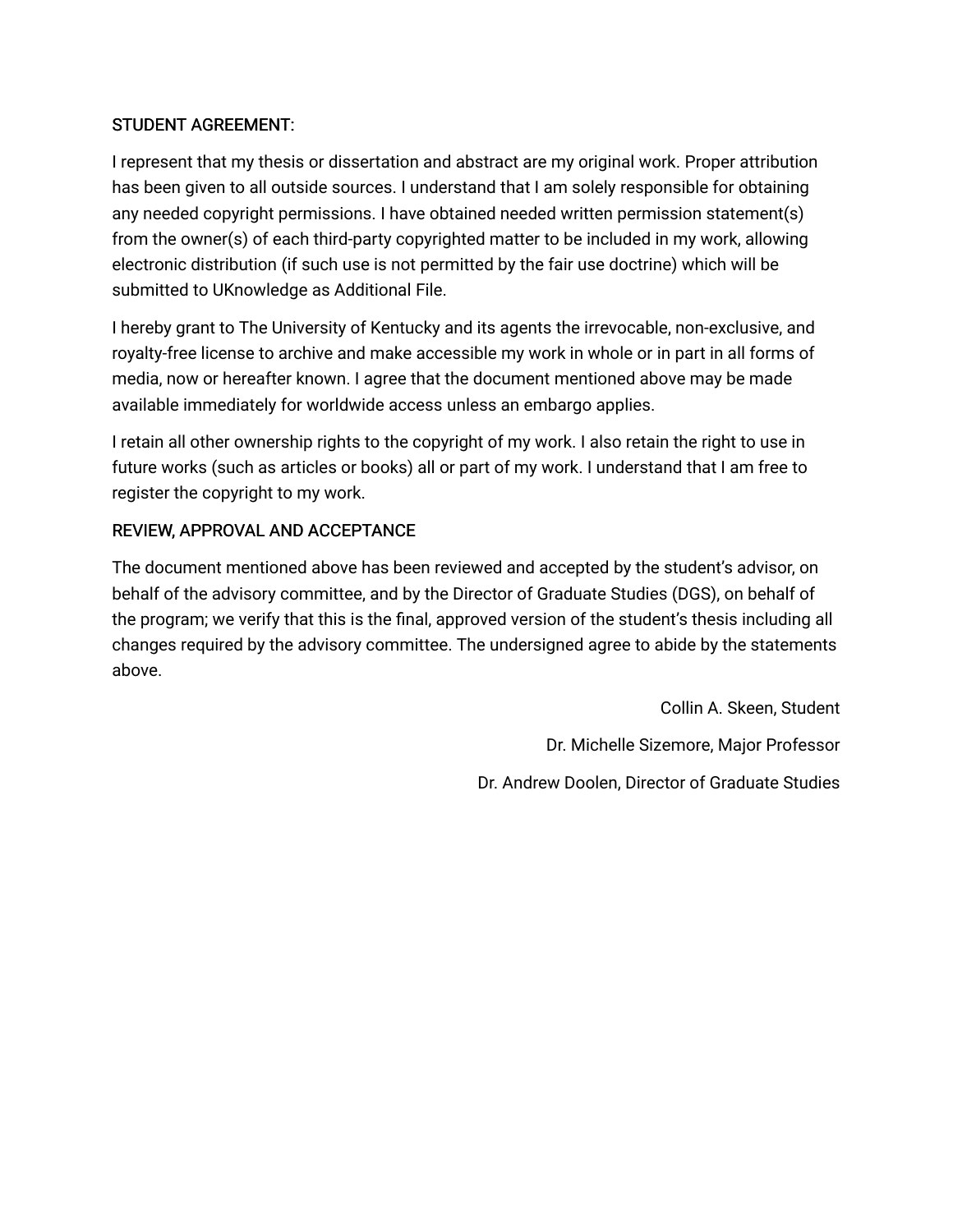# RECONTEXTUALIZING *PUDD'NHEAD*: MINSTRELSY, RACE, AND THE PERFORMANCE OF PROGRESS

THESIS

A thesis submitted in partial fulfillment of the requirements for the degree of Master of English in the College of Arts and Sciences at the University of Kentucky

By

Collin A. Skeen

Lexington, Kentucky

Director: Dr. Michelle Sizemore, Professor of English

Lexington, Kentucky

2015

Copyright © Collin A. Skeen 2015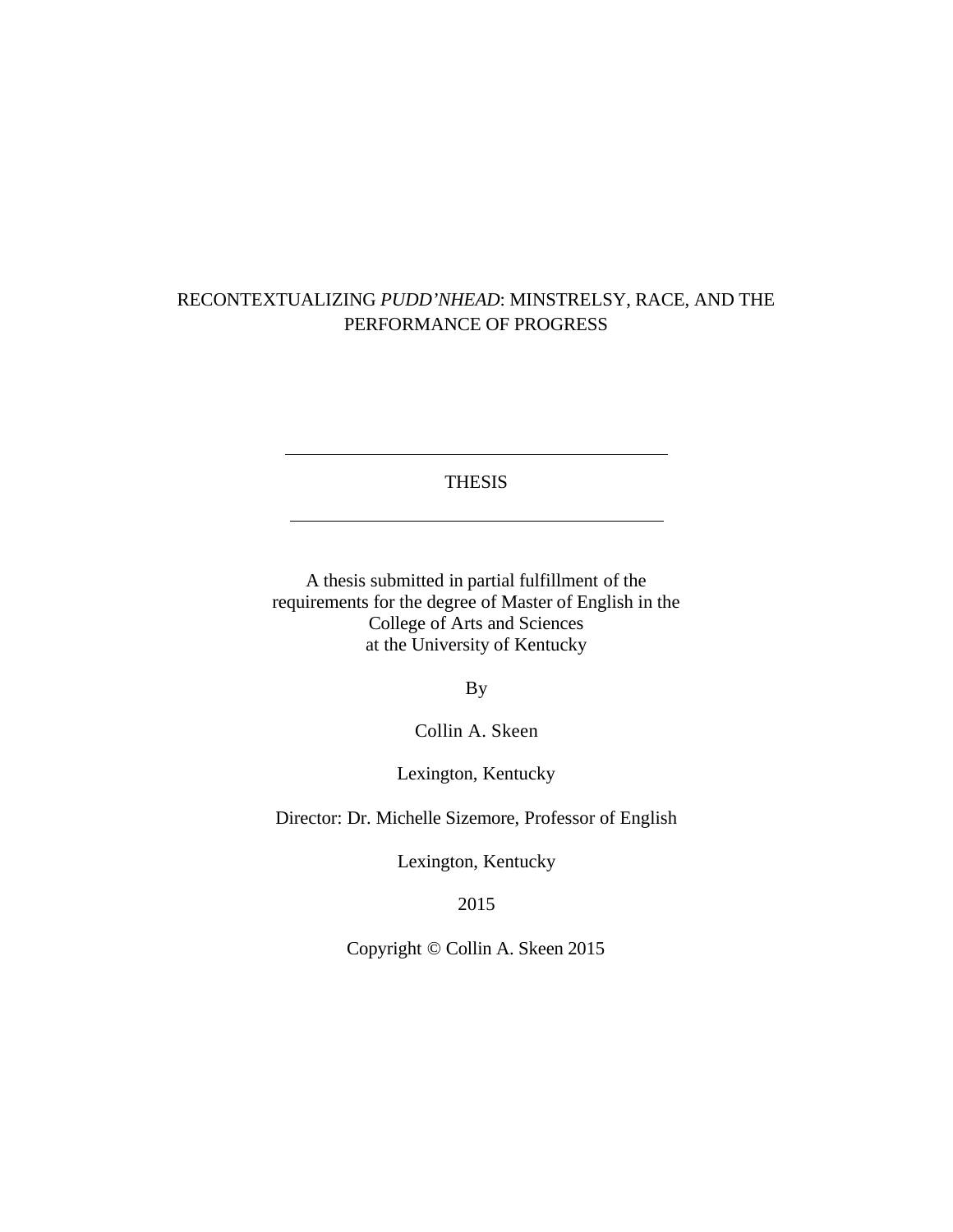### ABSTRACT OF THESIS

### RECONTEXTUALIZING *PUDD'NHEAD WILSON*: MINSTRELSY, RACE, AND THE PERFORMANCE OF PROGRESS

This thesis examines how Twain's *Pudd'nhead Wilson* does much more than simply bridge the recurring racial and cultural behaviors of the antebellum South with the reality of late-19th century America; instead, I argue that Twain's novella acts as a performative text, participating in a dialogue with a number of cultural forces—literature, theatre, politics, and commercialism—as a way of commenting on popular conceptualizations of late-nineteenth century social progress. Using the critical perspective of Performance Studies, it is clear that Twain's novel is demonstrating how nineteenth century America used certain sets of symbols and signs to perform race, ultimately critiquing the arbitrary nature of these signs and identifiers. From minstrelsy to *Uncle Tom's Cabin* and the 1893 World's Fair, Twain's text both references and reenacts popular and nostalgic  $19<sup>th</sup>$ century performances of race and gender while showcasing how these same tropes and stereotypes are being reconfigured at the end of the century, foreshadowing the sleight of hand that presented Jim Crow and the American eugenics movement under the moniker of progress.

KEYWORDS: Mark Twain, Performativity, Minstrelsy, World's Fair, Eugenics.

Collin A. Skeen\_\_\_\_\_

May  $4^{th}$  2015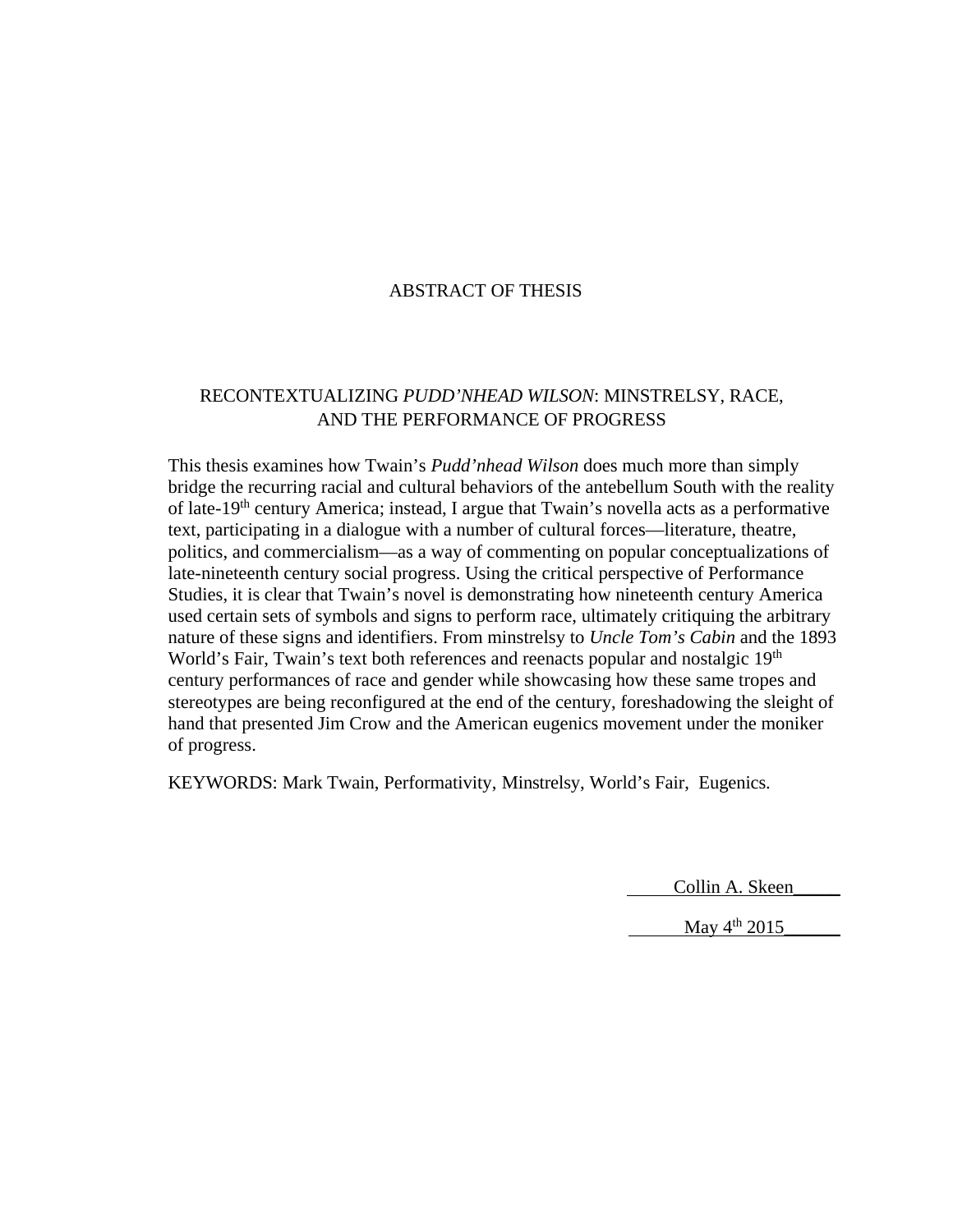# RECONTEXTUALIZING *PUDD'NHEAD WILSON*: MINSTRELSY, RACE, AND THE PERFORMANCE OF PROGRESS

By

Collin A. Skeen

 Michelle Sizemore Ph. D.\_ Director of Thesis

 Andrew Doolen Ph. D\_\_ Director of Graduate Studies

 $\frac{\text{May } 4^{\text{th}} \cdot 2015}{\text{May } 4^{\text{th}} \cdot 2015}$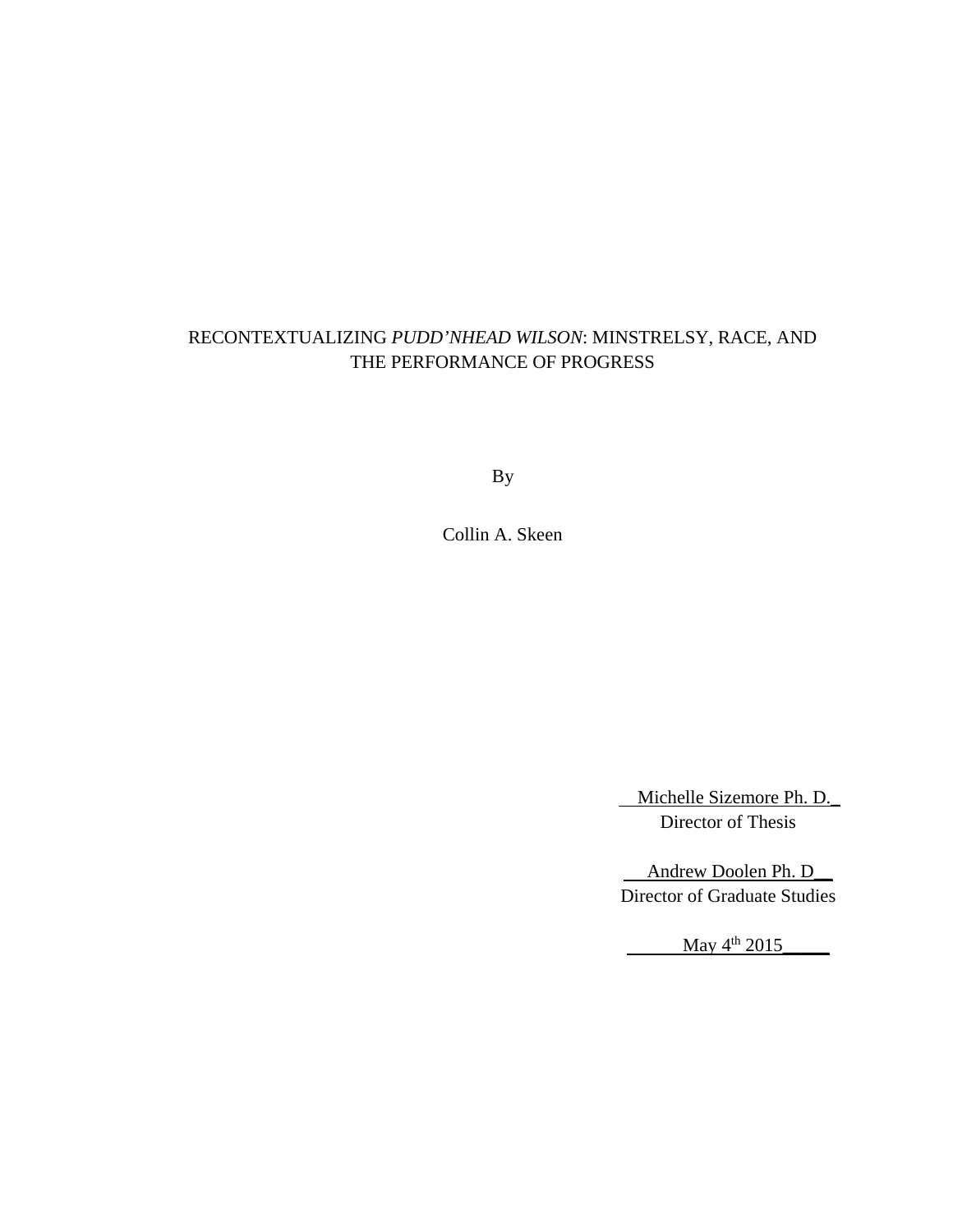This thesis is dedicated to Crystal Holman and Michael Hunt.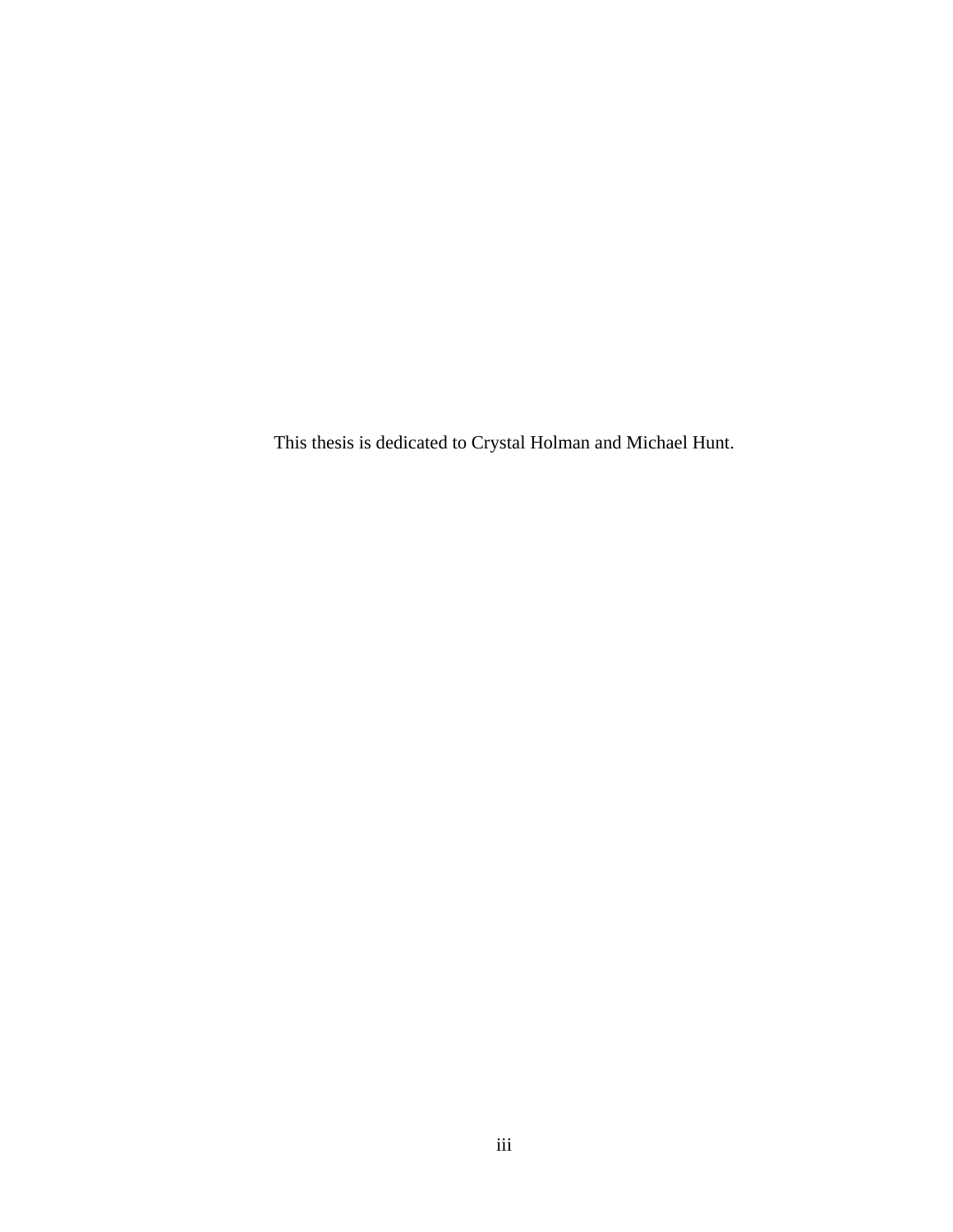# TABLE OF CONTENTS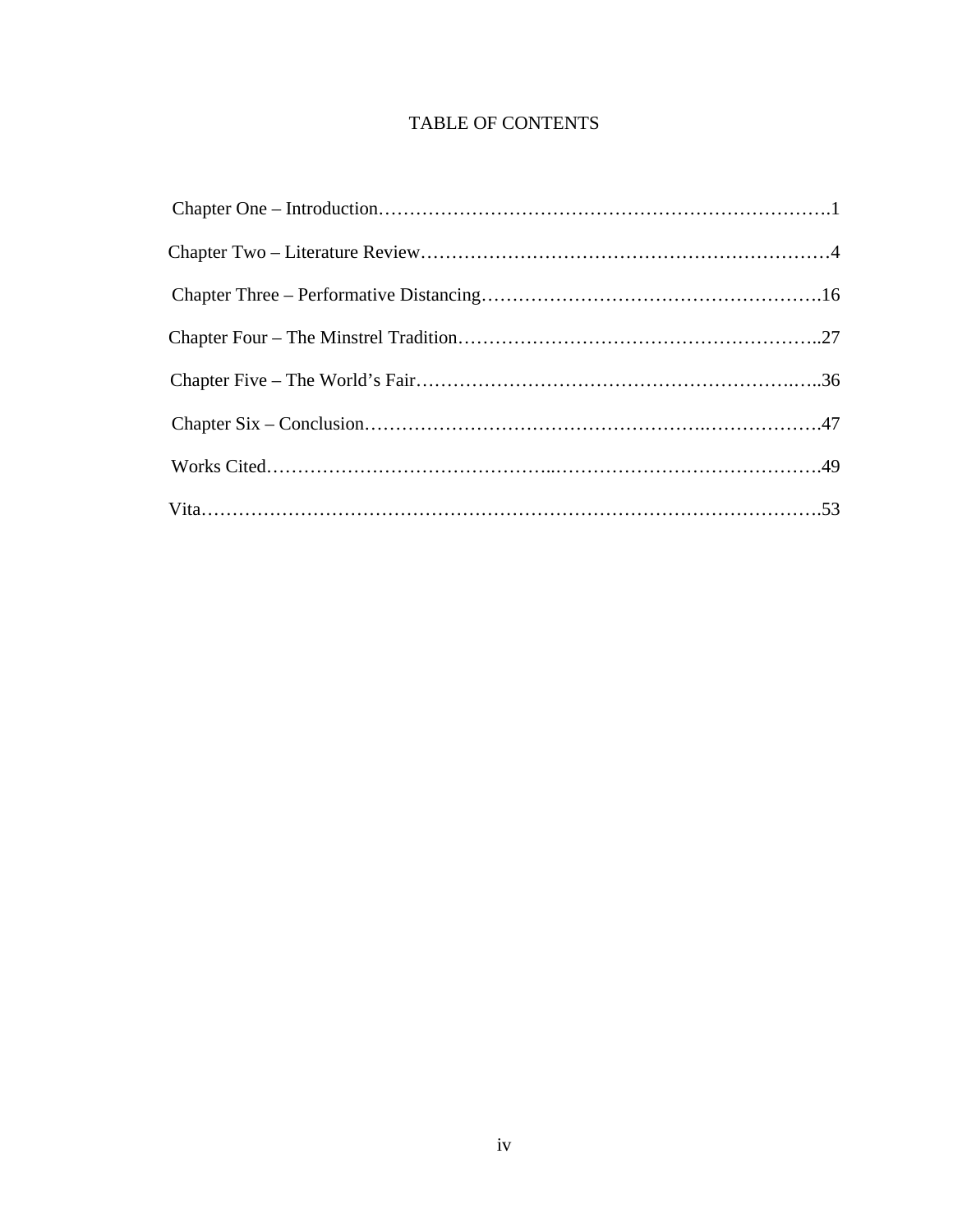Chapter One -- Introduction

In a letter to his daughter Clara written five years before his death, Mark Twain asked her to return home to New York as he had "broken his bow and burned his arrows" (Tuckey 69). The life of Mark Twain at the beginning of the twentieth century was quite different from his life only a few years prior. Nearly a decade removed from the publication of his most influential novel, *The Adventures of Huckleberry Finn*, Mark Twain found himself in a peculiar place at the turn of the century—his wife had passed away the previous year and his literary output was largely reduced to the necessity of paying off bills and debts. With these circumstances in mind, Twain's parenthetical remark to his daughter may initially come across as a sign of defeat or resignation, but a closer reading of this line reveals the opposite. Here, Twain invokes the valedictory spirit of Shakespeare's farewell to theatre as staged through Prospero's broken staff at the end of *The Tempest*. And while Twain had always been a fan of Shakespeare—his personal letters reveal his reverence for Shakespeare's writing and legacy—his homage to multiple theatrical forms, his own stage performances, and his involvement in organizing theatre demonstrate how influential theatre as a whole was for Mark Twain's life and writing.

Influenced from the very beginning by Shakespeare, vaudeville, minstrelsy, melodrama, travel writing, and freak shows (among other theatrical forms), Twain spent his life consuming, creating, and conceptualizing theatre regardless of the particular medium in which he found himself working. Publically, Twain championed theatre as an essential teaching tool, suggesting that children's theatre "is easily the most valuable adjunct that any educational institution for the young can have," but any careful reader of his works can easily see how his perfect timing of a joke, mastery of blending comedy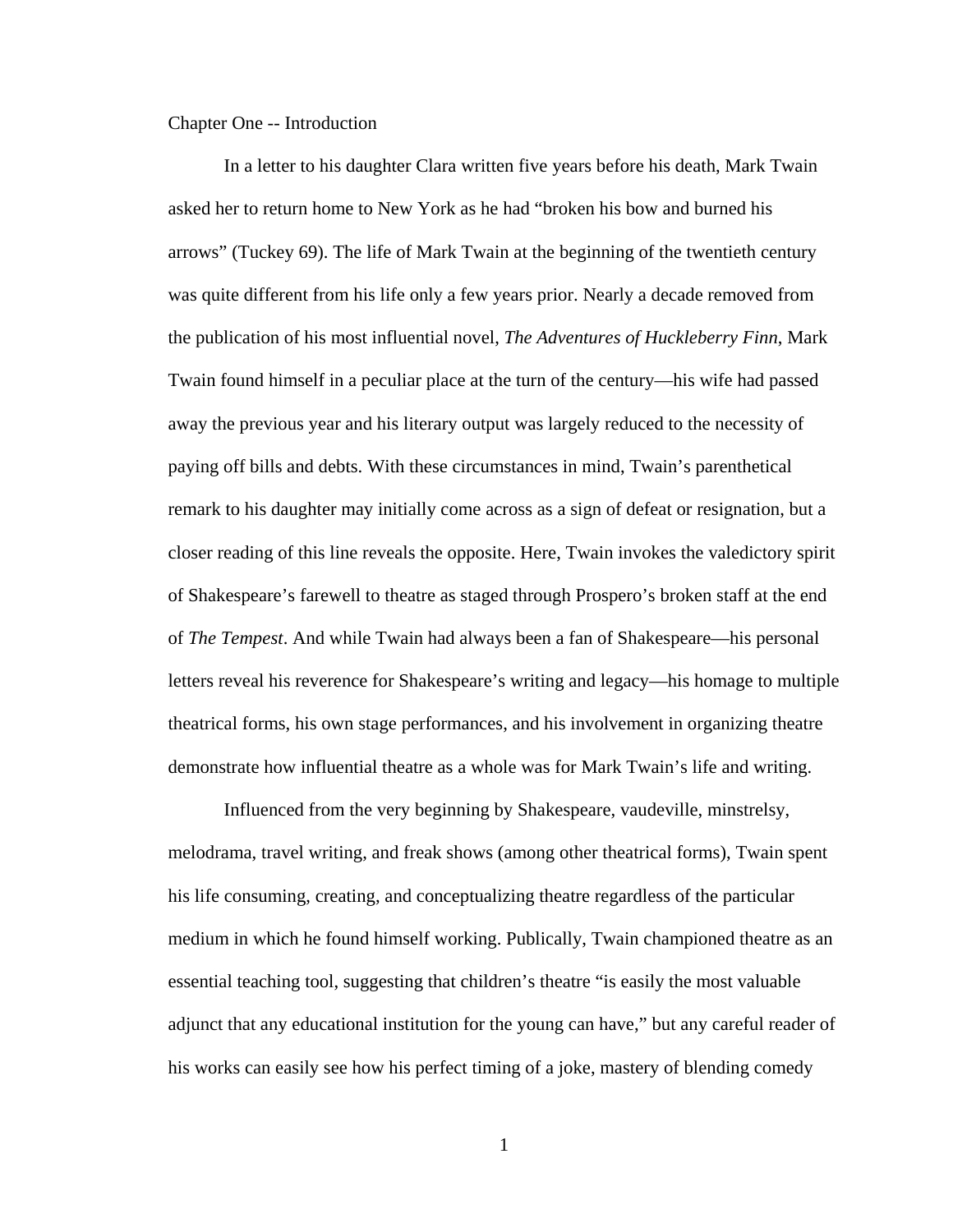and tragedy, and focus on spectacle all emerge as characteristics that Twain learned through his participation in the theatre (820). Although Twain was heavily influenced by theatre, literary scholars spent a good portion of the last century attempting to elevate Twain above the depths of popular and low-brow entertainment into the realm of high literature, thus diminishing the importance of Twain's connections to the theatre with the ultimate goal of legitimizing his writing—establishing *Huck Finn* as the "Great American Novel."

Over the past few decades, the advent of critical movements such as New Historicism and Performance Studies have encouraged critics to revisit Twain's theatrical influences, recontextualizing the author and his extremely vast and complicated body of work within the greater scope of late-19<sup>th</sup> century popular entertainments. As a result, his works have been opened up to a variety of different perspectives that all benefit from a more careful and nuanced reading of Twain's connections to the theatre—both highbrow and low brow. More recently critics, such as Susan Gillman and Randall Knoper, have discussed how Twain's interest in theatre manifests itself in his novels, contending that issues of representation and performance became two of his biggest thematic interests during the later years of his career. Susan Gillman identifies *The Prince and the Pauper*  (1881) as one of Twain's first real dissections of performativity and theatricality. Continuing this line of investigation, Randall Knoper conceptualizes *A Connecticut Yankee in King Arthur's Court* (1889) as Twain's struggle with the manipulation, commodification, and complete transformation of spectacle in the second half of the 19<sup>th</sup> century.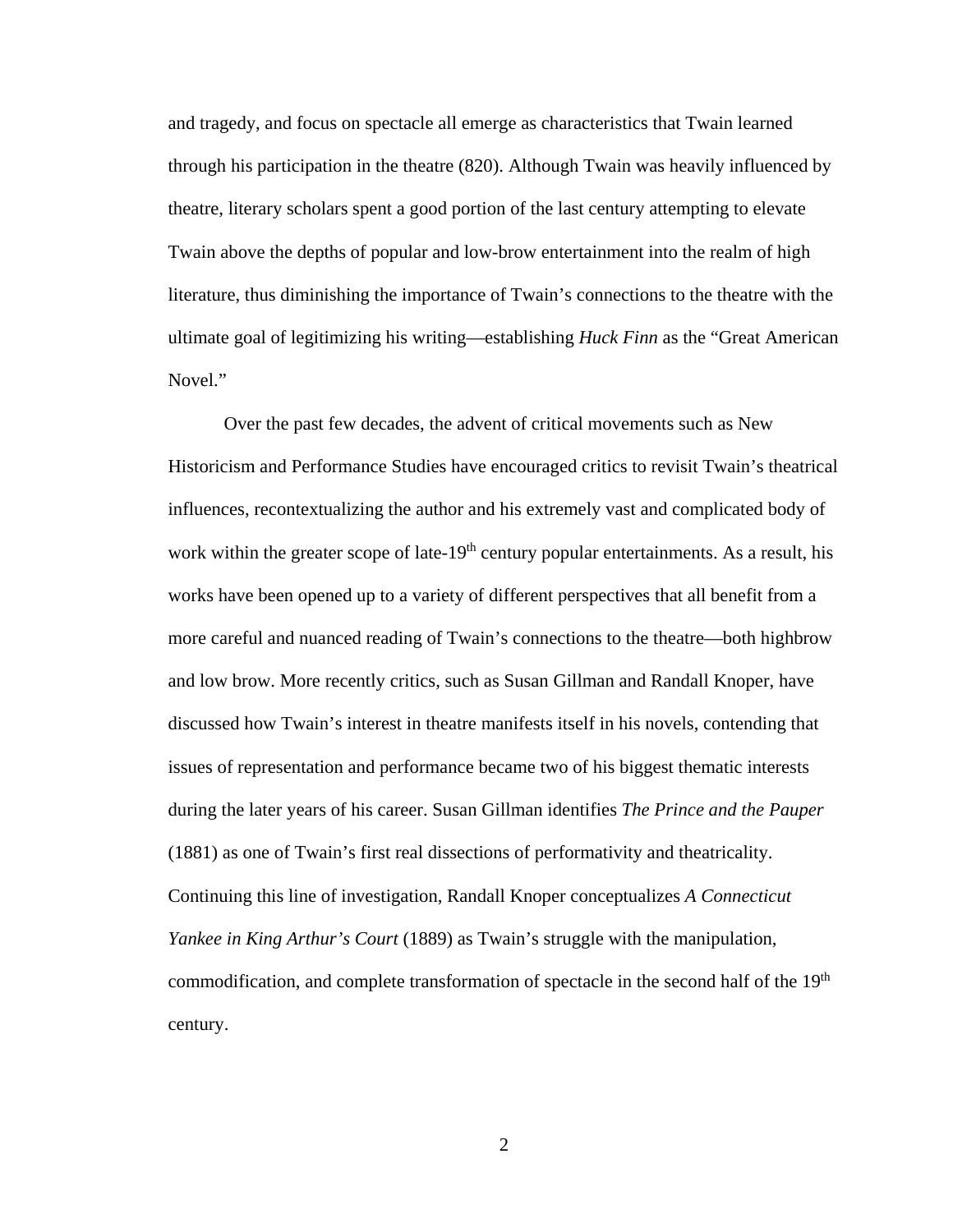In this project, I extend this scholarly work on performance by presenting *Pudd'nhead Wilson* as the next point of inquiry into Mark Twain's opus of performance and theatricality. This oft-misunderstood text suffered considerably from the cultural decontextualization of Twain's works in the early twentieth century. For both the book's content and layered social critique are largely dependent upon references and signs from various forms of 19<sup>th</sup> century popular entertainments. Ultimately, *Pudd'nhead* brings together Twain's interests in race, class, and theatricality—his interest in the manipulative potential of representation finds new inspiration in cultural performances of racial difference at the end of the nineteenth century and how these performances were used to promote ideologies of racial essentialism that justified the systematic discrimination of African Americans post-emancipation while cultivating the beginnings of Jim Crow and the eugenics movement.

I first examine Twain's establishment of *Pudd'nhead Wilson* as a performative text through the constant destabilization of his reader; from there, I show how these moments of instability reveal a deeper critique of racial representation at the end of the 19<sup>th</sup> century. By subverting and problematizing popular racial stereotypes, Twain forces his readers to question the validity of these one-dimensional depictions and to recognize simultaneously how their own understandings of race have been shaped and influenced by performances of racial difference. Finally, I apply Twain's criticisms and alternative methods of interpreting race to the 1893 World's Fair—a global stage where issues of race, progress, and science were being highly spectacularized and performed in front of nearly two-thirds of the US population. As such I demonstrate that American racial essentialism was being performed and propogated on an international stage through the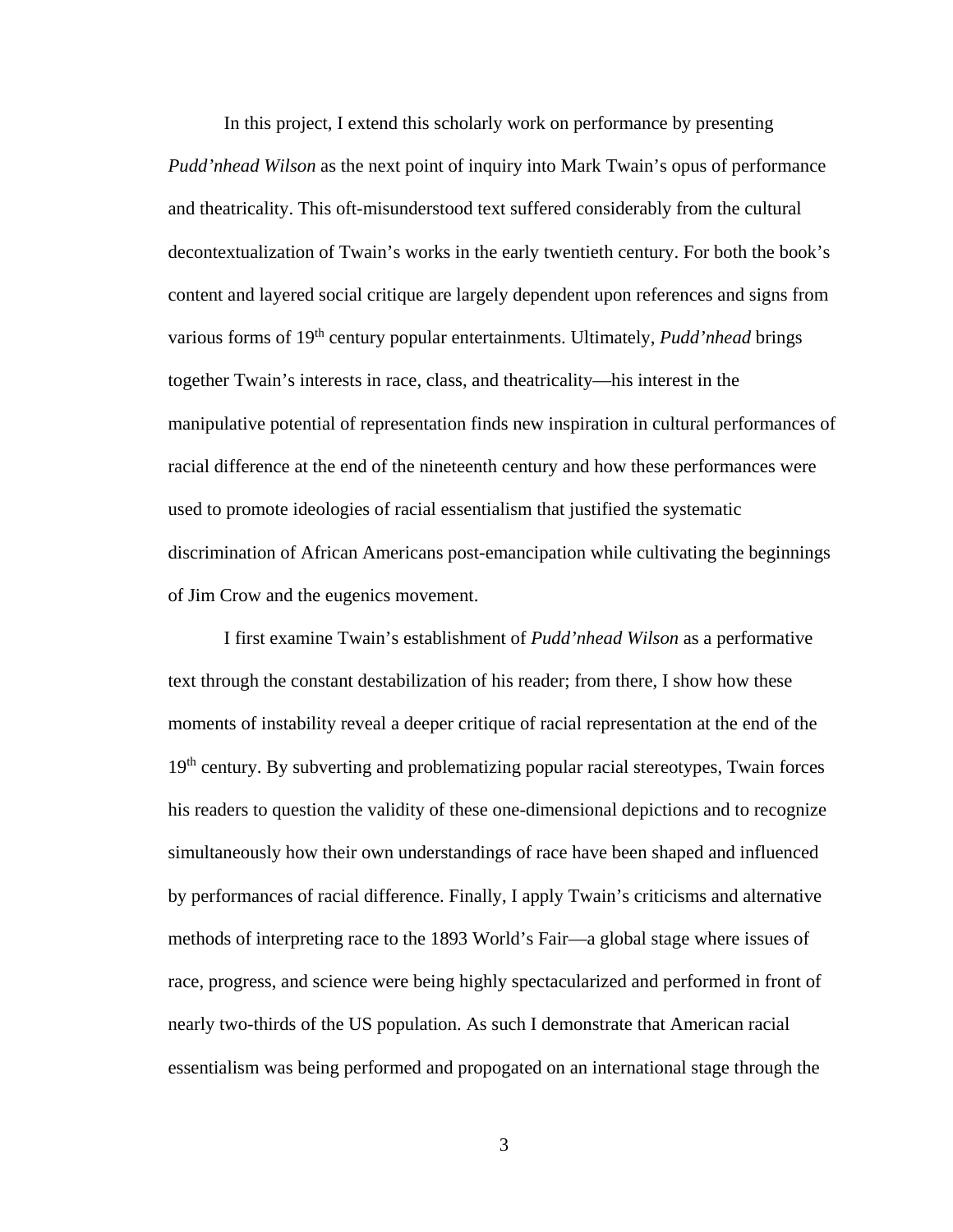combined use of minstrel stereotypes, antebellum nostalgia, and pseudoscientific rhetoric. *Pudd'nhead Wilson* does much more, however, than simply bridge the recurring racial and cultural behaviors of the antebellum South with the reality of the end of the century; instead, *Pudd'nhead Wilson* uses performativity to critique the late-19<sup>th</sup> century narrative of American racial progress, unsettling cultural representations of race and gender and thereby prompting readers to recognize the essentialist implications hidden within these seemingly-progressive popular performances of race in the 1890s.

### Chapter Two -- Literature Review

In his concluding thoughts on Mark Twain's *Pudd'nhead Wilson*, Hershel Parker famously conceded that some problematic texts "may be ultimately unreadable, however earnestly we will, out of necessity, continue to attempt to read them" (142). Fittingly, this statement marked the starting point of the interesting trajectory of critical scholarship about Twain's 1893 novel set in the antebellum South. Early critics were primarily concerned with the novel's place in the literary canon: did *Pudd'nhead*—despite its "gaudy" but "thrilling" conclusion (141)—provide the same caliber of literary mastery and nuanced critique of American racism as *The Adventures of Huckleberry Finn*? Or was the novel merely a careless attempt at writing a popular piece by a financiallydesperate Twain? While these concerns continue to be addressed by critics, many contemporary scholars have used the novel's surface inconsistencies as a way of breaking new ground—its textual gaps have unearthed new tools for reading this once unreadable text. Whether addressing the novel's readability and literary value, its use of an antebellum setting in a postbellum world, or the novelist's controversial depiction of race,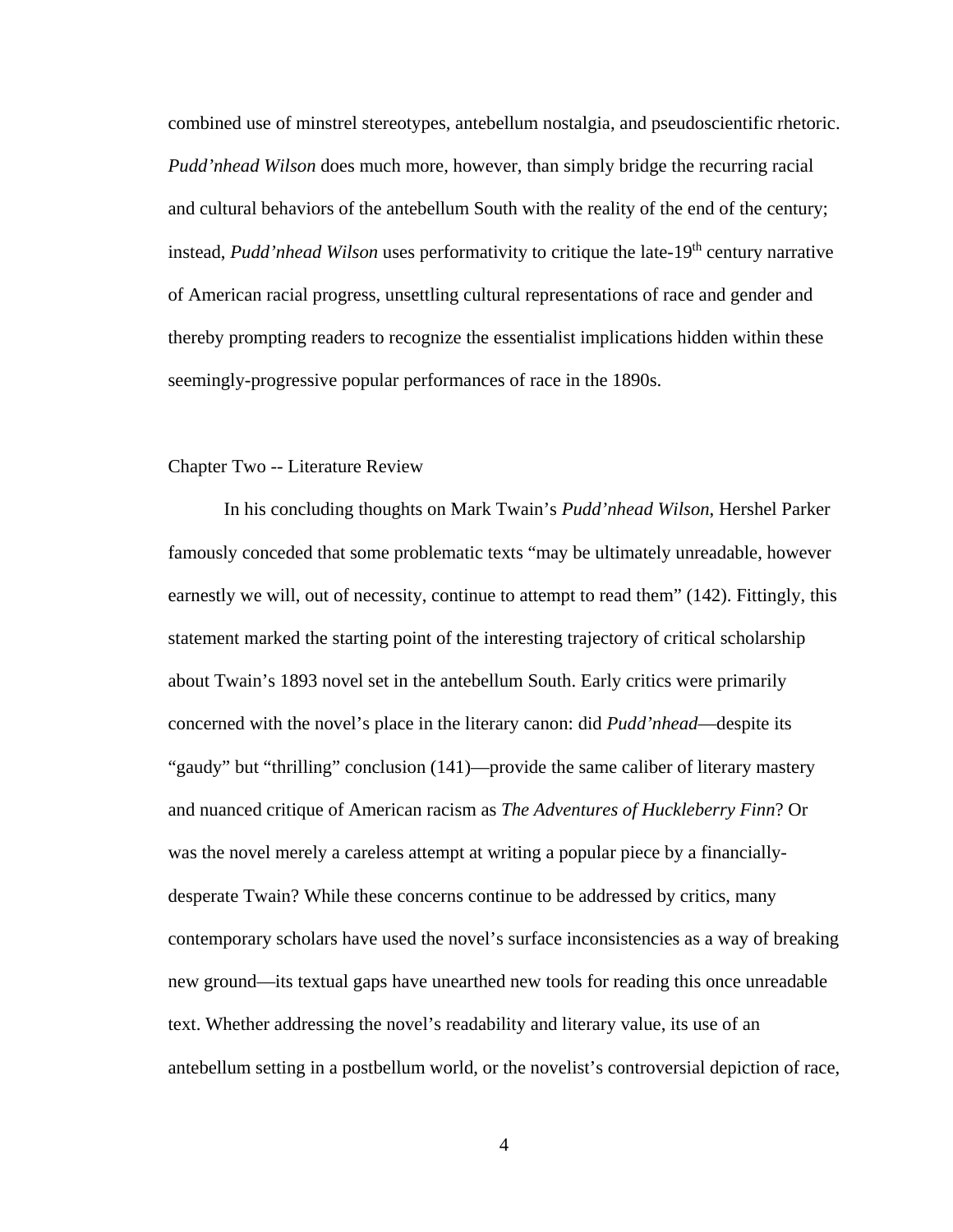most scholarship surrounding *Pudd'nhead* ultimately takes its messiness as a necessary point of departure, but one that leads to a number of different critical interpretations.

Until the 1950s, most critics either saw *Pudd'nhead* as a flawed product of Twain's financial desperation or they totally disregarded it, leaving the novel tucked away in the shadows of *Huckleberry Finn*. Arthur Mizener dismisses *Pudd'nhead Wilson* in "The Thin, Intelligent Face of American Fiction," calling it "crude and awkward" when "judged by the standards of a well-made novel" (519). Other critics pitied the novel, trying instead to justify their disappointment by pinpointing where Twain went wrong. In 1957, Henry Nash Smith's "Can 'American Studies' Develop a Method?" attempts to track this exact shift in Twain's authorial development, suggesting that Twain's later writing—citing *Pudd'nhead* as a prime example—was diminished by both a disruption of the cultural understanding of the artist and "his writing from the perspective of alienation" (6). These influential works on *Pudd'nhead* reinforced the general opinion of the novel as an unworthy text in Twain's oeuvre.

Despite these denunciations of *Pudd'nhead*'s value as a piece of literature, this period also produced two texts that are ultimately responsible for the novel's revival amongst critics: Leslie Fiedler's 1955 article "'As Free as Any Cretur…'" and F. R. Leavis's "Mark Twain's Neglected Classic: The Moral Astringency of 'Pudd'nhead Wilson'" published a few months later. Fiedler, claiming that the novel is "a fantastically good book, better than Mark Twain knew or his critics have deserved," celebrates *Pudd'nhead*'s dealings with both slavery and miscegenation—a matter "which most of our writers have chosen to avoid"—and its ability to render racial indignities "as a local instance of some universal guilt and doom" instead of simple melodrama (249, 255).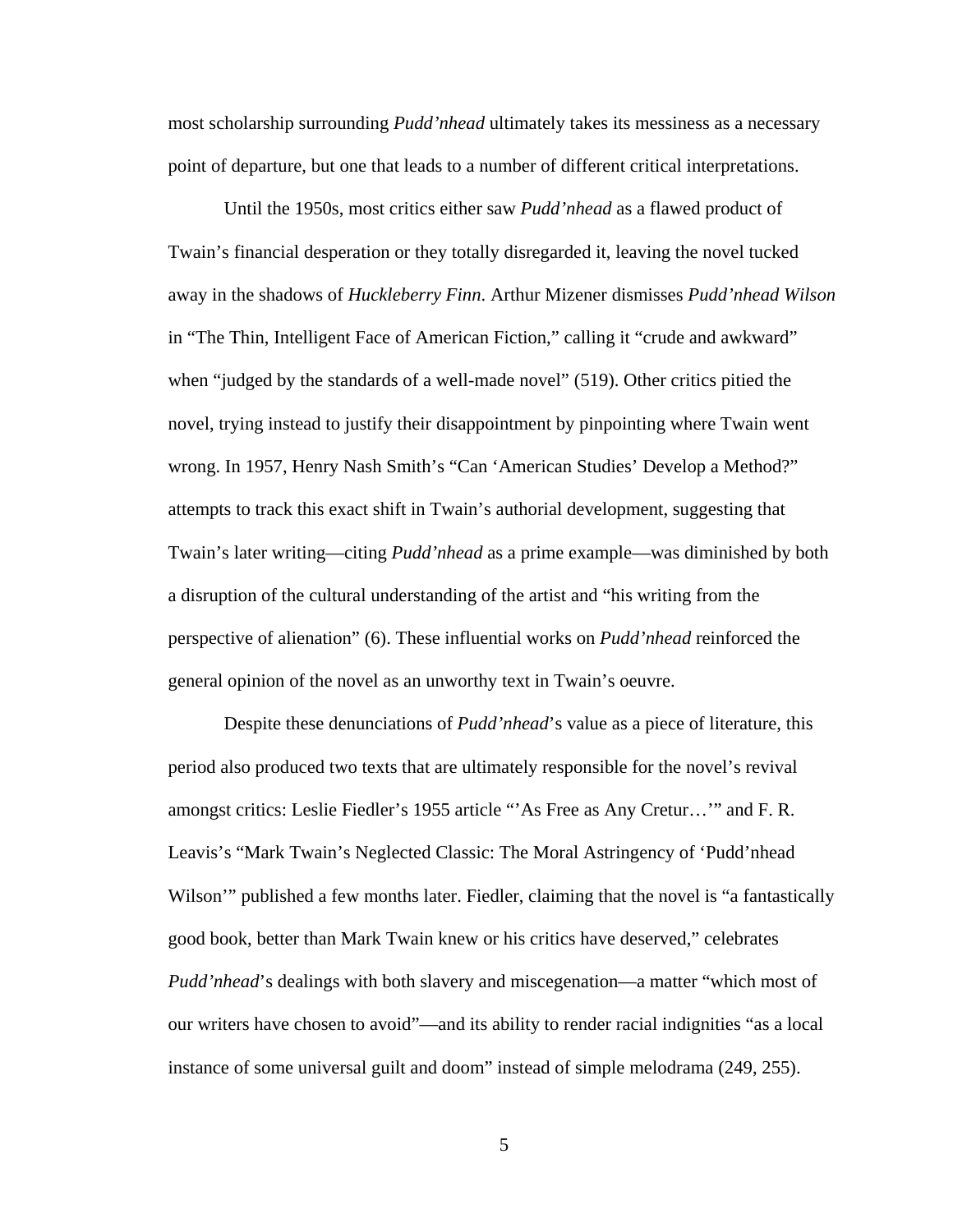With a title that rings out as a note of critical rebellion, Leavis takes a slightly different approach, asserting that the need for *Pudd'nhead*'s reevaluation as a classic comes from its close relation to *Huck Finn*; Leavis explains that an appreciation of the "lesser work" will lead to a surer perception of the greatness of the greater (255). Beyond the comparisons to *Huck Finn*, Leavis highlights *Pudd'nhead*'s concern with "the complexities of both human nature and civilization as represented in a historical community" as one of the novel's major achievements (266). While these two works may not have changed the general opinion of *Pudd'nhead Wilson* over night, Fiedler and Leavis were monumental in positioning the novel as a text worthy of complex criticism.

By the 1960s and 70s, the New Critics found themselves interested in the novel's form and composition; most of this work was focused on the disorder and unreadability of the primary text. In 1978's "Exigencies of Composition and Publication: *Billy Budd, Sailor* and *Pudd'nhead Wilson*," Hershel Parker's major complaint with the novel focused on the text's clumsy transformation of the farce *Those Extradordinary Twins* to the published tragedy of *Pudd'nhead Wilson—*what Twain famously referred to as a literary Caesarean operation. Parker suggests that the final courtroom scene leaves nothing resolved because the fate of the changelings becomes a "throwaway joke" while the immorality of slavery quickly gets pushed to the background (112). Parker argues that Twain, knowing an over-the-top theatrical ending would satisfy his typical reader, hurriedly pieced the ending together; ultimately, the final manuscript fails as a singular text as "it does not bear much thinking about in relation to the rest of the published story" (141). While Catharine O'Connell's "Resecting Those Extraordinary Twins: *Pudd'nhead Wilson* and the Costs of 'Killing Half'" echoes this concern about the novel's inability to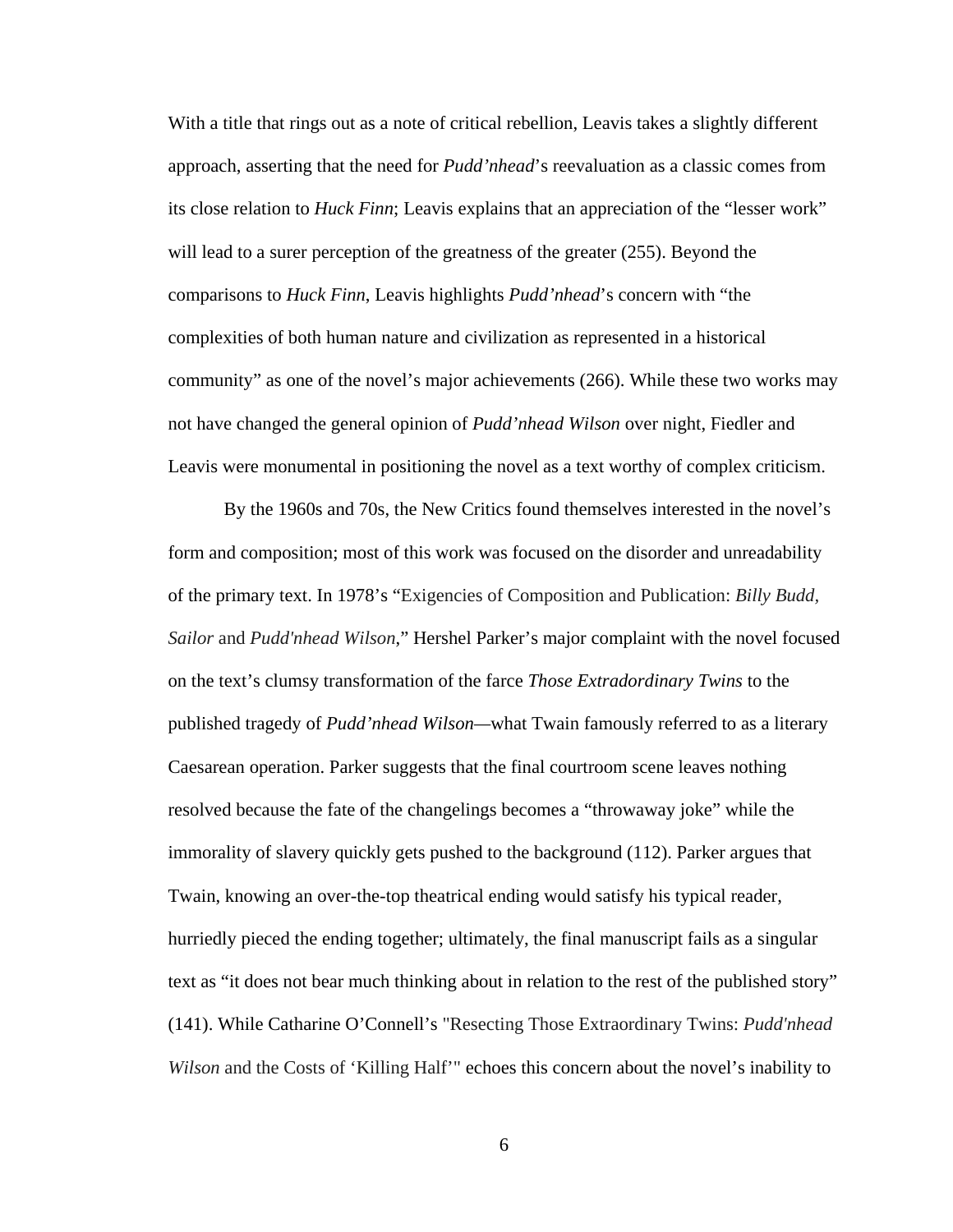stand alone, she points out that a close reading of both the farce and the tragedy are required to truly comprehend the finished novel's thematic concerns. She revises Twain's use of the Caesarean metaphor, suggesting that the final dependence of the texts upon each other more closely resembles an (unsuccessful) separation of Siamese twins.

While the readings of both Parker and O'Connell are certainly suggestive, others have argued that the messiness of the novel and its problematic ending is intentional. Instead of interpreting the theatrics of the final courtroom scene as a way to mask the loose threads left at the end of novel, Forrest G. Robinson's 1990 article "The Sense of Disorder in *Pudd'nhead Wilson*" notes the awareness of Twain's Pudd'nhead in the final scene as he masterfully distracts everyone, including "himself, Mark Twain, and the audience inside and outside the novel," from the fingerprints' deeper implications (44). Unlike Parker and O'Connell, Robinson believes that Twain's plot makes a very conscious turn at the end of the novel that results in "sparing the masters their appropriate grief, and in sparing Roxy hers, in banishing Tom's darkest moments from the published novel, and in finally refusing to deal with Chambers's curious fate" (45). Here, Robinson hints at the overwhelming complexity of the novel looming beneath its surface.

With the first serious work on the novel coming from a time when New Criticism was the dominant critical perspective, it is easy to understand *Pudd'nhead*'s reputation as an unreadable text; however, more recent scholarship on *Pudd'nhead* frames it instead as a text that depends heavily upon context—historical, cultural, and literary—in order to make sense of its disorder. While the framework of New Criticism once limited *Pudd'nhead* scholarship to discussions about form and content, the transition to New Historicism revealed how the novel's portrayal of race and gender—especially its deep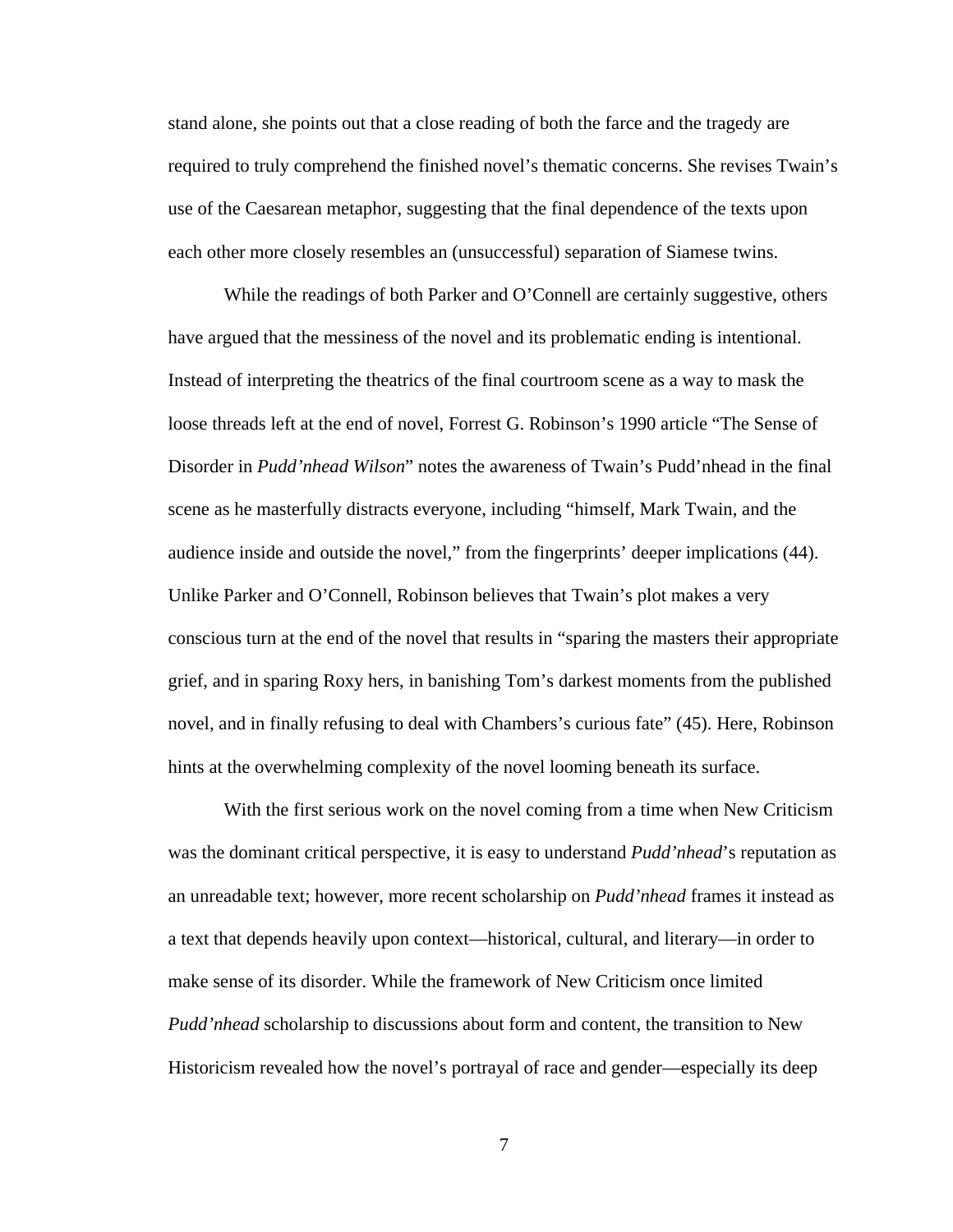and nuanced portrayal of miscegenation—mirrors and perhaps critiques race relations in late-nineteenth century America. Initially, New Critics had difficulty situating the novel due to the discrepancies between its antebellum setting and 1894 publication, leading critics to interpret Twain's commentary within the context of the antebellum period. However, in 1980's "*Pudd'nhead Wilson*: Whose Tragedy Is It?" Jerry B. Hogan extends his reach from Twain's past to his present as he reads the tragedy as revealing an America that "has utterly failed its promise," suggesting that the guilt of Dawson's Landing also rests upon the shoulders of a new generation (12). This approach then sees its full realization as Myra Jehlen begins her 1990 article "The Ties That Bind: Race and Sex in *Pudd'nhead Wilson*" by acknowledging both the benefits and shortcomings of New Historicism before introducing *Pudd'nhead* as a tragedy that "only a historical criticism can fully appreciate" (412). She uses the novel's tangled plot and its ending as a way to reveal how Twain, due to the cultural conflicts involved in being a white male abolitionist, was trapped "by the impossible adjuncts of racial equality and white authority, of maternal justice and patriarchal right" (426). While Hogan's piece provides a tiny glimpse into the possibilities that historical criticism could bring to *Pudd'nhead Wilson*, Jehlen's article acts as a telescope, immediately bringing the novel's relationship with race and sex into clear focus.

After acknowledging the novel's treatment of race and gender, scholars began analyzing these aspects of *Pudd'nhead* further while examining how the novel's dual handling of time allows Twain to provide more powerful and revealing commentary about race as he highlights the lasting links between slavery, miscegenation, and the American handling of racial issues. Most noticeably, *Pudd'nhead*'s use of mulattos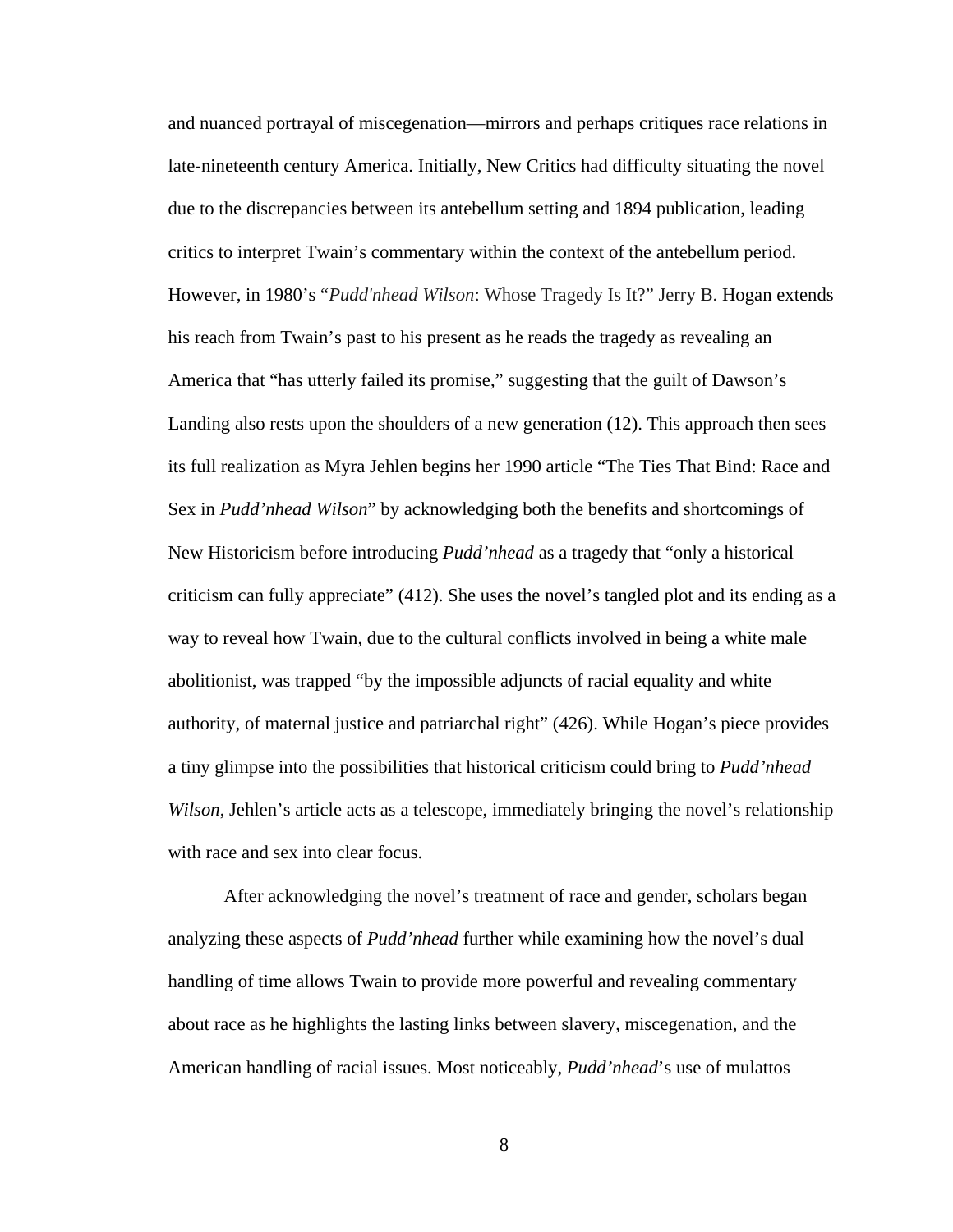reflects the increase of national interest in miscegenation at the end of the nineteenth century. Susan Gillman's groundbreaking "'Sure Identifiers': Race, Science and the Law in *Pudd'nhead Wilson,*" published in 1990, argues that the novel's antebellum setting allows Twain to implicitly remind readers that "racial codes regulating miscegenation and classifying mixed-race offspring did not disappear after Emancipation"—instead, they had transformed into even more rigorous definitions of whiteness (88). Michael Rogin's "Francis Galton and Mark Twain: The Natal Autograph in *Pudd'nhead Wilson*" considers this approach when interpreting the ending, arguing that the story's interest in the naturalization of race by reducing it to blood marks Twain's goal of bringing readers to the center of racialist culture in America. The work of these critics brings up an important point: without finding links between the 1840s and 1890s, readers could potentially interpret *Pudd'nhead* as another anti-slavery story with the Old South as a backdrop.

As a result, other critics began to interpret the novel's obsession with racial identification as relating to the political climate of the late 1890s, with most arguing that the novel critiques the series of events that eventually led to the Jim Crow laws that were active until the middle of the twentieth century. Eric Sundquist declared of *Pudd'nhead* in 1994*,* "No literary work of the late nineteenth century more accurately embodied the erosion of promised racial equality in the age of Jim Crow" (245). Of course, racial identification plays into this deterioration because of the country's unstable definition of blackness; Jim Crow was notorious for the "one drop" rule which considered anyone with "one drop" of African blood to be black—and subject to acts of segregation and discrimination. In "Some Ways of Freedom in *Pudd'nhead Wilson*," John H. Schaar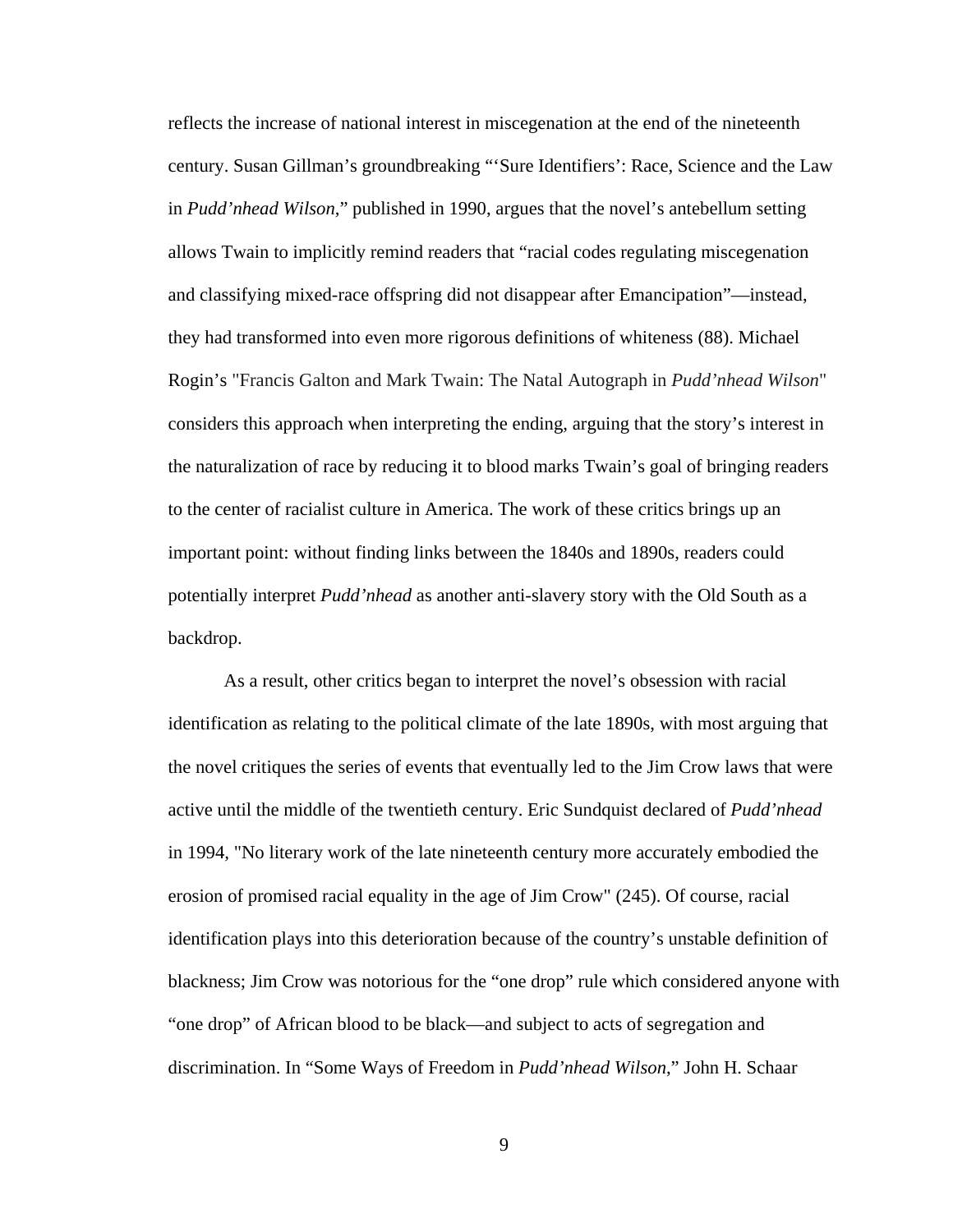describes Jim Crow as a system where "freed people were thrown back into a condition of servitude and exploitation" with little difference from what they knew as slaves (218). Fittingly, critics have placed the novel alongside both antebellum and postwar passing narratives, where mulattoes would pass as whites due to their fairer skin, forging another link between the unjustifiable horrors of slavery and Jim Crow. Once again, Susan Gillman's "Sure Identifiers" argues that, regardless of the different ways that race is perceived in the novel, Twain's text demonstrates the completely arbitrary nature of race in the late-nineteenth century, and that race is a completely social construction (viii). By deconstructing the novel's focus on racial identification, critics with historicist approaches have highlighted Jim Crow and miscegenation laws as key components in *Pudd'nhead*'s social commentary.

However, it is important to note that, since these discussions about identification, there have been conflicting arguments regarding how Twain's use of a mulatto character in the novel fits in with conventional representations, eventually leading to more diverse and complex understandings of how Twain depicted miscegenation. Even though Twain's choice to use mulattos as primary characters in *Pudd'nhead* was unique compared to the rest of his work, literature and theatre of the period had already established firm mulatto stereotypes; as a result, *Pudd'nhead* scholars looked to examine Twain's depictions of miscegenation within the contexts of these cultural stereotypes. Recognizing her role as an example of the tragic mulatta trope, Arthur G. Pettit's early-1980s article "The Black and White Curse: Pudd'nhead Wilson and Miscegenation" champions the *idea* of Roxy, a character with a mixture of white pathos and black boldness, as the one convincing female character in Twain's writing who was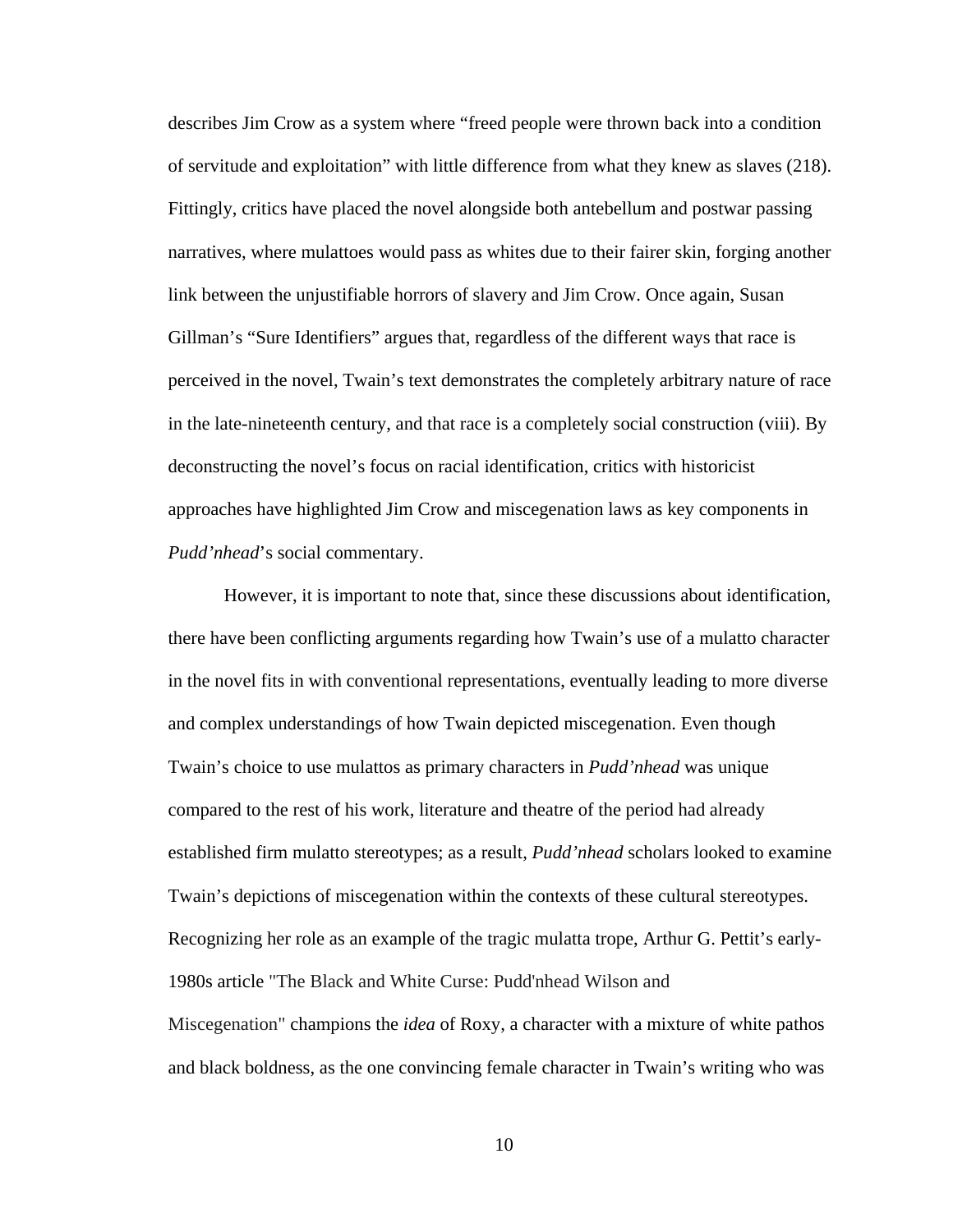not middle-aged, a widow, or a child (334). In 1990, Carolyn Porter's "Roxana's Plot" also classified Roxy as a tragic mulatta; however, she indicates that Twain is successful in his execution, identifying Roxy as the weapon Twain used to assault and humiliate the Southern gentleman and the racist society he still ruled, ultimately marking the Southern white patriarchy as the primary target of the novel's critique. However, Kimberly Wallace-Sanders directly challenged this assumption in her 2009 book *Mammy: A Century of Race, Gender, and Southern Memory*, explaining that while Roxy's position as an enslaved, practically-white servant certainly marks her as a tragic mulatta, her place as the main caretaker of the Driscoll child also establishes her as a mammy. Wallace-Sanders explains that this unique hybrid, what she calls the mulatto mammy, "is marked by racial impurity, and her presence challenges normative forms of representation and behavior" (74). As evidenced by Wallace-Sanders's findings, even the novel's use of traditional tropes and stereotypes are being constantly reevaluated based upon the dominant critical landscape.

Each of these readings suggest that Twain's novel is caught up in a culture of stern racial classification; however, while these critics point out the relationship between culture and race, others have examined how classification and race operate at a scientific level. Michael Rogin explains how Twain's use of fingerprinting was ahead of its time the first American use of fingerprinting in a criminal case did not occur until 1902. Twain's interest in fingerprinting came from Francis Galton's *Finger Prints*, a study published the year that Twain began working on *Those Extraordinary Twins*. Rogin then shifts his focus back to race as he points out that Galton's work with fingerprinting was used to support the early rise of eugenics as he hoped that race would be identifiable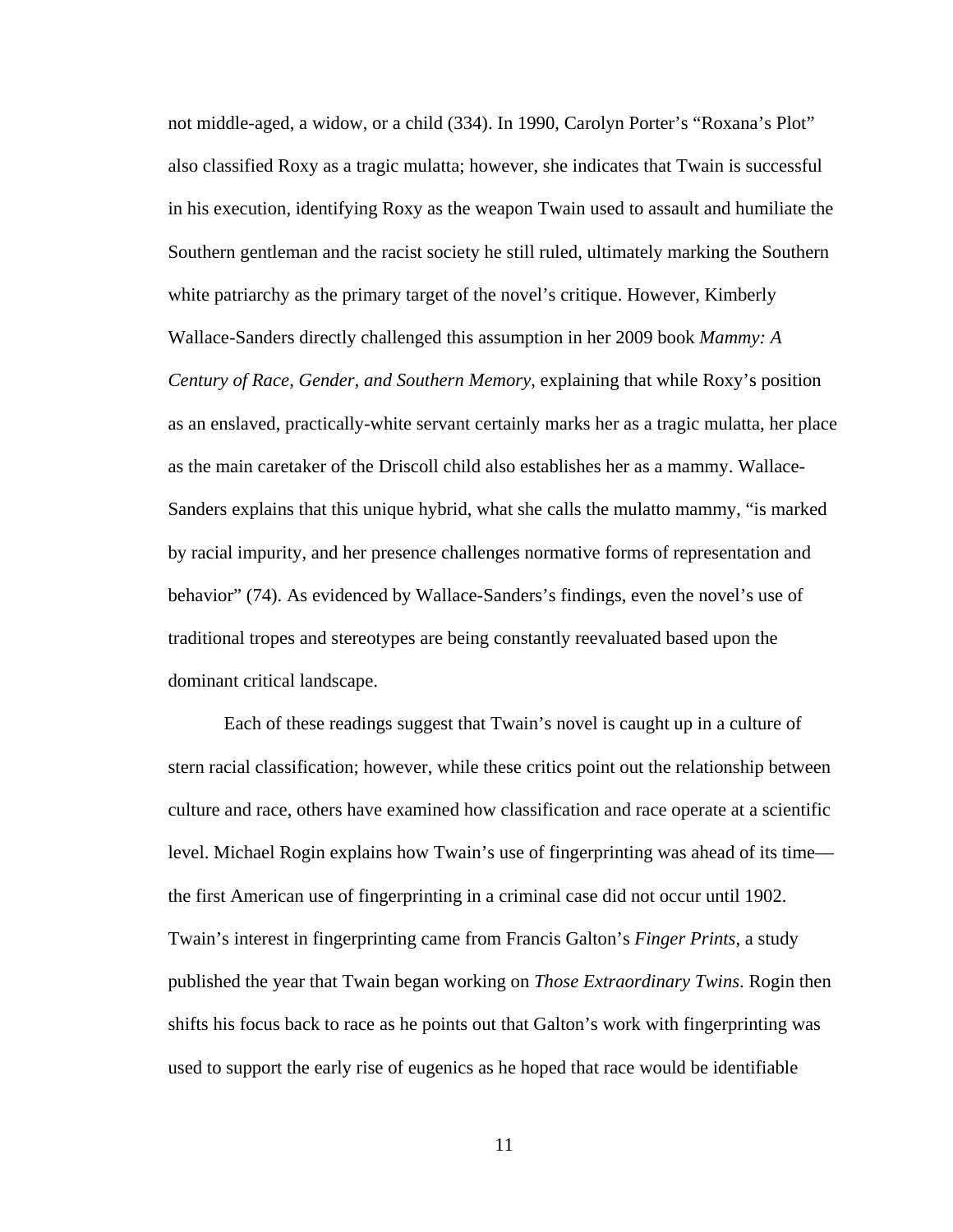though human fingerprints—Rogin argues that the flashy ending of the novel highlights the allure of fingerprints as an absolute identifier (fingerprints ultimately solve the case of the changelings) while still criticizing their shortcomings (the fingerprints only proved which man was which; they had no validity as a racial identifier). More recently, Simon A. Cole's 2007 work "Twins, Twain, Galton, and Gilman: Fingerprinting, Individualization, Brotherhood, and Race in *Pudd'nhead Wilson*" has taken Twain's interest in biometric identification and connected it to currents and themes of the twentyfirst century, explaining that the need to classify and identify distinctions—between races, individuals, criminals and the rest of us—is one that remains with us. Both Rogin and Cole—who writes from a criminologist perspective—identify the underlying threads that ultimately connect *Pudd'nhead Wilson*'s racial concerns with outside cultural, historical, and scientific contexts. In all, these works based on the principles of New Historicism do offer a fantastic starting point for inquiry, but they are also limited by the broad strokes inherent to their critical perspective, recognizing much of the novel's historical and cultural context while leaving much of the text's literary techniques unexplored.

Fortunately, the advent of performance studies as an emerging discipline has urged *Pudd'nhead* scholars to take these ideas regarding the social and cultural construction of race and push them even further, allowing critics to examine the novel's complex use of literary form, race, and contextual history more closely through the lens of performativity. This approach seems like a perfect fit—Twain had a number of connections to both the theatre and other public performances that emphasize his interest in performativity. In 1990s "*Pudd'nhead* Revisited," James Cox explains that, during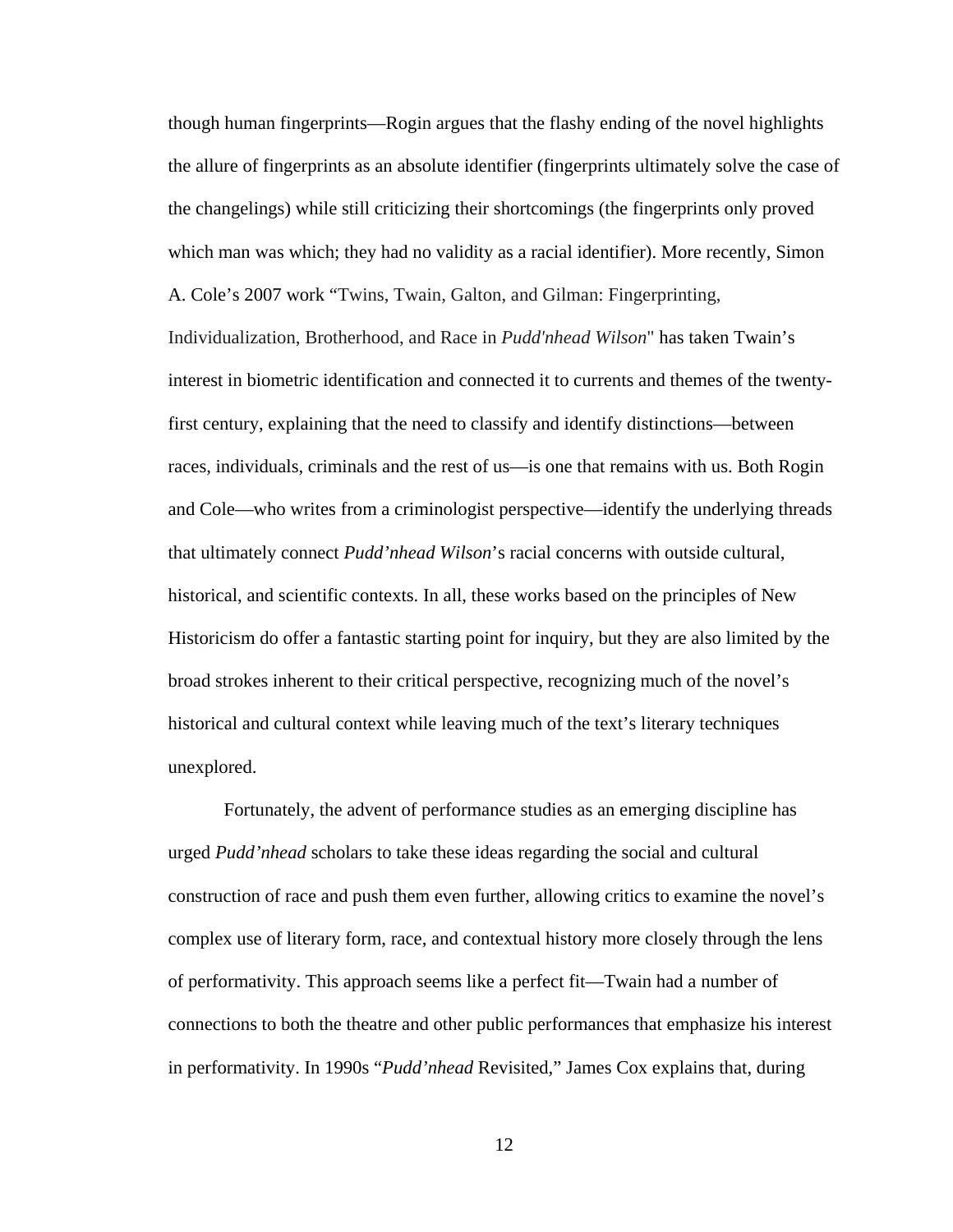lectures and other public performances, Twain always sought total control over his audiences. According to Cox, verbal performance and public speaking had a certain primacy for Twain that could not be captured by writing and that the voice was "the soul of language that was always at the point of being lost in the body of writing" (3-4). While Twain is best known for his novels, he was an immensely popular and accomplished speaker/performer during the second half of the nineteenth century. Ben Tarnoff's recent *The Bohemians: Mark Twain and the San Francisco Writers Who Reinvented American Literature* (2014), examines how Twain's lectures captured the essence of the American spirit; speaking in an ironic style that differed from the spiritualists and pseudoscientists of his day, Twain's intimate talks were filled with mannerisms, gestures, and asides that made his audiences feel like they were "in on the joke" (12). Most of the lectures that these critics reference were part of the pre-*Huckleberry Finn* popularity of Twain, but, due to financial issues during the 80s and 90s, he continued traveling the lecture circuit for the rest of his career. While there certainly were disconnects between Twain's writing and onstage persona, the overall relationship between nineteenth century literature and theatre is extremely important to consider. Many scholars, such as Peter Brooks and Nina Auerbach, have demonstrated how nineteenth century novelists wrote for audiences that were well acquainted with the conventions and values of theatre. As a result, Randall K. Knoper's *Acting Naturally: Mark Twain in the Culture of Performance* attempts to resituate Twain's writings among other popular forms of nineteenth-century entertainment, including minstrelsy, vaudeville, and the middle-class theatre. Once again, Knoper emphasizes that Twain's work is much better understood through the lens of other contemporary performative genres.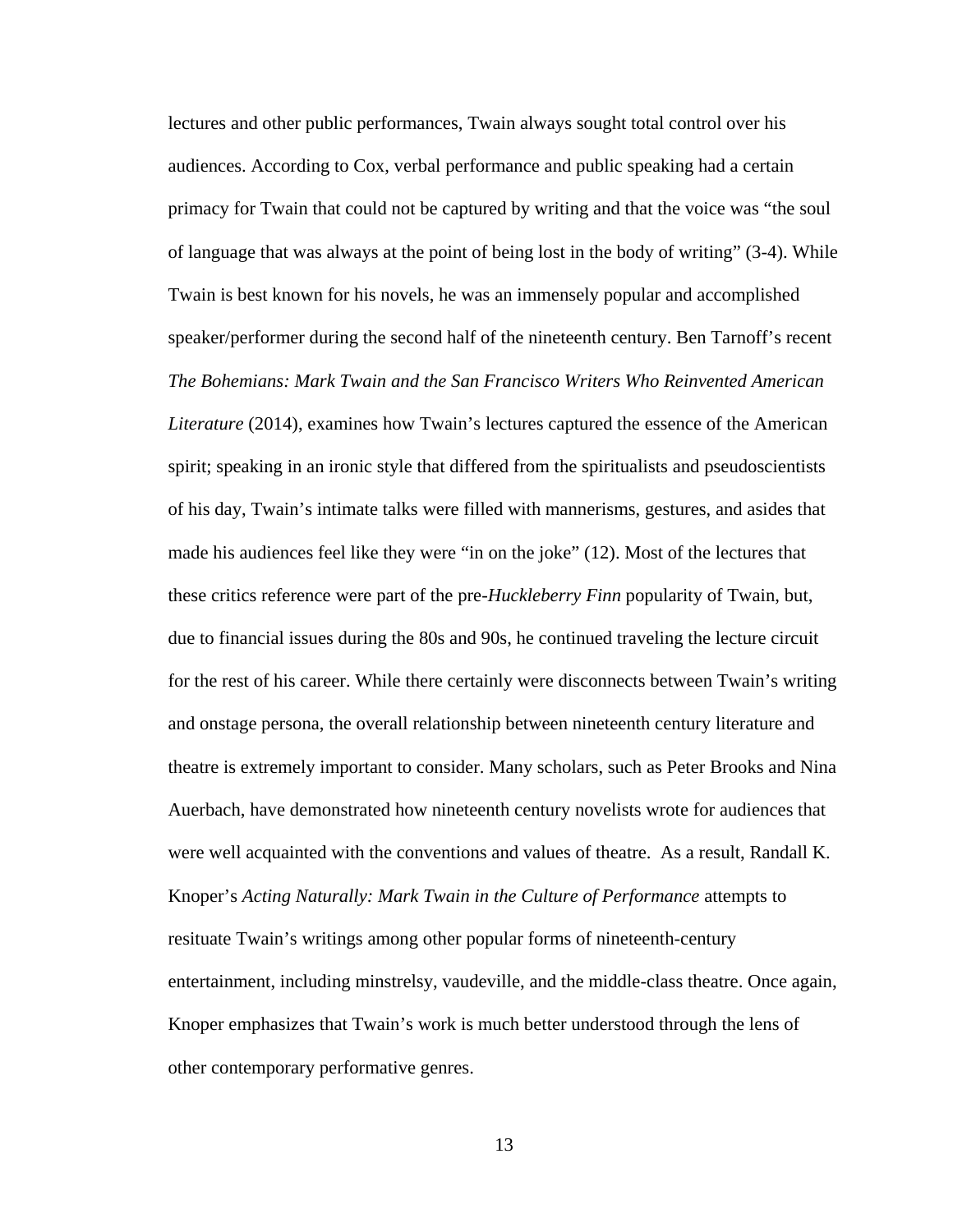With this understanding in mind, critics have established that *Pudd'nhead* shares roots with a popular theatrical genre: the blackface minstrel show—one of the most dominant genres in American history. As Eric Sundquist points out in *To Wake the Nations*, the novel borrows profusely from the minstrel tradition, using the mulatto characters—and their constant (but not always conscious) use of whiteface and blackface—to, once again, demonstrate how race is constructed at a social and cultural level. He asserts that the common minstrel theme of the "plantation masquerade pervades the entire novel in parodic but nonetheless serious forms" (49). He also points out that minstrelsy in the 1880s and 1890s was characterized by nostalgic depictions of the antebellum South as a way of combating both economic and political crises. Here, readers can see how Twain uses a carefully reconstructed anti-trope to undermine the nostalgic minstrel tropes typically found during the second half of the century. Roshaunda D. Cade's "Mulatta Mama Performing Passing and Mimicking Minstrelsy in Mark Twain's Pudd'nhead Wilson" (2007) takes this claim even further, adding a feminist perspective by explaining that Twain's use of Roxy in blackface inverts the minstrel trope of the cross-dressed wench. She emphasizes that Twain inverts blackface performance as a way of challenging traditional understandings of both minstrelsy and gender.

While this recent focus on performativity has urged critics to revisit many novels and short stories to find underlying connections between Twain the author and Twain the performer, there is still little published about Twain's actual experimentations with theatre. The influence of theatre and performance on Twain's body of work has been a hot topic for critics, discussed in such works as Alan Ackerman's *The Portable Theatre:*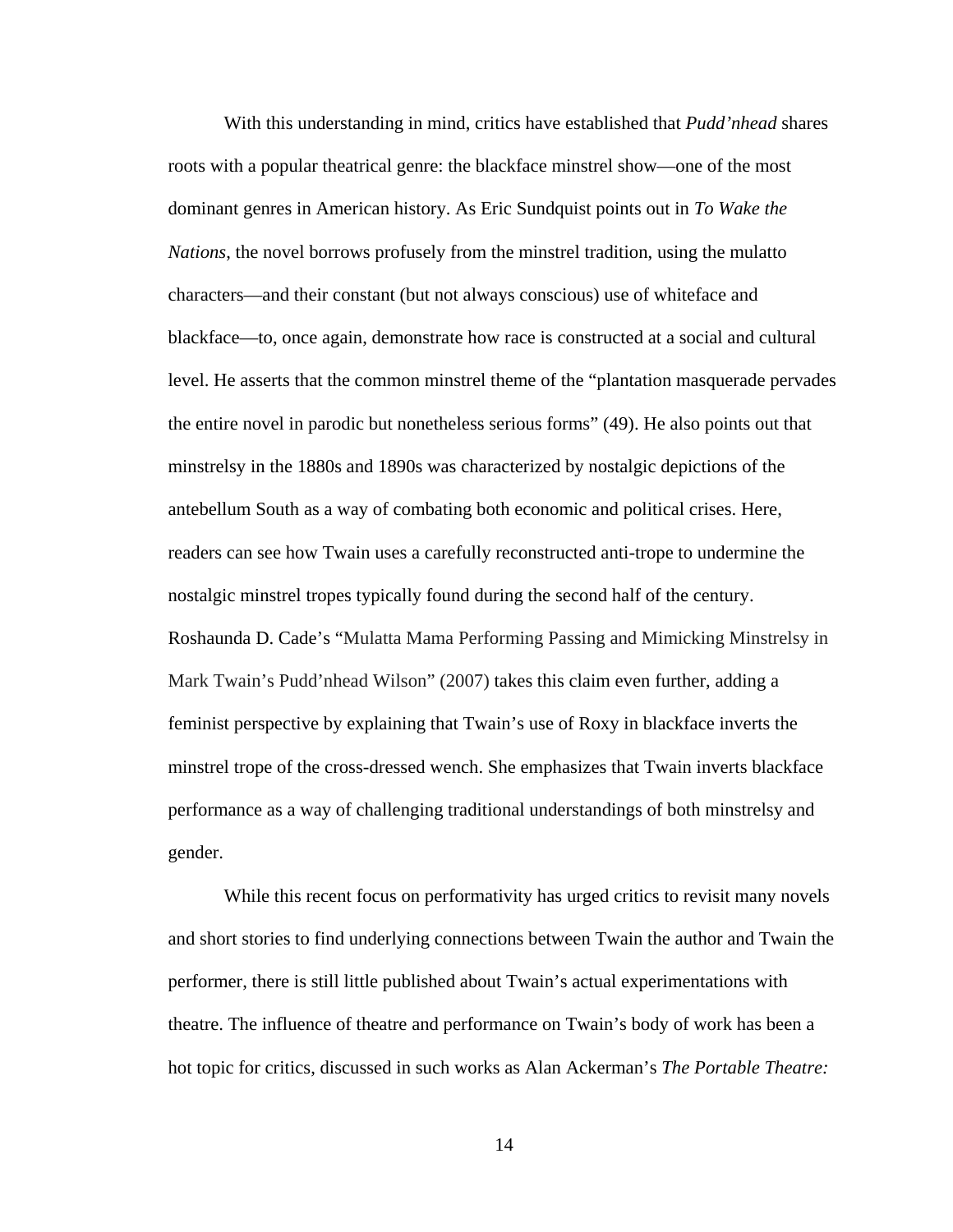*American Literature and the Ninteenth-Stage* (2007) and Lisa McGunigal's "Twins of Genius: Mark Twain on the Stage, Huck Finn on the Page" (2011), but many of Twain's more performance-based pieces—typically found fragmented and incomplete—have not been tackled by scholars. Two of his original plays, "Colonel Sellers", an adaptation of his novel *The Gilded Age*, and "Is He Dead?" have received very little attention from critics despite their relative popularity and current availability; *Sellers* was an extremely popular production in the late 1870s while *Is He Dead?* was recently unearthed, published in 2003, and resurrected for a Broadway run in 2007, over one hundred years after being written in 1898. Interestingly, Stephen Railton's fantastic *Mark Twain in His Times*, an online resource containing a staggering number of primary texts and contemporary reviews produced in conjunction with the University of Virginia, reveals that a proper stage version of *Pudd'nhead Wilson* was completed in the year after the novel's publication and enjoyed a successful run by a number of different companies. Although Twain had no part in its composition, he expressed complete satisfaction at the performance he attended in May 1895. This adaptation of the novel opens up a critical point of inquiry that has not been approached by most scholars; considering the theatrical nature of the novel, a close reading of both the script and audience reviews could potentially provide a helpful look into the complex use of Twain's own performativity and, more importantly, how his readers and audiences may interpret it.

In closing, it is clear that *Pudd'nhead Wilson* has become much more than the "unreadable" text that Hershel Parker dismissed nearly half a century ago (142). Analyzed through the lens of New Criticism, New Historicism, and Performance Studies, the novel's form, interest in race and gender, and use of performative technique and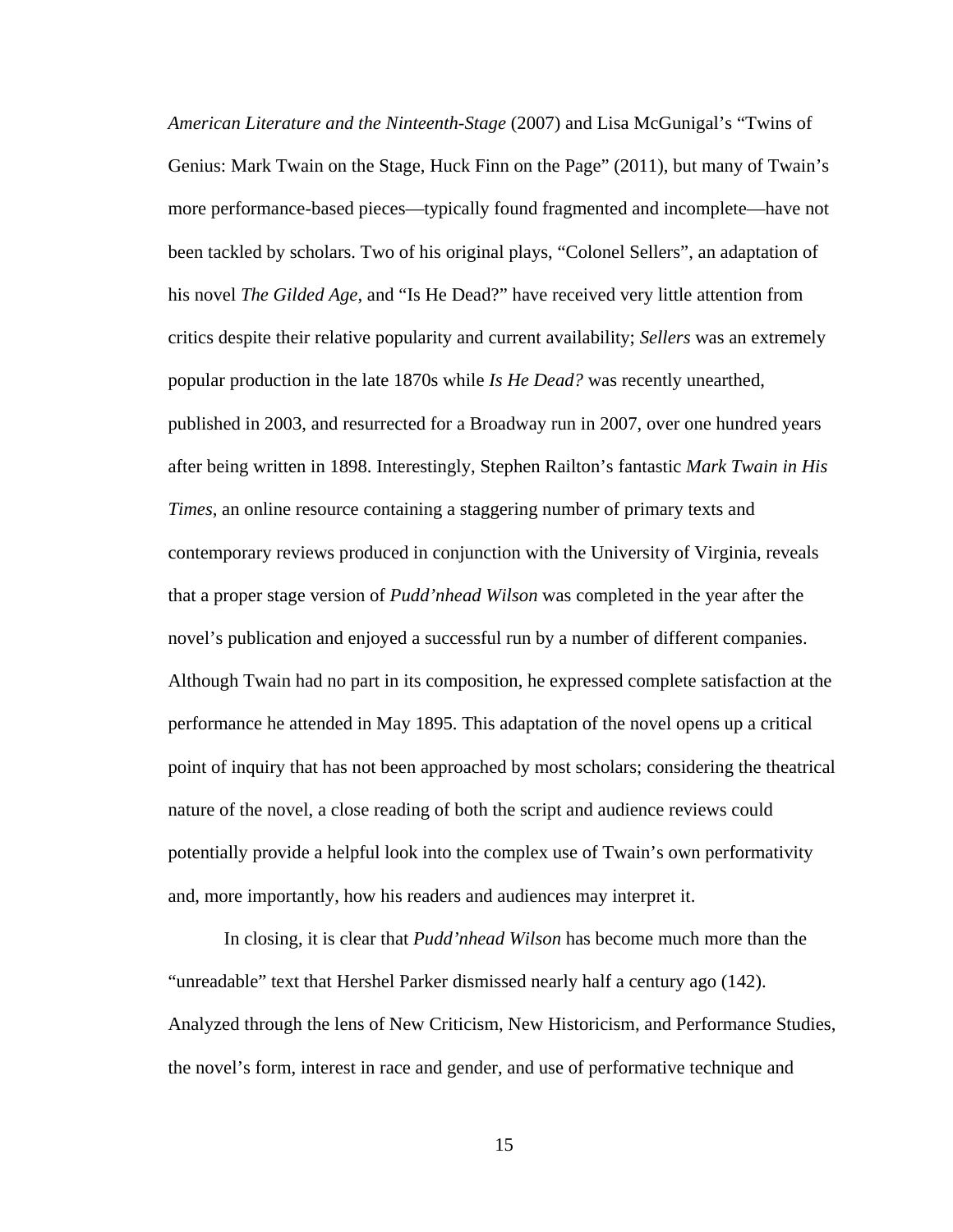gesture have all emerged as the core topics in *Pudd'nhead* scholarship. However, each of these critical perspectives have been somewhat limited in their approach to the novel. Most interpretations of the novel seem to exist within a vacuum, failing to make further connections between the novel and ideas that exist beyond the scope of their respective master disciplines. Although recent scholars have pointed to the uses of performative techniques in *Pudd'nhead Wilson* and Twain's interest in theatre and popular culture, few have extended their claims to consider how the novel itself acts as a performative text, constantly engaging in a conscious dialogue with nineteenth century literature, politics, consumer culture, and popular entertainment about issues of race and gender. Clearly, there is more work to be done in connecting *Pudd'nhead Wilson* to both the theatre and its material conditions. The novel's time frame, awkward form, and problematic ending have all been cited as both major obstacles and inspirations for Twain critics, but these elements also act as examples of playfulness—in a theatrical sense—in Twain's text. With the knowledge that race can be constructed, scripted, performed, and commodified, *Pudd'nhead Wilson*'s sleight of hand may very well represent Twain's critique of what was happening all across America, something that began in theatres and novels but quickly progressed into the realms of eugenics and Jim Crow.

#### Chapter Three -- Performative Distancing

Over the course of *Pudd'nhead Wilson*, Twain references, reenacts, and retools popular and nostalgic depictions of blackness from the nineteenth century; however, one must first understand how Twain's use of irony establishes the novel as a performative text. This use of irony paired with playful narration allows Twain's narrator, much like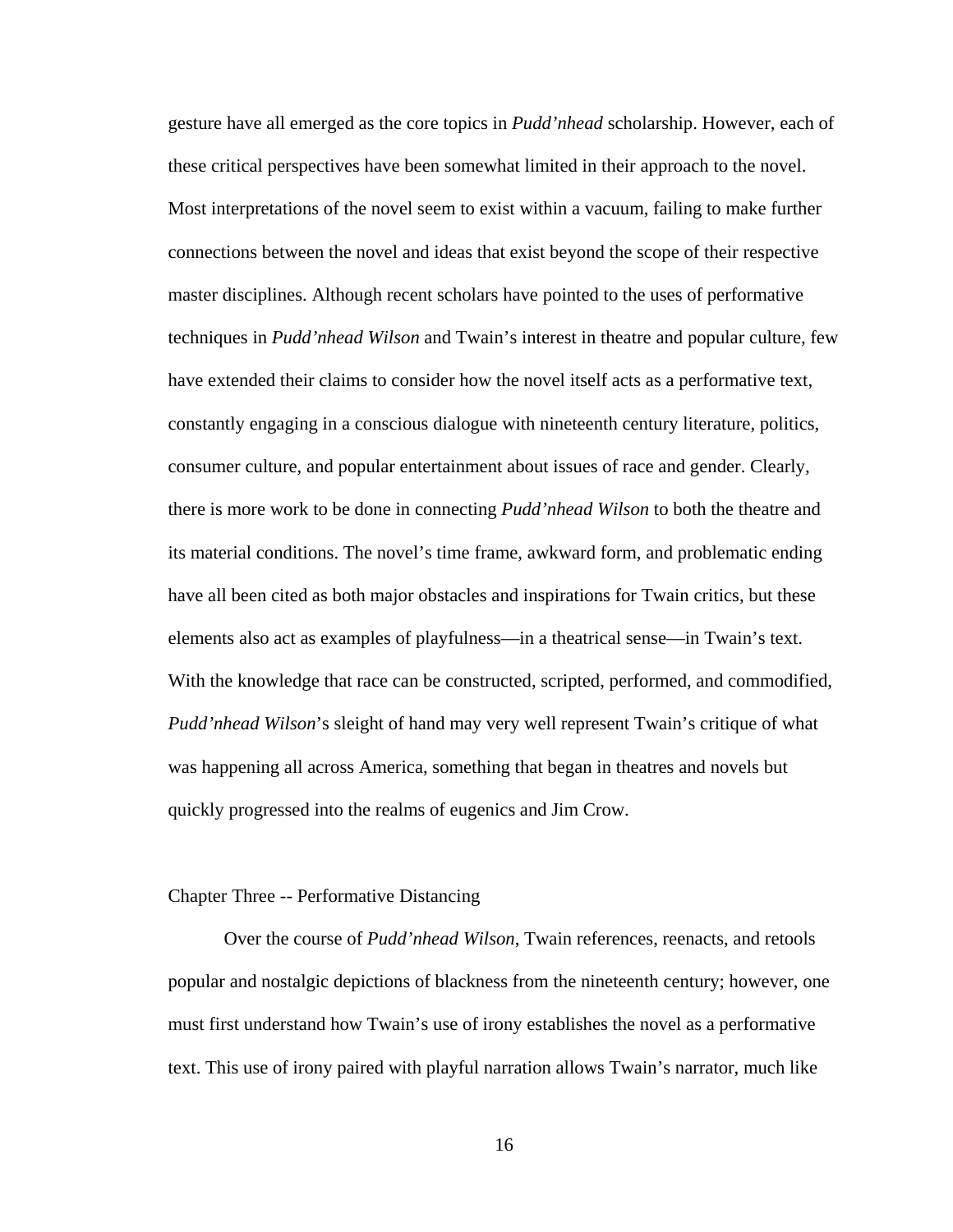the burlesque performer, to remind readers of *Pudd'nhead*'s fictionality, allowing Twain to destabilize and subvert the very same popular and stereotypical depictions of blackness that he constantly evokes over the course of the novel. Although Twain incorporates many theatrical elements, *Pudd'nhead Wilson* emerges as a performative text through its consistent challenge to the reader's conventional understanding of words, signs, and references. As Walter Benn Michaels explains, a text manages to move beyond simple representation into the performative when its words begin to disrupt "conscious meaning" by causing readers to question them, leading to revisions of how they interpret and understand certain words, phrases, and gestures, ultimately resulting in a state where readers are solicited not by the words themselves but instead the "experience" of the author (9). Through this performativity, Twain pushes his readers to recognize the dangerous implications left in the mess of *Pudd'nhead*'s ambiguous ending*.* Thus, through an emphasis on performativity, readers are able to become more attuned to *Pudd'nhead Wilson*'s critique of cultural performances of race and gender at the end of the nineteenth century.

Earlier critics helpfully contextualized the performativity of *Pudd'nhead*'s narrator within the oral storytelling tradition. In "*Pudd'nhead Wilson* as Fabulation," John C. Gerber disagrees with critics who attempt to read *Pudd'nhead* within the confines of the realist novel; instead, he places *Pudd'nhead* within the tradition of the fabulation, a narrative that puts "the emphasis on the fable or story, not on careful documentation of the outer world or on detailed analyses of the characters' inner worlds" (21). He continues: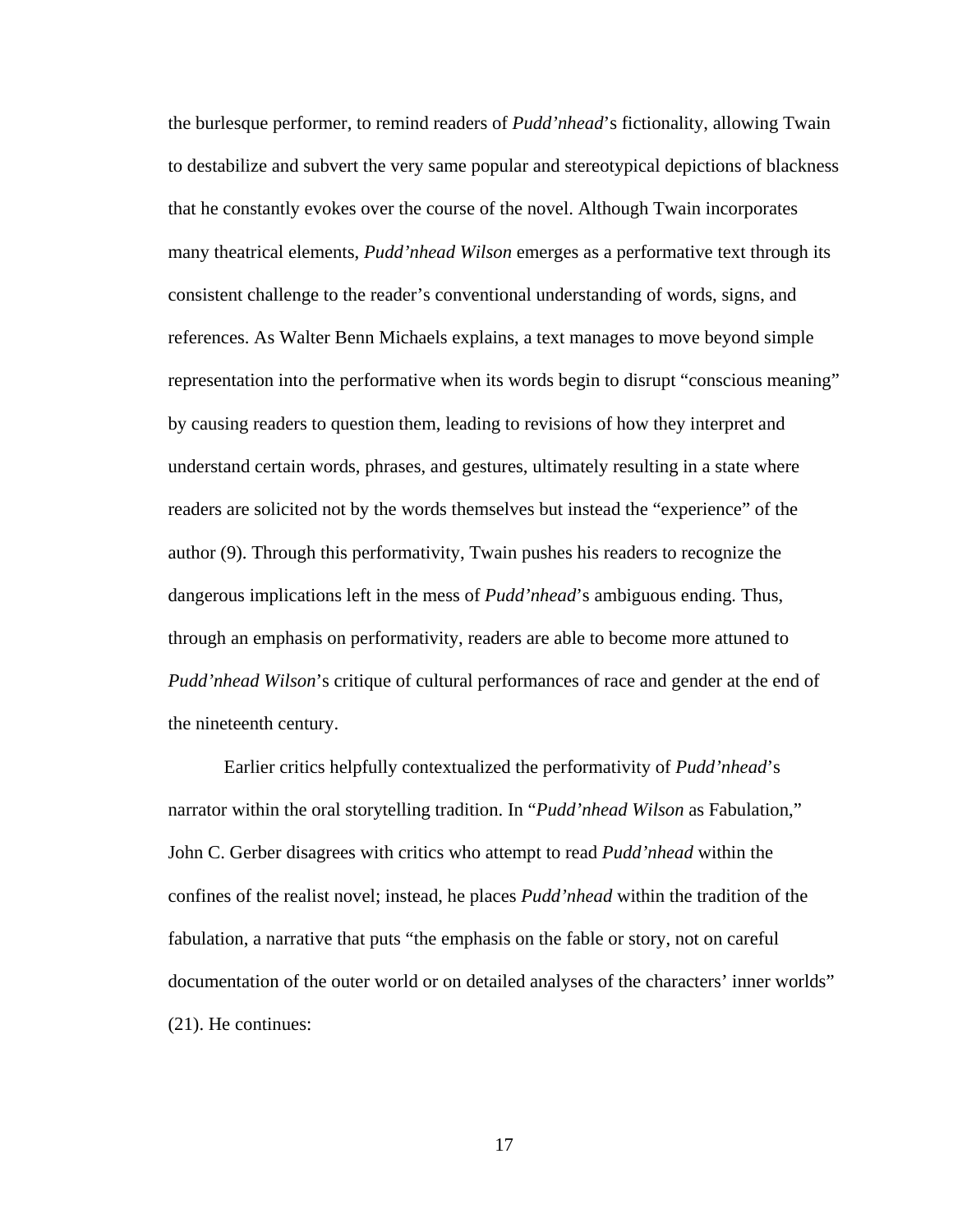The fabulator is more like the oral story-teller than the novelist. Concerned primarily with the design and effects of his story, he cheerfully ignores the realism of both subject matter and presentation when it serves his purpose to do so. Yet by keeping his fantasy ethically controlled he puts forth a story that paradoxically comments upon actual human life at the same time that it seems to be flouting that life. (22)

This reading of Twain as a fabulator is appropriate considering his background on the lecture circuit; it also helps root the novel within the oral storytelling tradition while emphasizing the explicitly performative nature of the text. As a way of highlighting this relationship with storytelling, Gerber points out that the first chapter of the novel begins with "the scene of this chronicle"; here, Twain's introduction locates the story within a performative space between realism and fantasy while also echoing the "once upon a time" that prefaces many stories in the oral tradition (3).

With the fabulation in mind, recent scholarship has examined the novel's construction of a performative space, engaging more directly with *Pudd'nhead*'s antebellum setting. In "History Repeating Itself," Sinead Moynihan notes Twain's focus on the novel's form as she highlights his attempt to resituate the past. Considering the novel's antebellum setting, she calls *Pudd'nhead Wilson* a piece of historiographic metafiction: "*Pudd'nhead Wilson*'s own historical setting serves to destabilise and defer endlessly any comfortable sense of 'the past' that it might seem to represent'' (15). Moynihan uses the performativity of the novel to argue that Twain used the historical setting of the novel to provide context for *Pudd'nhead* while forcing readers to reevaluate how the novel's reenactment of the past conflicts with common perceptions of the past.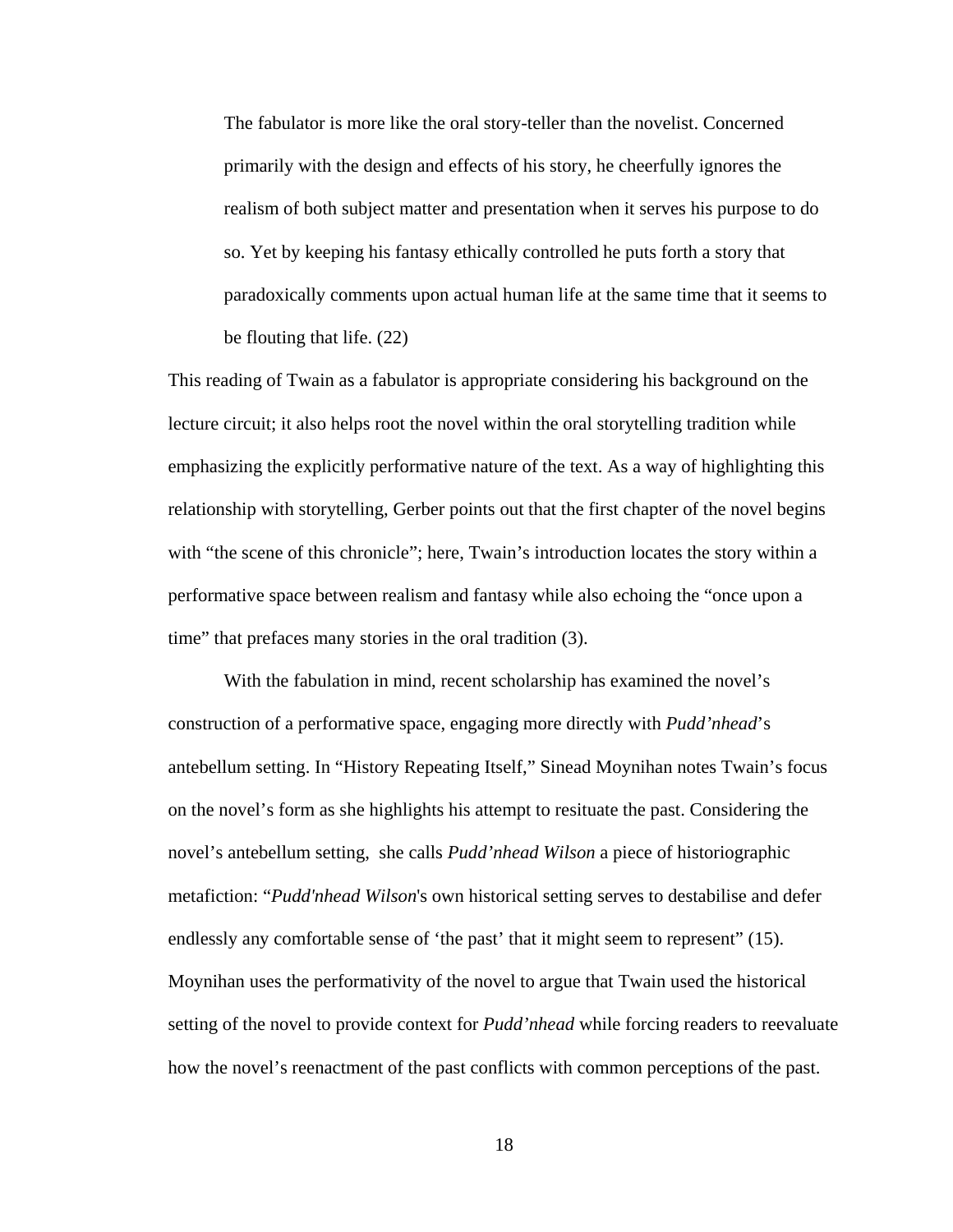While Moynihan's and Gerber's analyses both highlight how *Pudd'nhead Wilson* should be read as a performative text and account for many of Twain's narrative techniques throughout the novel, such as the numerous asides and constant emphasis on irony, they do not explain all of Twain's narrative patterns.

Considering Twain's use of both literal and narrative performativity, I argue that a close reading of *Pudd'nhead* benefits greatly from an understanding of late-19<sup>th</sup> century burlesque. Finding its major popularity alongside vaudeville and minstrelsy as one of the major variety entertainments of the period, burlesque shows at the end of the century focused on parodying and caricaturing classical works of literature, theatre, and music as a way of providing social commentary. One of the most powerful elements of burlesque was its synthesis of incongruities—reality and fantasy, high art and low art. As Henry Wonham points out, burlesque's "power to set in motion an uncertain relationship between reality and representation, the 'genuine' subject and its 'extravagant' embodiment," is precisely why Mark Twain was so drawn to the genre (132). Introduced to both the burlesque novel and show during his time in San Francisco, Twain incorporated specific examples of the genre into his novels—as shown in the conflation of speeches from *Macbeth, Hamlet*, and *Richard III* used by the duke and dauphin in *Huck Finn*—but his works also drew inspiration from burlesque's representative qualities at a thematic level. Maria Marotti points out how the burlesque perspective manifests itself in *A Connecticut Yankee*, "it is a reality that, although distorted by displacement of time and space, still alludes to the American setting…here, too, displacement and ridicule shatter generic expectations connected to an ancient and revered legend" (34). For Twain, the space where these contrasting representational modes come together is where his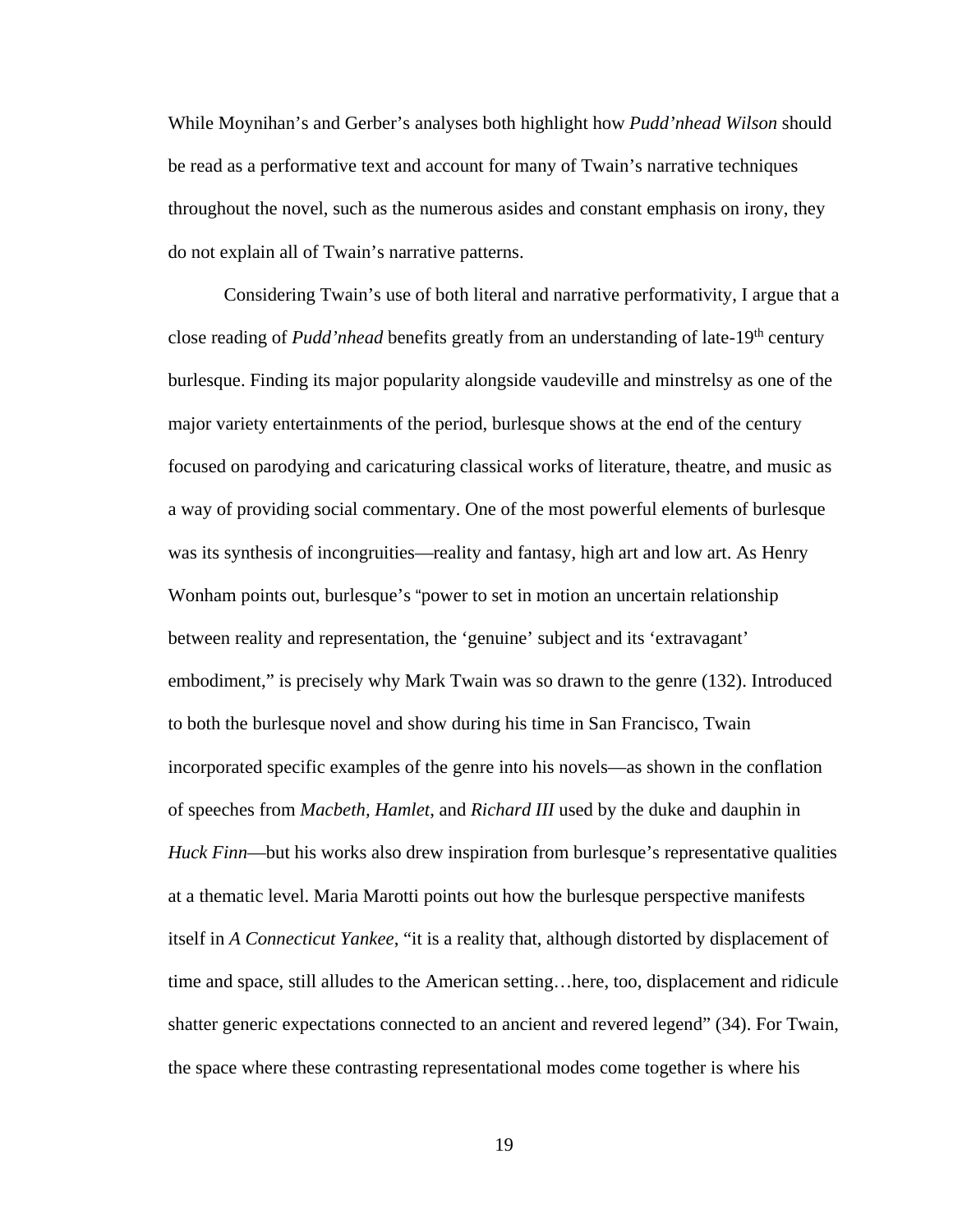social commentary finds its strength. Similar to metafiction and the fabulation in the sense that it also brings attention to the constructed and performative nature of a piece, burlesque results in a distancing effect that, through the constant displacement and distortion of reality, constantly reminds readers of the artificiality of a work, prioritizing its underlying message over the intense emotional involvement typically associated with melodrama. This distancing provides a way of engaging with the spectator-reader more critically. In *Pudd'nhead Wilson* these moments of performative distancing, facilitated by elements such as irony, direct address and certain cues, represent Twain's attempts to situate his readers outside his own text.

Over the course of *Pudd'nhead Wilson*, Twain uses his narrator to ensure that, by the end of the novel, his readers understand that the events of the novel and the community's reactions to them are absolutely ridiculous. Through this distancing, Twain engages in a much larger dialogue about race that was taking place at the end of the nineteenth century, one facilitated by literature, politics, and popular culture. From the beginning of the novel, Twain makes use of a few key narrative techniques such as the displacement of time and space, the introduction of different racial ideologies, and the inversion of racial tropes to assure the reader's distancing from the novel. Leading up to its final culmination in the courtroom scenes, his readers are trained to distance themselves from the novel while reading its use of performativity. As a result, they ultimately see through the sleight of hand that Pudd'nhead Wilson pulls during the final courtroom scene, in which he solves the case by distracting the citizens of Dawson's Landing from the underlying questions of race, miscegenation, and the ever-lasting lingering presence of slavery in the American psyche.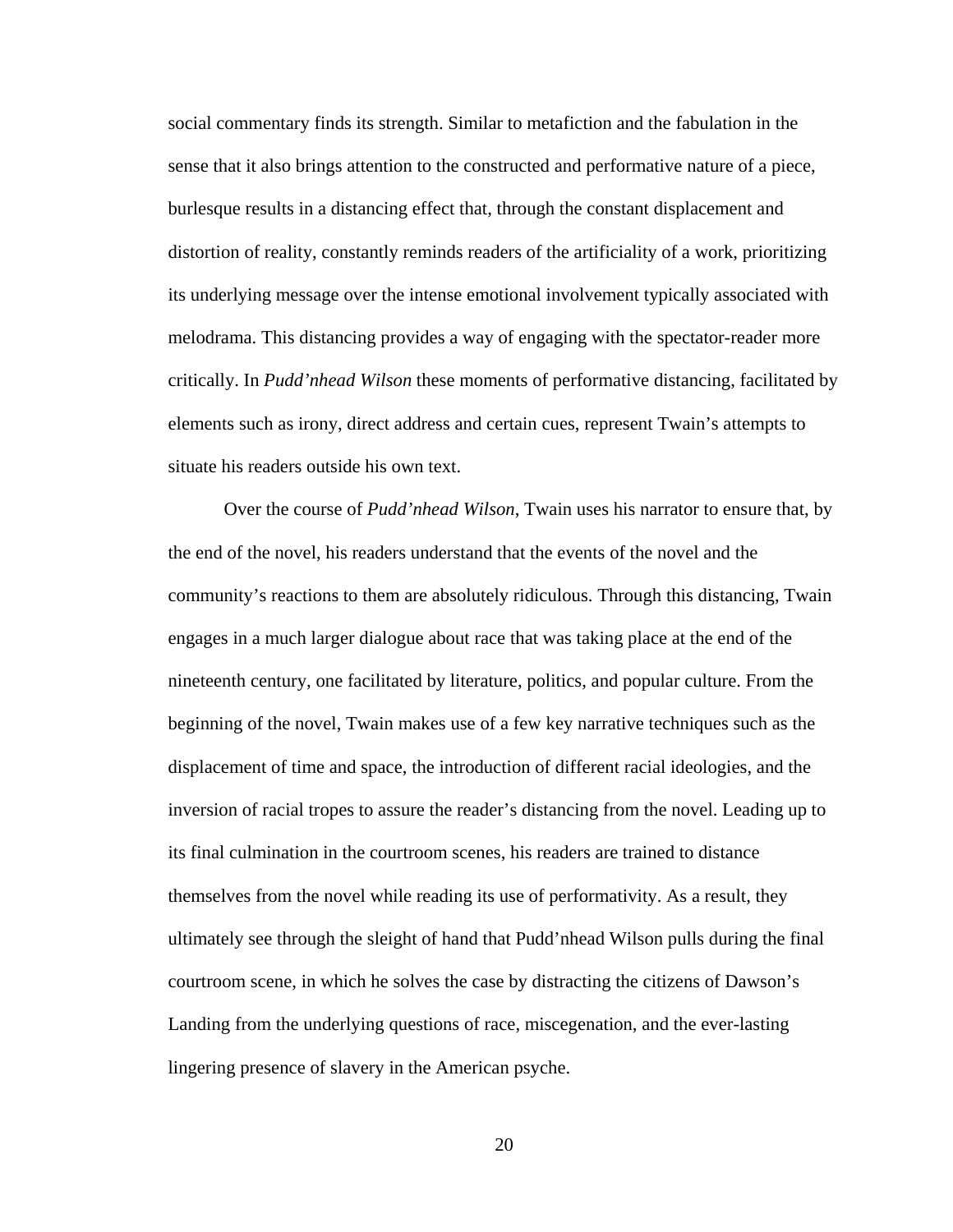Twain's narrator first establishes this distancing effect by separating the reader from the novel's sense of time and space. Although the town of Dawson's Landing is fictional, Twain's lush description and comparisons to the ancient canals of Venice constructs an extremely idyllic Missouri frontier town—one on the cusp of profound changes. Although the narrator initially situates the story in 1830, the year Wilson was christened a pudd'nhead, most of the novel takes place in 1850—ten years before the beginning of the Civil War. While Missouri is well known as one of the borderlands that connected early America with the expanse of the frontier, the state was also, in the words of Russell Weigley, the site of "increasingly unrestrained and indiscriminate violence" during the Civil War; he suggests that confrontations between Northern anti-slavery forces and Southern pro-slavery forces on the border between Kansas and Missouri were "perhaps the most promiscuous of the entire violent war" (44). Although the novel never refers to the Civil War by name, typical readers at the end of the nineteenth century would be aware of violent Civil War confrontations in the state, such as 1854's Bleeding Kansas, allowing Twain to maintain a very dynamic representational contrast between the idyllic 1850s Missouri and the war-torn state it found itself in only four years later. This constant contrast gives the town an almost dreamlike quality that showcases the carefully scripted series of events that takes place over the course of the story.

Twain also highlights this disruption of time and space by emphasizing that Dawson's Landing is about to experience a very significant political change. At the narrator explains, "the little town was about to become a city and the first charter election was approaching" (70). By stressing that Dawson's Landing is about to transform from a town into a city, Twain establishes his setting as a place in transit—Dawson's Landing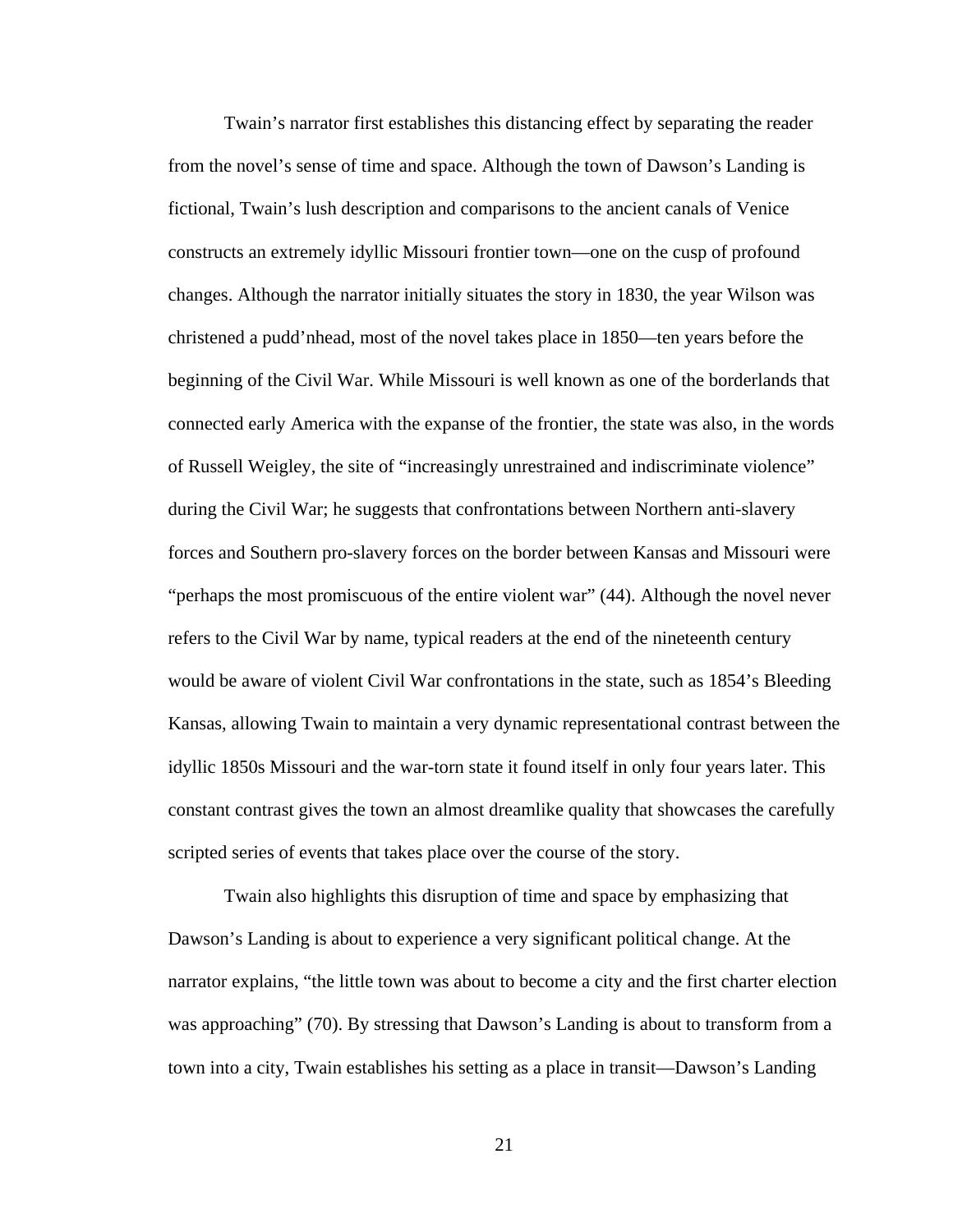does not exist distinctively within the confines of the past or the future, the antebellum or the postbellum, or the real or imaginary, but instead in a transitory space. Twain's portrait of Dawson's Landing is reminiscent of Foucault's concept of the heterotopia, places that "possess certain qualities or features that distinguish them hierarchically from all other places by virtue of the fact that they comment on, or refer to, other places within the cultural landscape" (Rubertone 84). Here, Twain uses Dawson's Landing to make a number of thematic and structural connections with slavery, the South, and history while also highlighting the illusory and fictitious nature of this space. Twain distances his readers from the setting of the novel by showcasing how readers are not intended to think of Dawson's Landing as an actual town; instead, Twain urges readers to conceptualize Dawson's Landing as a structural device that maps out a complex series of historical, cultural, and political points that instigate cultural commentary through the use of constant temporal and spatial references.

In addition to setting, the narrator's understanding of race in *Pudd'nhead Wilson*  also showcases one of Twain's most obvious techniques to highlight the distancing of his narrator from the characters of novel; the narrator consistently demonstrates a much more complex awareness of race compared to the citizens of Dawson's Landing. When Roxy is first introduced, Wilson overhears her in conversation with another slave. Her speech resembles that of a stereotypical slave, but instead of an emphasis on her physical blackness, the narrator describes a small, "beautiful," "noble," and "majestic" white body while also anticipating the reader's surprise at this discovery, remarking that "from Roxy's manner of speech, a stranger would have expected her to be black, but she was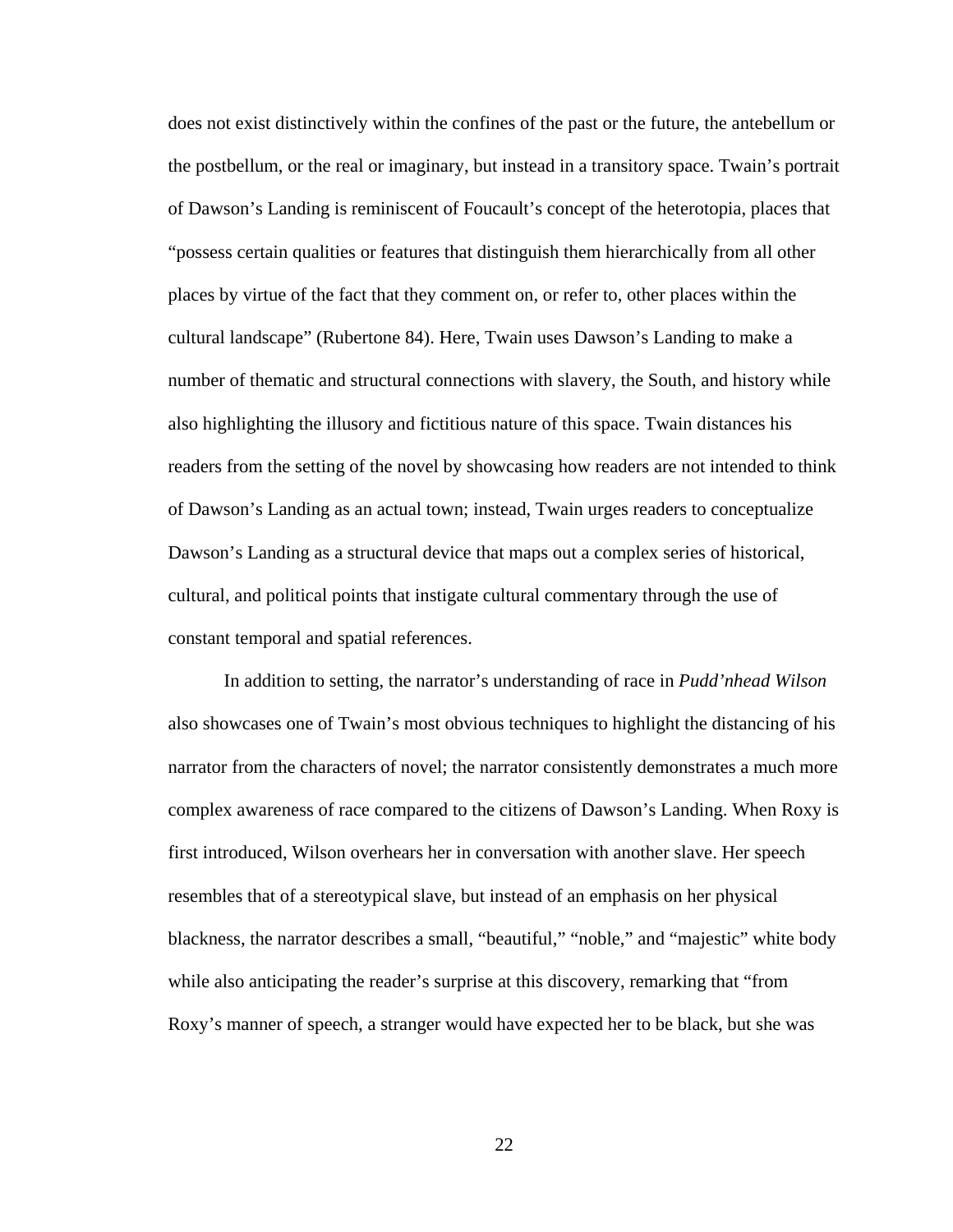not" (9). After providing this seemingly contradictory description, the narrator offers the reader a glimpse into his own view of race:

> To all intents and purposes Roxy was as white as anybody, but the onesixteenth of her which was black out-voted the other fifteen parts and made her a negro. She was a slave, and salable as such. Her child was thirty-one parts white, and he, too, was a slave, and by a fiction of law and custom a negro. (9)

This passage has a tremendous effect on how the novel approaches race. Here, by calling race (not just slavery) a "fiction of law and custom," Twain establishes that his narrator believes in an ideology that is radically different from that of any character in the novel. Although Roxy and Tom do exhibit a more complex understanding of race due to their mixed heritage, they both remain convinced of the dominant racist ideology of the time. Tom gets closest as he questions "this awful difference made between white and black" after he learns his true identity, but his awareness of race never reaches the quite the same level as the narrator's (48). Furthermore, the narrator's irony of suggesting that the onesixteenth part of Roxy that was black "out-voted" the other fifteen is emphasized by the reality of the fact that it was the one part that kept her from actually voting in a real election. By almost immediately establishing his narrator as an anti-racist figure, Twain prepares the narrator's progressive stance on race as one of the major cornerstones for the audience's alignment with the novel.

Twain also distances his readers from the world within the text through his careful manipulation of popular racial tropes, such as passing. Typically, nineteenth-century passing narratives involve mulatto characters consciously using their lighter skin as a way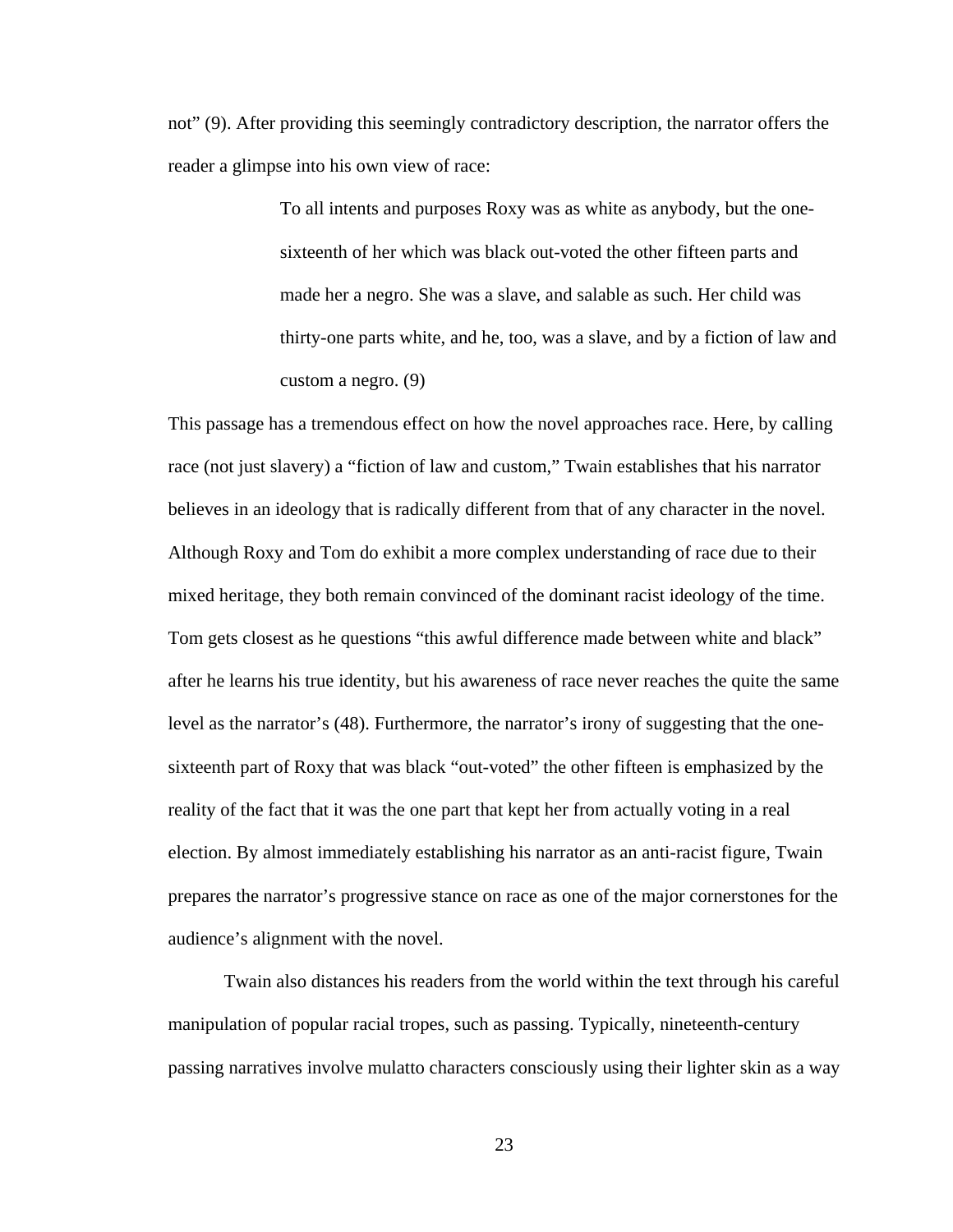to assimilate with whites, allowing them to escape enslavement or discrimination. While the central action of the novel—the switching of Tom and Chambers—is dependent upon passing, *Pudd'nhead* differs from many of its popular contemporaries in the way that it inverts this trope over the course of the novel. When Roxy confronts Tom after he sells her down the river, she goes into detail about her escape, "I blacked my face en laid hid in de cellar of a ole house dat's burnt down, daytimes, en robbed de sugar hogsheads en grain sacks on de wharf, nights" (95). Here, blackness emerges as Roxy's main tool for escape. While passing usually depends upon emphasizing whiteness, Twain's ironic insistence on the potential of passing as black reverses the typical melodramatic narrative. Twain inverts this trope again when Tom uses blackface to disguise himself while robbing his uncle. While this specific inversion may initially appear ideologically problematic, as the text's linking blackness with criminality, Lawrence Howe explains that it may be a reference to a defensive measure taken by black leaders against accusations of rape in the 1890s. He writes that these leaders "gave birth to the idea that many of the rapes had actually been perpetrated by white men who disguised themselves with burnt cork to sate their sexual appetites and blame black men" (509). This "blackness" was a disguise donned by those who understood its negative cultural implications, but Tom's use of it represents how these negative implications are more associated with literal color instead of biological racial indicator. In both instances, Twain uses unconventional representations of race to maintain critical engagement with the audience.

Overall, Twain's narrator emerges as the most important component of establishing *Pudd'nhead Wilson* as a performative text as he demonstrates Twain's most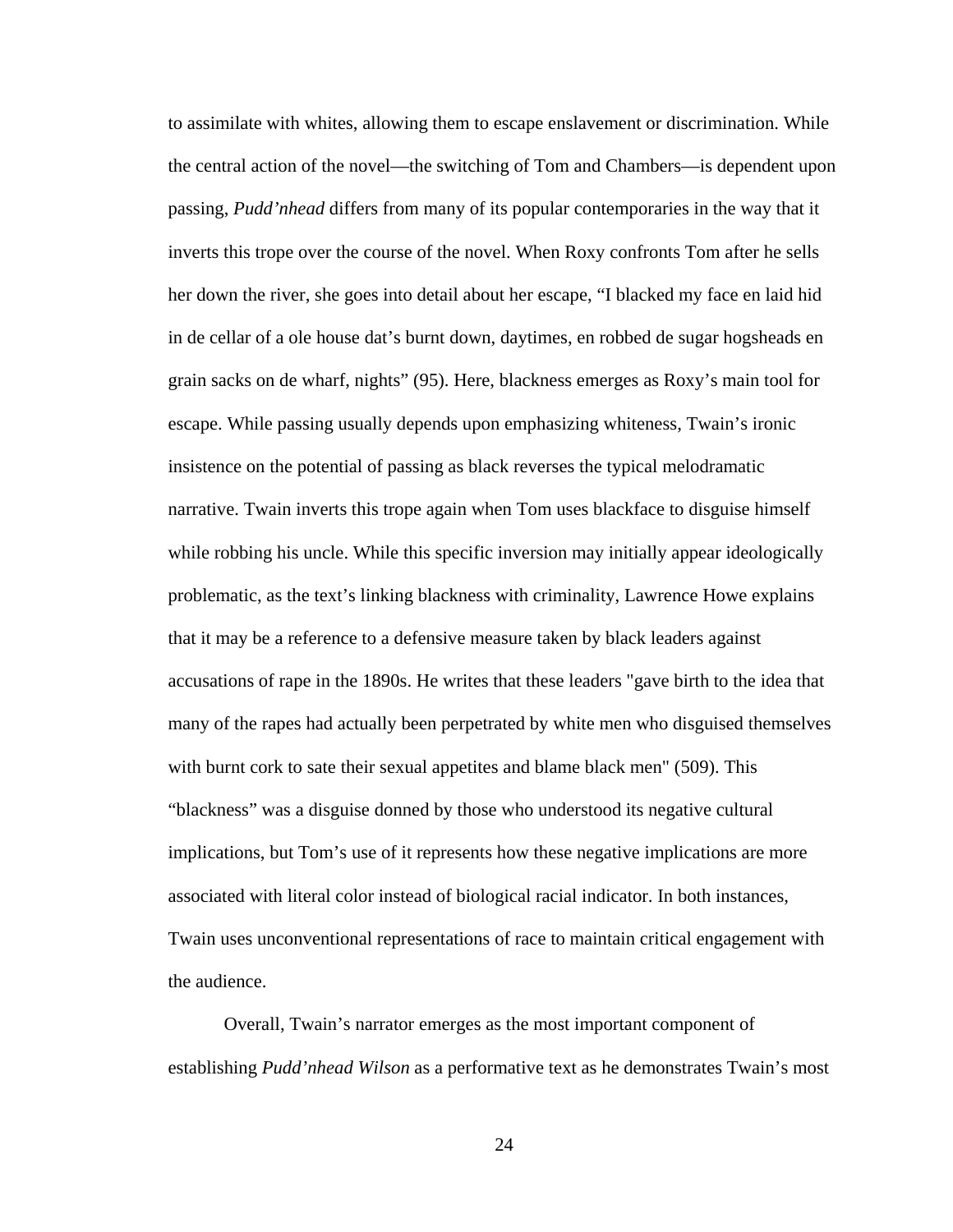explicitly performative gesture in the final courtroom scene. During the last two chapters of *Pudd'nhead Wilson*, the narrator begins inserting stage directions into the body of the text. Placed within the final courtroom scene, every single instance of these bracketed lines expresses some type of action or observation as exemplified in their first two appearances: "[Murmurs, in the house—'It is getting worse and worse for Wilson's case]" and "[Here she broke down and sobbed. Sensation in the court]" (106-107). As these chapters continue, more of these inclusions appear, demonstrating interest, applause, and a number of angry ejaculations. These lines are extremely isolated when considering the expanse of the entire novel as they only appear in the final courtroom chapters; furthermore, these twenty-two bracketed lines only appear while action is taking place inside the courtroom—they are completely absent during the second half of Chapter 20 which is set inside Wilson's home. Here, Twain's spectacular finale forgoes the narrator's winks to the reader, instead choosing to end with a spectacular transformation of the novel's concerns with representation and power into a literal performance.

As read though the lens of performative distancing, Twain's use of stage directions signals his most obvious use of theatrical conventions; by reading his stage directions as hyper-performative instances that identify the courtroom scenes as a scene in a melodramatic play, Twain's critique of publicized spectacle becomes apparent as he points out its manipulative potential. Michael Ross explains that "the corrosive irony of *Pudd'nhead Wilson* may seem to be deflected, at the end, by the competing spectacle of Wilson's courtroom performance" (254). In fact, Wilson's spectacular performance distracts his audience from the ambiguous implications left by his victory, problems that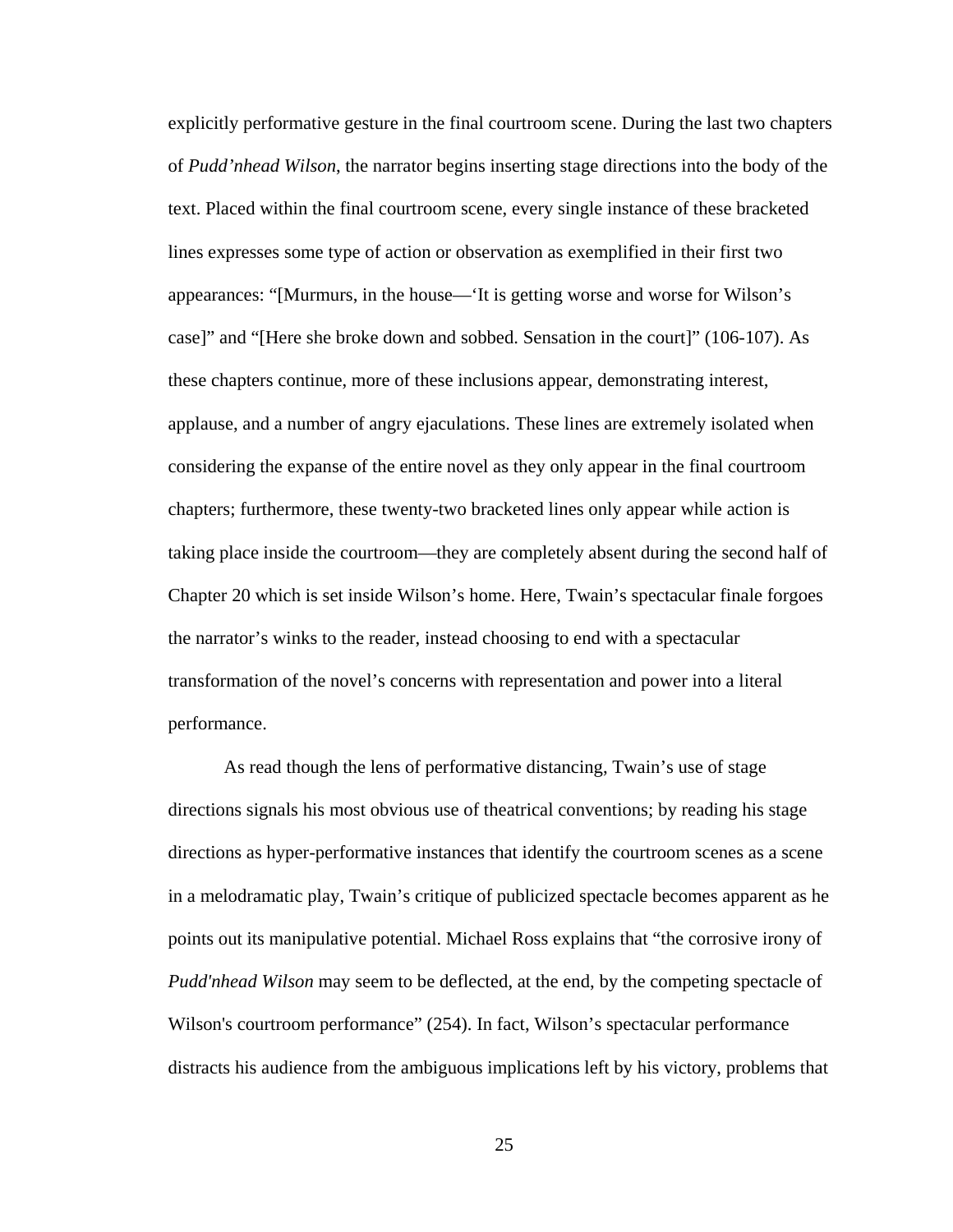prove to be more unsettling than the switching of Tom and Chambers. Was the impostor Tom flawed because of his slave ancestry or because of his white upbringing? Could Wilson's fingerprinting be used as a way to identify race? *Pudd'nhead Wilson* does not answer these questions, but the novel makes it clear that the people of Dawson's Landing are not really looking for answers. With community responses reduced to easily anticipated reactions that are merely scripted lines in a show, Twain depicts an unsettling reality where no other outcome could happen. With an impressive new mayor, a solved murder mystery, and the false heir sold down the river, Dawson's Landing seems perfectly content simply restoring a feeling of order through the dramatic courtroom catharsis.

Twain's novel pushes readers to recognize the absurdity of how towns like Dawson's Landing—and, in effect, communities all across America—approach race, gender, and class, Using narrative performativity as a way of distancing readers from both Dawson's Landing and understandings of their own communities, Twain's treatment of race, setting, and spectacle allows the novel to communicate the problems associated with race relations of the 1890s. While distancing his readers from the novel, Twain's references to minstrelsy, vaudeville, and other popular forms of theatre become more apparent. In the context of the 1890s, Twain's reimagined depictions of the traditional Uncle Tom, Mammy, and tragic mulatta characters are eerily similar to those being used by supporters of the eugenics movement and Jim Crow. By promoting the importance of the novel's performativity and structure, Twain prepares his audience to recognize the dialogue that he cultivates between the novel and late-nineteenth-century depictions of race.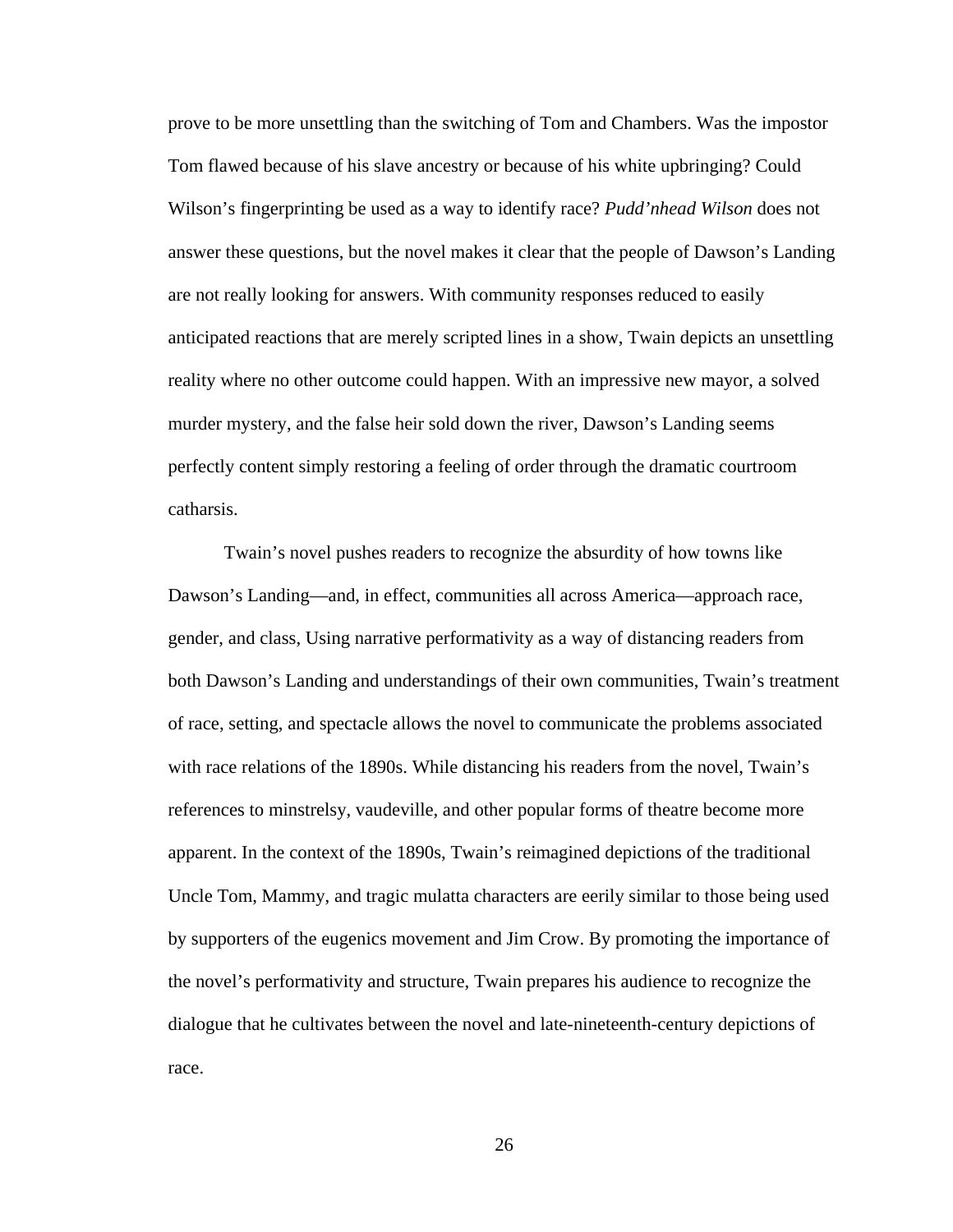#### Chapter Four -- The Minstrel Tradition

While Twain's manipulation of the traditional passing narrative and use of a narrator with progressive racial ideologies both represent the structural foundation of his commentary on late-19<sup>th</sup> century race relations in America, a complete reading of *Pudd'nhead Wilson*'s depends upon an acute understanding of how racial difference was performed in plays, novels, and other popular entertainments of the second half of the 1800s. Twain's writing intimately interacted with these entertainments, fostering a dialogue between literature and theatre using familiar stereotypes, settings, and tropes. Unfortunately, many of these references remain uninvestigated due to the historical neglect of lowbrow popular culture in Twain criticism. *Pudd'nhead Wilson*'s complicated and often misunderstood use of race, however, is better comprehended in relation to one of America's most popular yet problematic art forms: the minstrel show.

As mentioned previously, *Pudd'nhead Wilson* only has two specific instances of blackface; however, the characterization of both Roxy and Tom are deeply connected to the minstrel tradition as they act as retooled representations of minstrel figures such as the Uncle Tom and the Mammy. One of the most popular forms of entertainment during the middle of the nineteenth century, the influence of the minstrel show often made itself apparent in Twain's works. This use of minstrel stereotypes often proved problematic. Using *Huckleberry Finn*'s as an example, Kenny J. Williams explains that the novel's depiction of Jim merely reinforced the ideologies of "committed racists" through Jim's "pseudo-minstrel antics" and "the legitimization of the word 'nigger' by one of the nation's most popular writers" (42). On the other hand, Toni Morrison's introduction to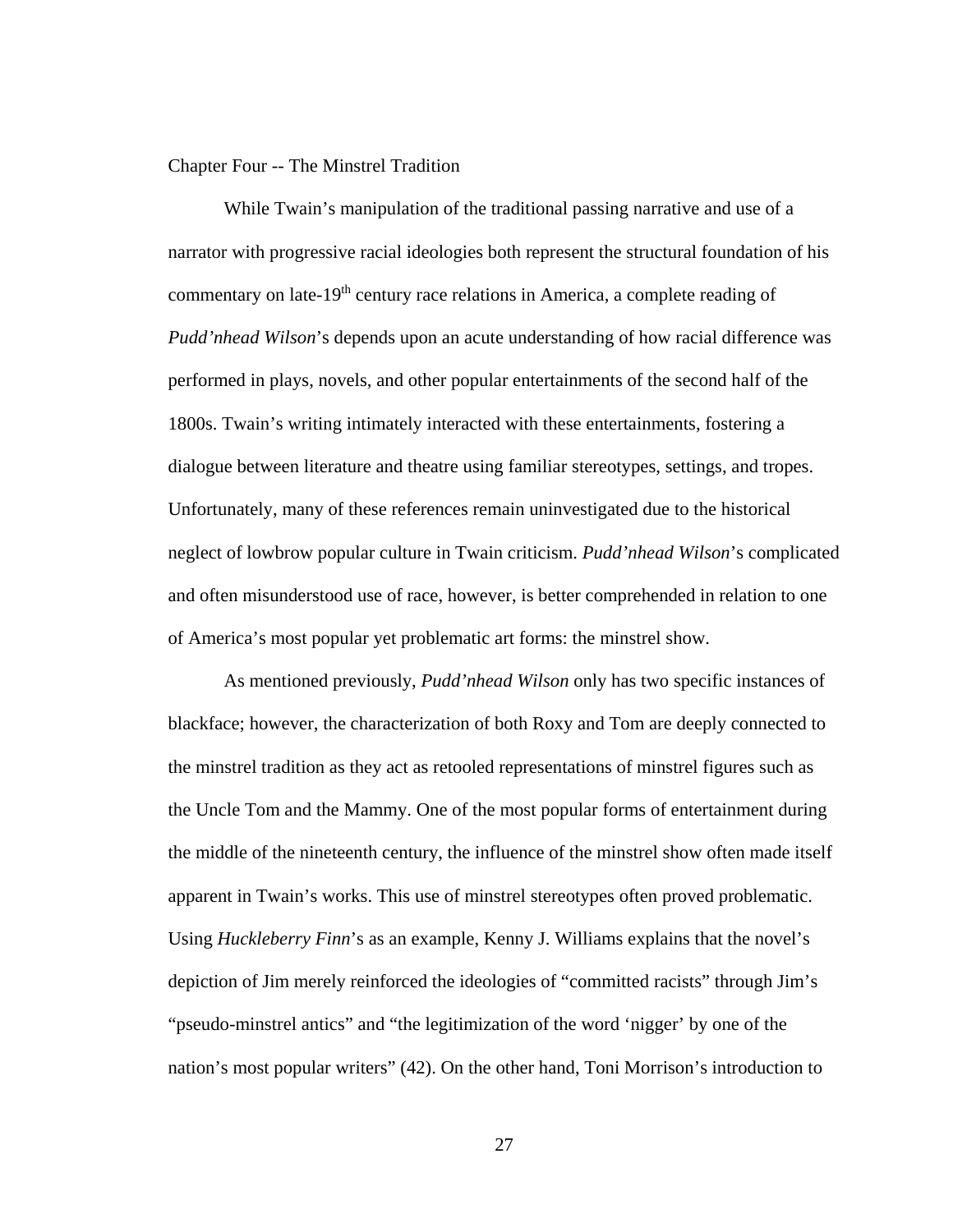*Huck Finn* suggests that Twain's use of minstrel elements in his representation of Jim is far more complex:

> The withholdings at critical moments, which I once took to be deliberate evasions, stumbles even, or a writer's impatience with his or her material, I began to see as otherwise: as entrances, crevices, gaps, seductive invitations flashing the possibility of meaning. Unarticulated eddies that encourage diving into the novel's undertow-the real place where writer captures reader. (4)

Here, Morrison correctly asserts that Twain's withholdings are part of his overall point. Similarly, the incongruities and inconsistencies of *Pudd'nhead*'s racial depictions are best understood in the context of a much larger dialogue about race at the end of the century. Pulling singular moments of racial representation from *Pudd'nhead* may result in a problematic reading, but seeing these instances in the light of  $19<sup>th</sup>$  century performances and understandings of race through mediums such as the minstrel show reveals a much larger critique of how racial difference was being communicated at the end of the century in America.

In *Pudd'nhead Wilson*, which was both written and set nearly ten years after the publication and events of *Huckleberry Finn*, Twain's allusions to the minstrel tradition reflect significant changes that occurred in the genre between 1850 and the beginning of the 1890s. The minstrel show, originally structured as a three-act performance of minstrel songs, parodies, and sketches by white men in blackface, was conceived, as Eric Lott explains, "at the intersection of slave culture and earlier blackface stage characters" such as the American clown and the harlequin from the Italian *commedia dell'arte* (21). Early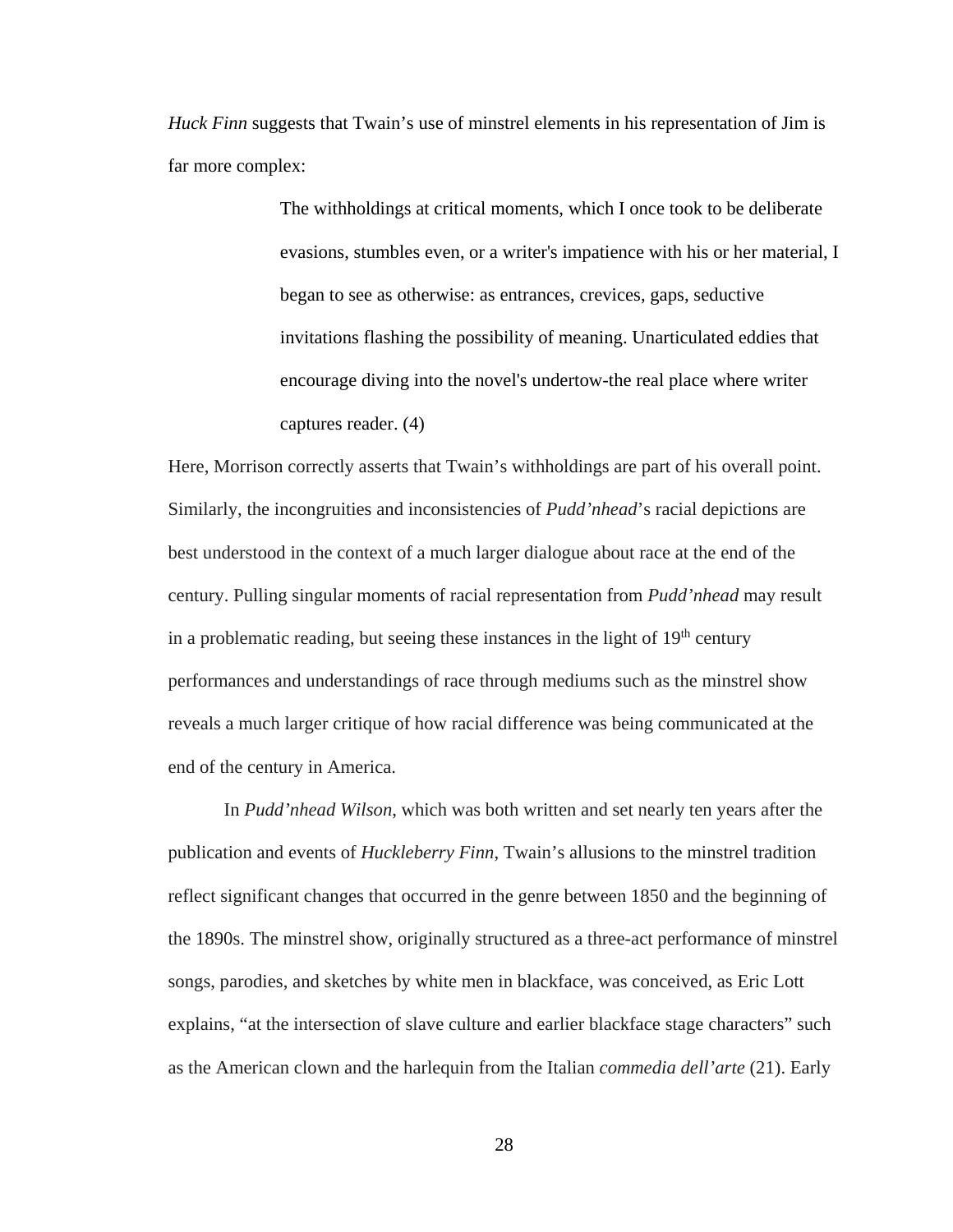white audiences often mistook blackface performers for blacks; Lott adds that "even Mark Twain's mother, at her first (and presumably only) minstrel show, believed she was watching black performers" (20). These issues of representation proved to be problematic because of their white-identified depictions of blackness, but these performances also acted as a forum that encouraged working class white Americans to face the concept of race directly, engaging in a racial dialogue at a cultural level. Although many of the depictions of blackness performed on the minstrel stage initially appear to support the ideology behind pro-slavery agendas, Sarah Meer explains that blackface "could incorporate ambiguous and contradictory effects, using the black mask both to stand for black people and as a disguise from which to attack middle-class strictures" (11). Despite these issues of representative ambiguity, the popularity of these performances grew until they reached their height at the middle of the nineteenth century. At this point, the structure of the show shifted to incorporate melodrama and realism as adaptations of novels and stories such as *Uncle Tom's Cabin* became immensely popular in both the North and the South. By the beginning of the Civil War, however, minstrel shows were eclipsed by the increasing interest in vaudeville and variety shows.

While these late minstrel performances were progressive in the sense that they allowed black actors to perform (as long as they still "blacked up"), their racism actually hardened. In 1906, Mark Twain stated that "the real Negro show has been stone dead for the past thirty years;" Twain, a vocal fan of the dualism and social potential acted out in the 1850s minstrel shows, began to dismiss them as their decline in popularity led to significant thematic changes (15). Henry B. Wonham argues that, when referring to the "real" Negro, the object of Twain's nostalgia was an attitude toward racial mimicry"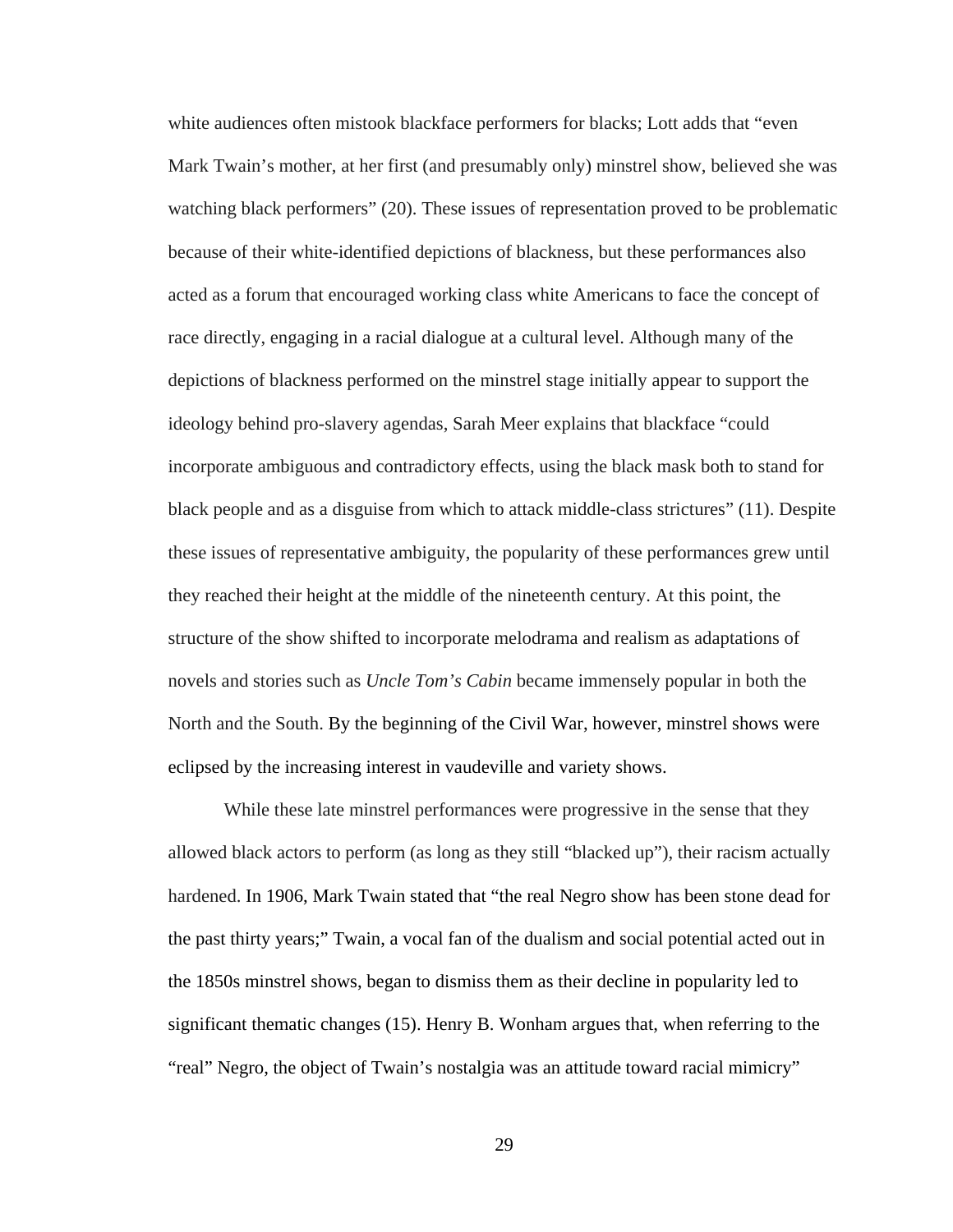(132)—one that Eric Lott calls minstrelsy's "oscillation between currency and counterfeit" (20). This fluid, ambiguous nature of early minstrelsy began to disappear as shows became less popular towards the end of the century and the "ethnic imagery of this 'coon' era" of minstrelsy focused on "fixing categories of identity according to a reassuring logic of racial essentialism" (Wonham 119-120).

As increasingly reductive representations began to flood minstrelsy, most narratives devolved into nostalgic yearnings for the antebellum period. Robert Toll notes the prominence of the Southern "Old Darky" in minstrels after 1885, a character through which white audiences were able to "mourn for lost simplicity, order, and control" while simultaneously providing "a temporary diversion, a reassuring certainty that whites desperately needed and clung on to" (187). Kimberly Wallace-Sanders echoes this sentiment, suggesting that these performances of race, ones that proved to be much more one-dimensional and stereotypical than the already problematic figures of early minstrelsy, tapped into a sense of racial nostalgia and national memory that "symbolizes slaveocracy as a positive, enriching experience shared by white Americans in the North and in the South" (62). Ultimately, the minstrel show of the late 1800s was very different from its formulation in the middle of the century; as the popularity of the minstrel show declined, shows began depending upon narratives that attempted to profit from antebellum nostalgia by utilizing even more exaggerated racial stereotypes aligned with racial essentialism than those used by the productions during the height of their popularity.

Twain, drawing on the cultural significance of *Uncle Tom's Cabin* and its relationship to this thematic paradigm shift at the end of the century, deploys minstrelsy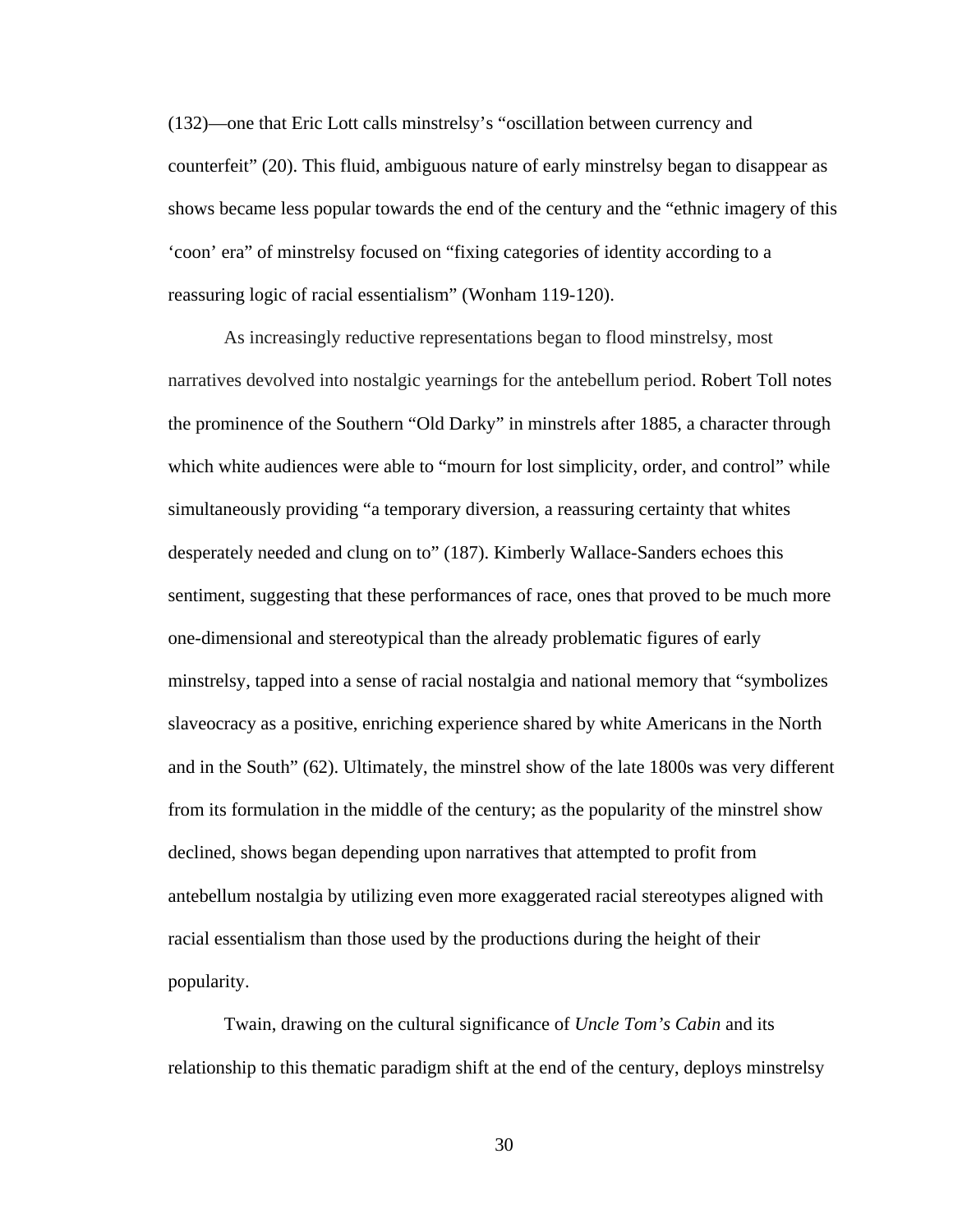in *Pudd'nhead Wilson* to disrupt the racial nostalgia surrounding popular 1890s blackface performance. Stowe's *Uncle Tom's Cabin,* which is undoubtedly one of the most popular and influential novels of the nineteenth century, was quickly adapted into a number of stage productions after recognizing the overwhelming success of the novel. While the first major stage productions of *Uncle Tom's Cabin* were not technically minstrel shows, these performances utilized blackface and its associated conventions due to *Uncle Tom*'s focus on race. However, as Sarah Meer explains, subsequent performances illustrated how *Uncle Tom* has a long, intertwined history with minstrelsy, "Minstrels adapted and parodied *Uncle Tom's Cabin* so often that it became a minstrel fixture, making appearances in manuals for the amateur minstrel…even people who did not go to minstrel shows might have created their own blackface *Uncle Tom* in home entertainments" (59). The popularity of these *Uncle Tom* shows cannot be underestimated—nearly three million Americans saw these stage adaptations, a number ten times the first year sales of Stowe's novel. Much of the popularity and success of *Uncle Tom's Cabin* on stage was fueled by the text's ideologically open-ended message; typically, adaptations of the novel would either prioritize the novel's abolitionist perspective or they would manipulate their presentation of race, using exaggerated minstrel tropes as a way of transforming the piece into one that defended slavery—while disregarding the message of the original novel.

By the late-nineteenth century, the portrayal of Uncle Tom had undergone a monumental transformation; minstrels began to separate Uncle Tom from the novel, incorporating repurposed exaggerations of Stowe's character as a permanent fixture in the minstrel tradition. Often aligned with the Old Darky character, the minstrel Uncle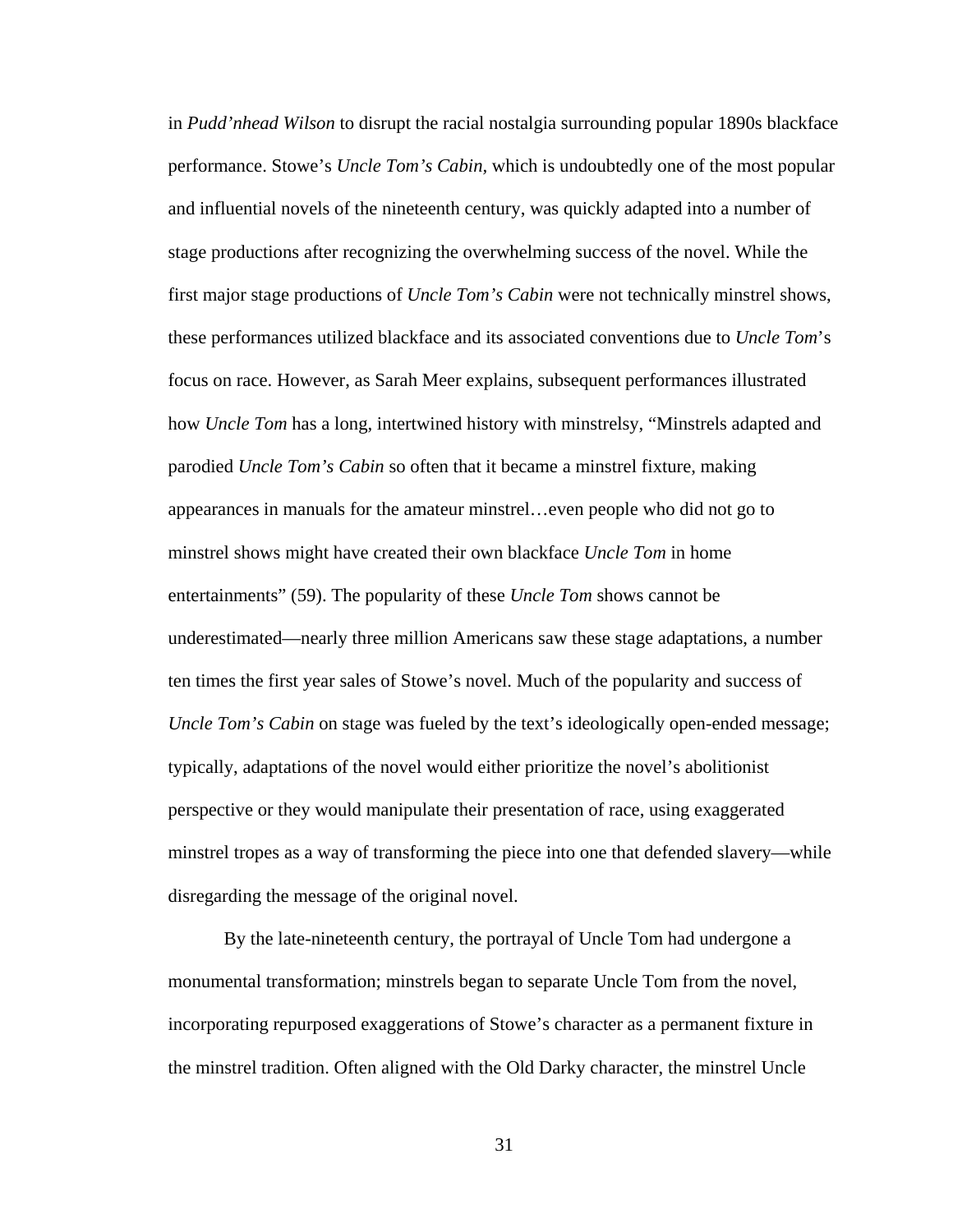Tom of the 1890s was no longer the brave and masculine anti-slavery Christ figure of Stowe's 1852 novel. As Michele Wallace explains, "Uncle Tom as created by Harriet Beecher Stowe was nothing like the flat stock figure who has come down to us, mostly through the interventions of theatre and film, as a white-identified, elderly and cowardly bootlicker" (145). When considering the tremendous cultural influence and overall popularity of *Uncle Tom's* Cabin along with *Pudd'nhead Wilson*'s interest in racial ambiguity, perception, and identification, it is clear that Twain's choice to align the racially ambiguous character of Tom Driscoll with *Uncle Tom's Cabin*—and all of its culturally charged implications—was much more than a coincidence. When understood in the light of late-nineteenth century minstrelsy, Tom Driscoll can be read as Twain's reaction to the shifting climate of minstrelsy that highlighted racial essentialism; *Pudd'nhead Wilson* uses this blackface performance, both figurative and literal, as a way to undermine this essentialism by complicating and reappropriating the genre's most prominent stock characters.

By associating the Tom name with a black character that identifies as white, Twain initially seems to align his Tom with the minstrel figure; however, Twain's dual use of "Tom" highlights the lack of complexity and depth found in the popularized racial representation of the minstrel Uncle Tom in the 1890s. *Pudd'nhead*'s mystery premise revolves around the performance of different races; Chambers, as a white child being raised with a black identity, performs unconscious blackface while Tom, as a black child being raised with a white identity, essentially passes for the majority of the novella. Eric Lott also notes this racialized performance, reading it as ''a sort of minstrel gag in reverse…Tom's whiteness is itself an act, a suggestion that is truer than either the bell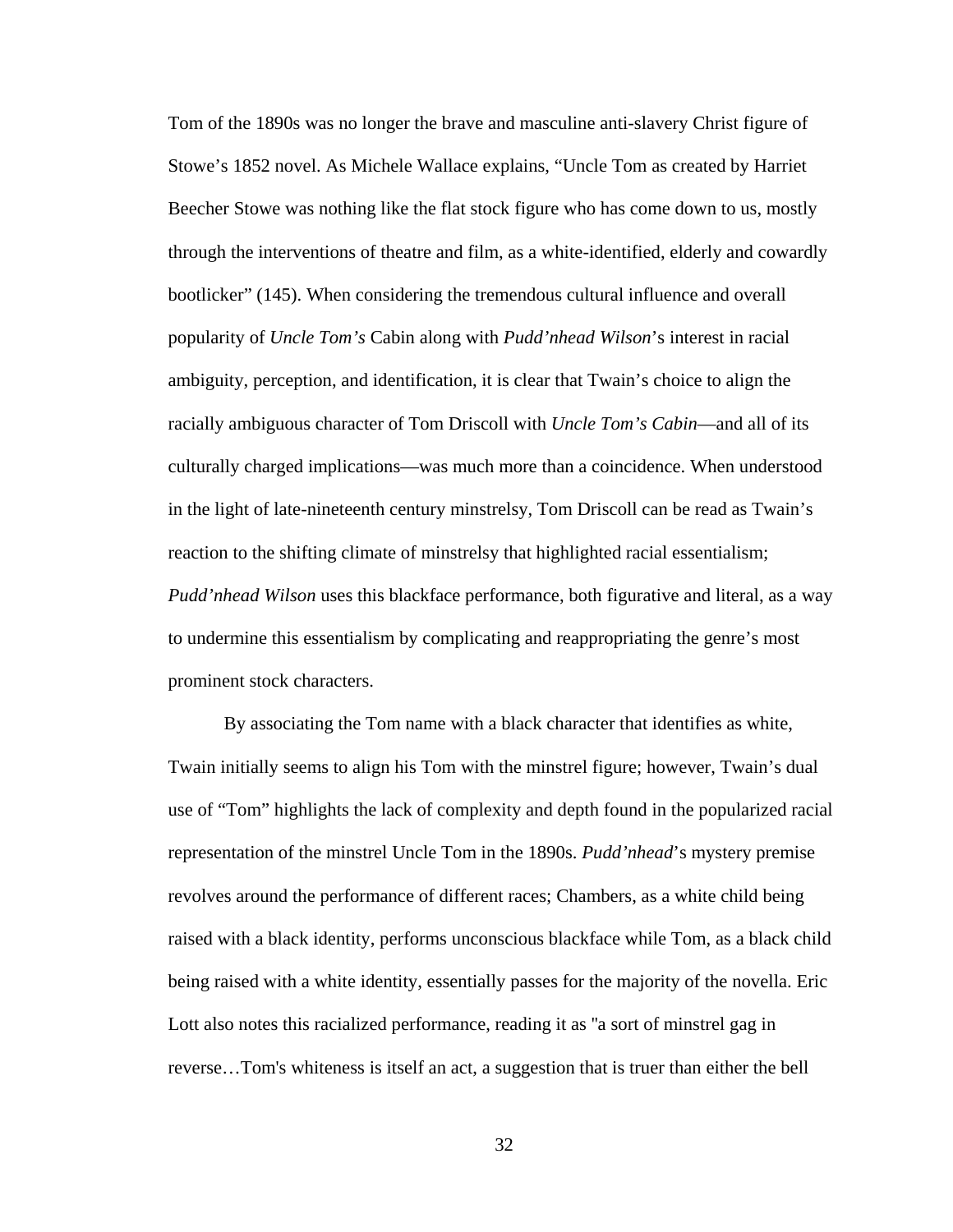ringer or Tom can know since Tom's identity is precisely a black man's whiteface performance" (145). At first glance, Twain's portrayal of Tom Driscoll as Uncle Tom falls in line in two major ways. First, like the minstrel Uncle Tom, Tom Driscoll is repeatedly characterized as a coward. Twain emphasizes that this is a very firm personality trait as Tom exhibits cowardice continuously as he forces Chambers to protect him as a child, chooses to retreat from his duel with the twin by bringing the assault to court, and, in a truly pathetic moment, sells his mother down the river. For example, the narrator points out that the murder of Judge Driscoll could only be carried out by "the blackest of hearts consummated by the cowardliest of hands;" even though the narrator is directly referencing the trial's current suspects, the Italian twins, both of these descriptions literally describe Tom (120). Furthermore, Tom's denial of his identity after learning that he is actually a black man mirrors the minstrel Uncle Tom's characterization as a of white-identification. Secondly, readers can easily make the connection between the Uncle Tom's white identification and Tom Driscoll's original identification as a white man. Here, Twain's use of irony, exhibited in the reader's knowledge of Tom Driscoll's true ancestry, helps accentuate this connection by highlighting the absurdity of a slave who acts as a "sellout," choosing to identify with those in power instead of the other members of his race, such as Roxy and the other slaves in Dawson's Landing.

While Tom Driscoll's white identification and cowardice link him to the common conceptualization of the Uncle Tom, Twain's dramatic irony also manages to destabilize this connection, complicating this simple reading. From the moment in the novel where Roxy switches the two children, transforming Chambers into the false Tom and Tom into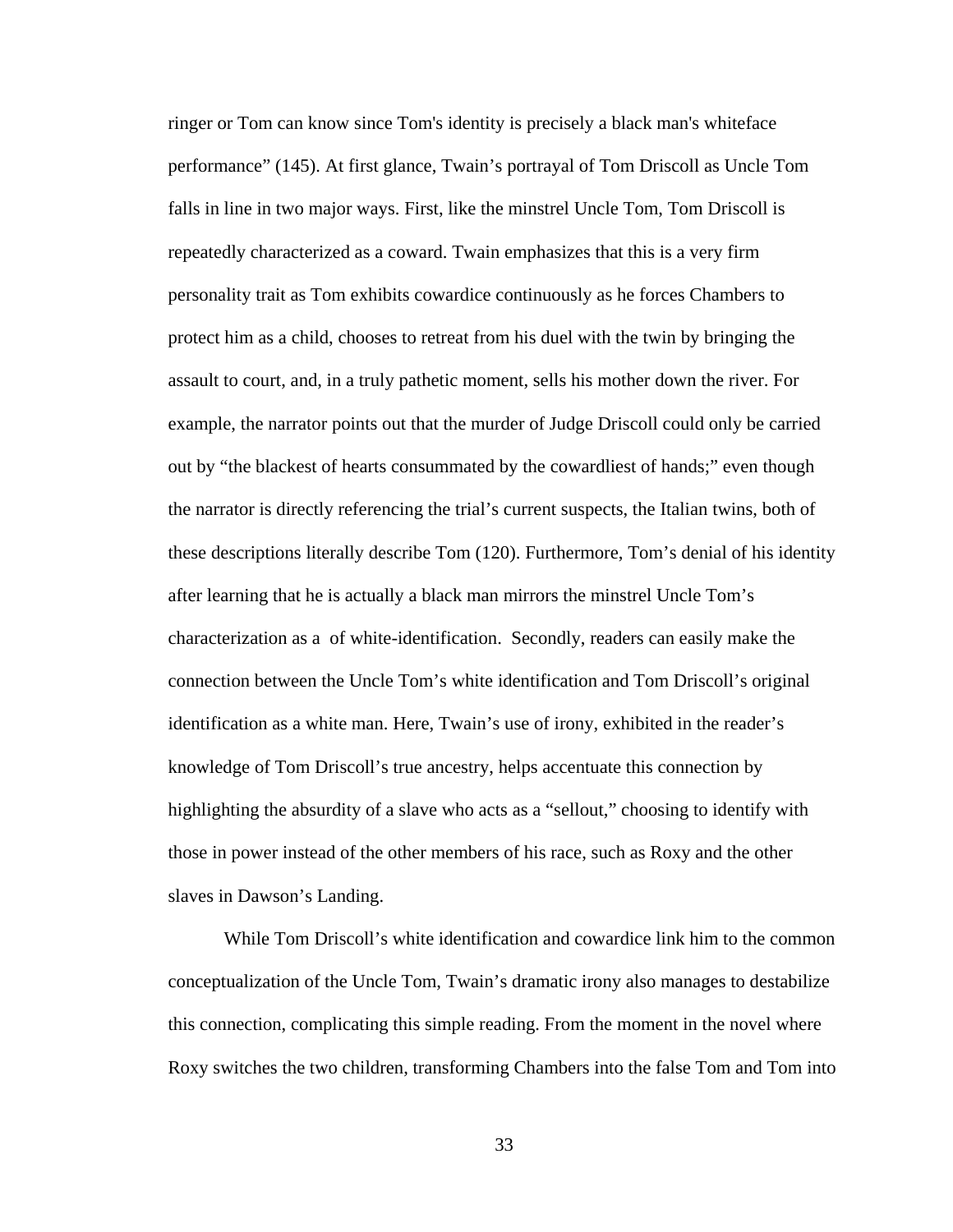the fake Chambers, the reader is privy to Twain's destabilization of the Uncle Tom figure. While Tom Driscoll represents the cowardly and traitorous elements of the Tom name, Chambers, facilitated by both the loss and eventual reclaiming of his name, embodies the opposite. Chambers, the real Tom, draws pity from the reader as he is forced to carry out each of Tom Driscoll's whims. In contrast to Tom Driscoll's cowardice and frailty, Chambers's meekness is associated with vitality, health, and strength. As they share the name and the identity, both of these men are associated with the Tom name, leading readers to compare the two extreme representations of the Tom figure. Here, Twain takes the minstrel Tom and retools it, retaining the familiar outline while repurposing it to represent a more complex figure, negating the common racial misrepresentation.

This conflation can best be seen when the neighborhood kids retaliate against a showy Tom by calling Chambers his "nigger pappy" (34). Parenthetically, the narrator explains that the insult signifies "that he had had a second birth into this life" and "that Chambers was the author of his new being" (34). On one hand, this insult applies to Tom Driscoll: blackness, embodied in the form of Chambers, proves to be his major weakness. On the other hand, it functions for Chambers, the real Tom, in a similar way: blackness, in the form of the mulatto Tom Driscoll, has forced him to live as a slave. When the reader encounters this insult, the double meanings and contextual references uncovered when untangling the novel's mess of racial signifiers and identifiers ultimately prohibit a clear, definitive, and essentialist view of race. At this point in the novel, Twain has painted Tom Driscoll as a spoiled brat while victimizing Chambers, providing a potential argument for an essentialist reading of the novel. Instead of validating these claims, the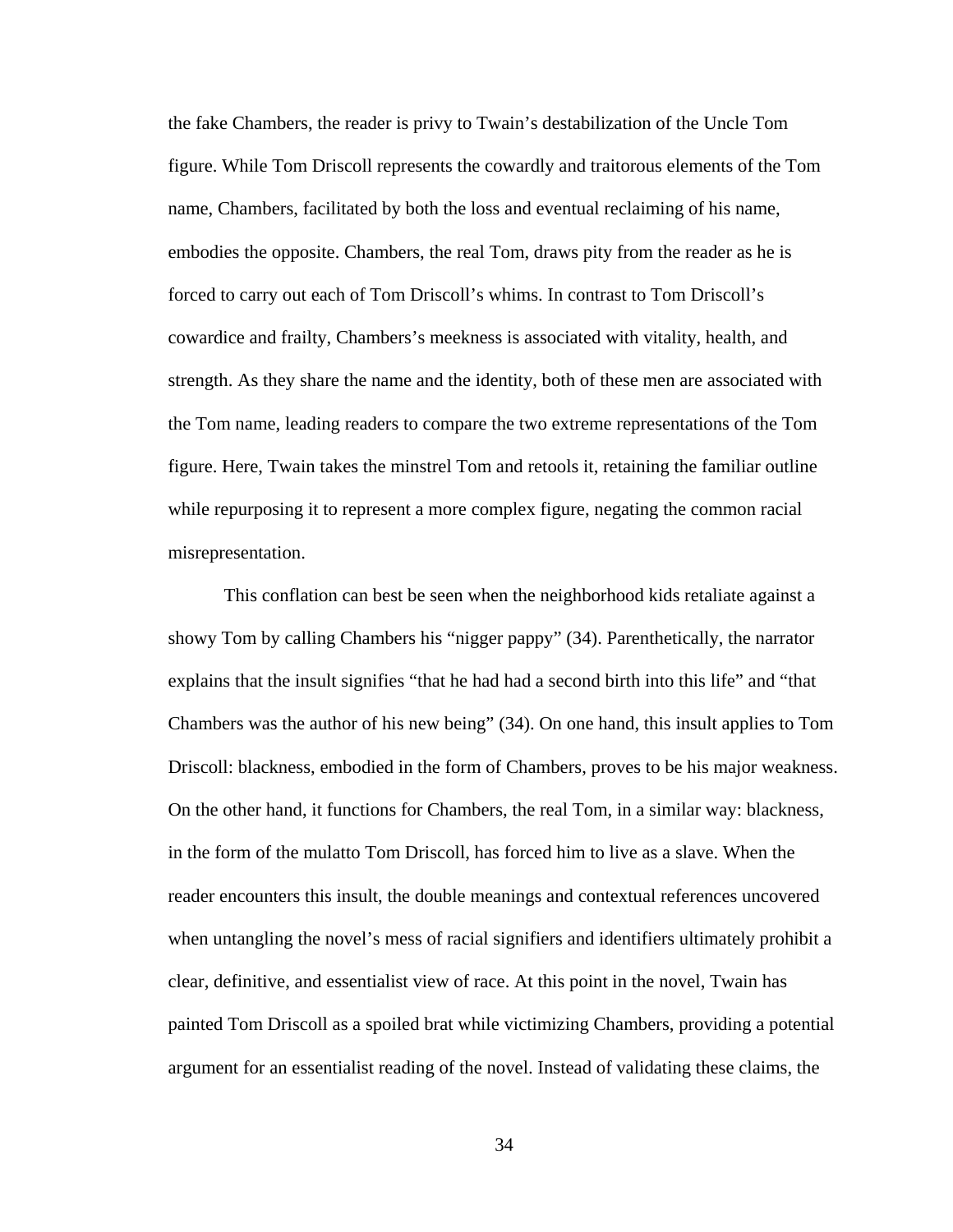narrator's introduction of genealogy and paternity to the conversation introduces the idea of nature vs nurture—the novel asks readers to consider that social environment could lead to the traits typically tracked by racial essentialists. As a result, the novel's disruption of these essentialist ideologies takes place when these two explanations—race and nature/nurture—are evoked at the same time by the dualisms of the Tom character and the novel's ironic handling of racial identity. The moments in which Twain encourages readers to think directly and simultaneously about the race of the two changelings are when the novel's reappropriation of the Tom are most clear. By challenging the traditional minstrel Tom while also acknowledging its influence, Twain is able to use the reappropriated racial figure to emphasize the ambiguity and fluidity of race.

Overall, Twain's complication and reconfiguration of the Uncle Tom character in *Pudd'nhead Wilson* undermines the racial essentialism that had become a large element of the minstrel show by the end of the nineteenth century. Through his method of distancing the reader from the novel while setting up a number of different yet associated cultural reference points, a very large component of Twain's overall critique of race relations is illuminated through an understanding of the novel's dialogue with the minstrel tradition. But *Pudd'nhead Wilson* was not merely critiquing stylistic shifts in a racist and dying genre; the novel's engagement with the shifts in the minstrel tradition is reflective of a much more monumental shift occurring at the end of the nineteenth century. By 1890, racial essentialism marked a change in cultural ideology that signaled the beginning of both Jim Crow laws and the eugenics movement. As we will see in the next section, the one-dimensional caricatures found in late minstrelsy were being adopted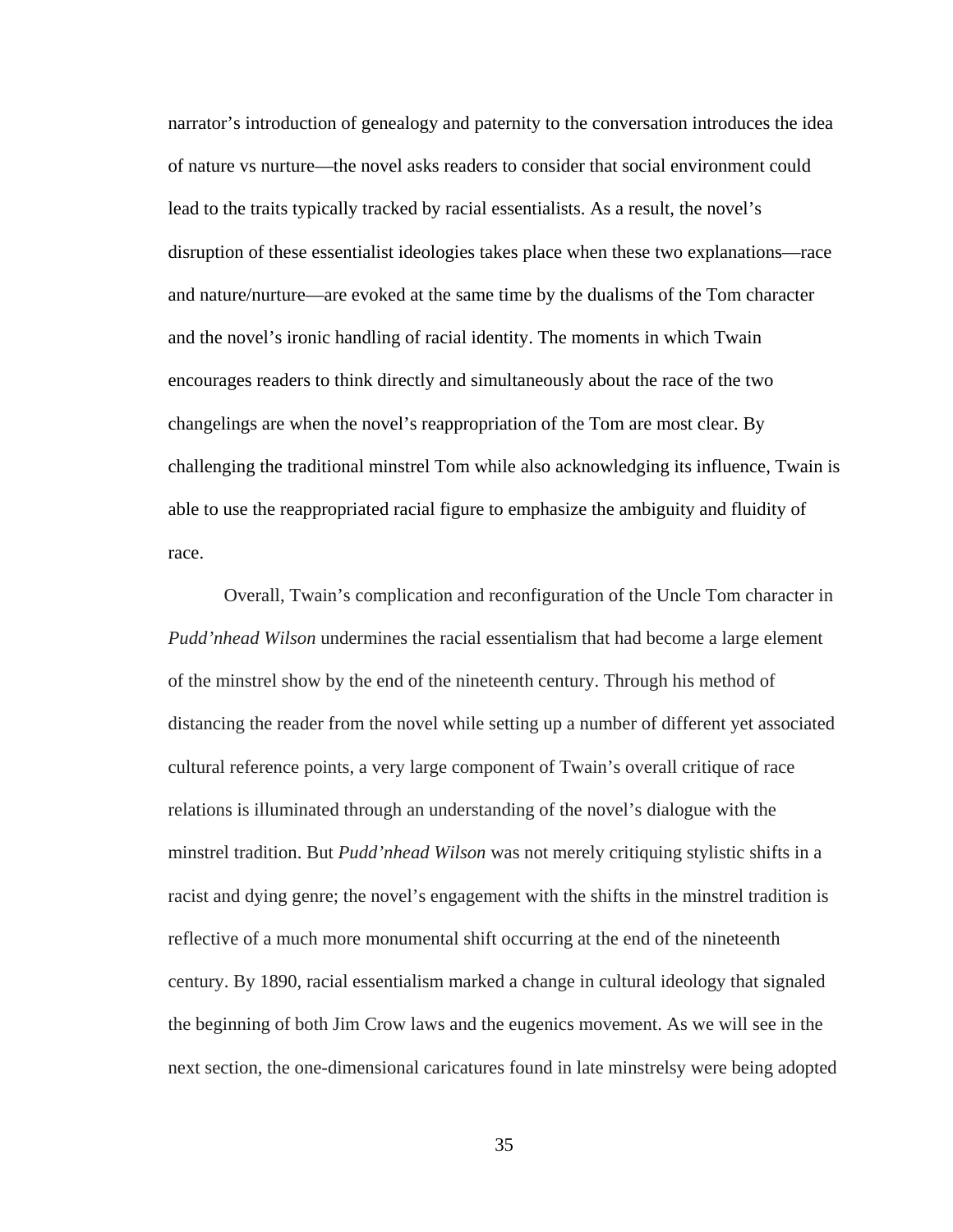by racial essentialists. Using these stereotypes to satiate the pangs of antebellum nostalgia intensified by increasing industrialization, cyclical depressions, and outbursts of class warfare at the end of the century, these minstrel figures were being repackaged and performed by those in power in order to sell products, public policies, and entire ideologies. Twain's *Pudd'nhead Wilson* focuses on retooling racial stereotypes in minstrelsy as a way to counteract the way that racial essentialists were repurposing and exploiting the very same figures, from Aunt Jemima to Jim Crow.

Chapter Five -- The World's Fair

"Among monuments marking the progress of civilization throughout the ages, the World's Columbian Exposition of 1893 will ever stand conspicuous. Gathered here are the forces which move humanity and make history, the ever-shifting powers that fit new thoughts to new conditions, and shape the destinies of mankind. The Chicago Exposition, dedicated in October, 1892, to the great navigator who four centuries ago set foot on New World shores, opening the way to the founding in this western hemisphere of many nations and governments."

> Hubert Howe Bancraft, *The Book of the Fair*  (1893)

"October 12, The DISCOVERY. It was wonderful to find America, but it would have been more wonderful to miss it." Mark Twain, *Pudd'nhead Wilson's* 

*Calendar*

During the 1893 Chicago World's Fair, officially known as the World's

Columbian Exposition of 1893, organizers celebrated achievements such as the first ferris

wheel, the creation of Pabst Blue Ribbon, and the pressing of the United States Postal

Service's first Commemorative Stamp Set. How could the fair possibly fit the systematic

subjugation of African Americans into the Fair's overall narrative of progress, when Jim

Crow America had carried out practices such as "voter registration restrictions, literacy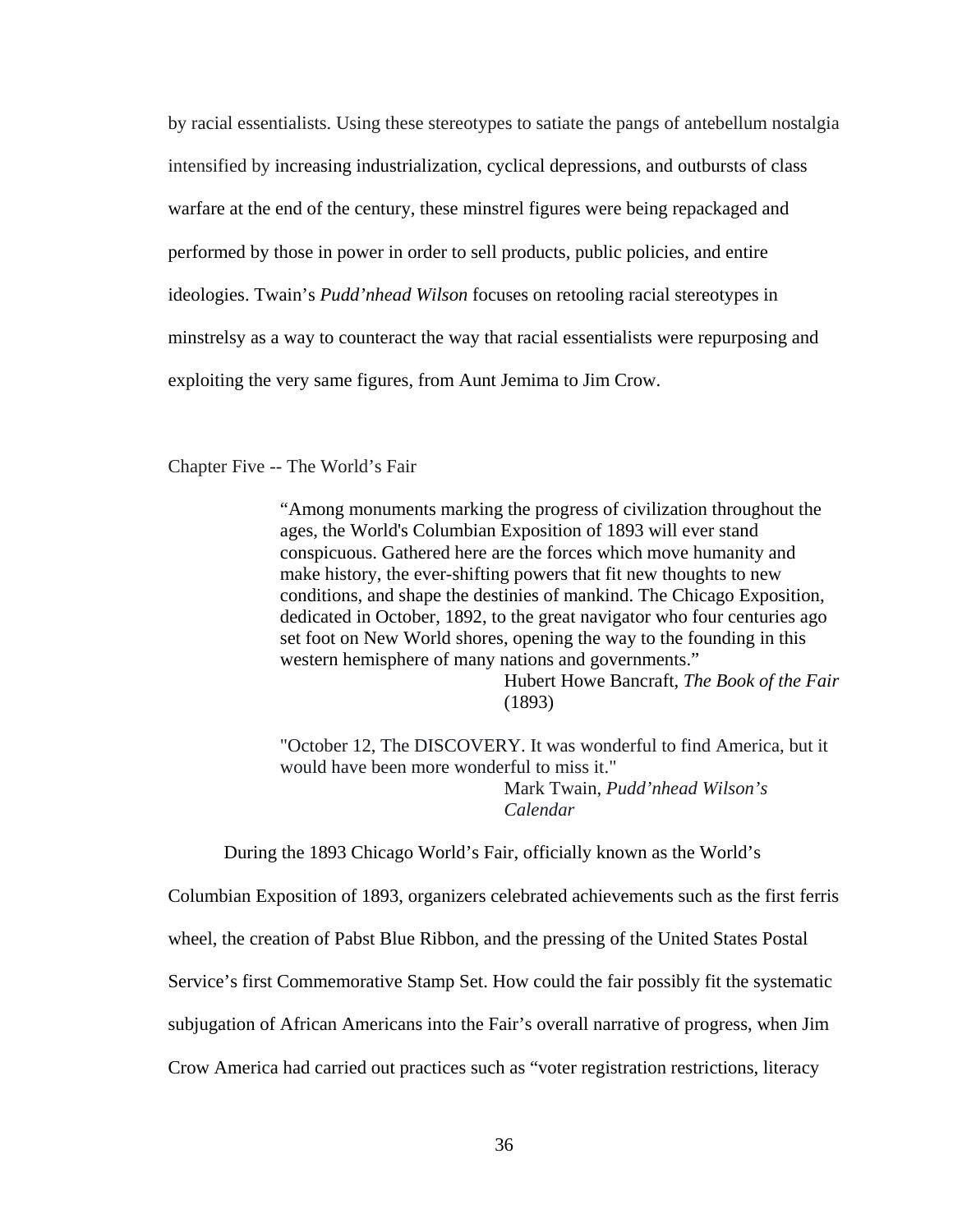tests, poll taxes, the grandfather clause, and the white primary" and the appallingly public spectacle of the most violent lynchings in history—lynchings where admission tickets were sold and body parts of the deceased were hawked around like souvenirs (Davis)? The organizers of the fair were very aware of its performative influence as Chicago represented the stage where they could champion the superiority of the American way over the rest of the world. As a result, the fair's performance of progress, exemplified through advances in culture, science, and technology, was heavily scripted and controlled in order to make sure that this idea of progress was front and center.

Even though the 1893 World's Fair officially celebrated the anniversary of Columbus's discovery of the new world by highlighting the achievements made by civilization during the last 400 years, the fair also, inadvertently, became a site of contest over different racial narratives. Fair organizers brushed aside African American race leaders such as Frederick Douglass and Ida B. Wells because they challenged this script of national progress. Nevertheless, Douglass and Wells, with the assistance of Haitian representatives, managed to distribute a protest pamphlet at the fair entitled *The Reason Why the Colored American is Not in the World's Columbian Exposition*, a pamphlet aimed to showcase the work accomplished by African Americans since Emancipation while also underlining the dangerous and difficult conditions they still faced.

Although organizers were focused on keeping African American activists like Douglass and Wells out of this narrative, they did not intend to silence all African American voices; instead, the World's Fair of 1893 exemplifies how racial essentialists in positions of power were focused on using their own carefully constructed depictions of blackness to reinforce the narrative of progress. This marks the intersection between the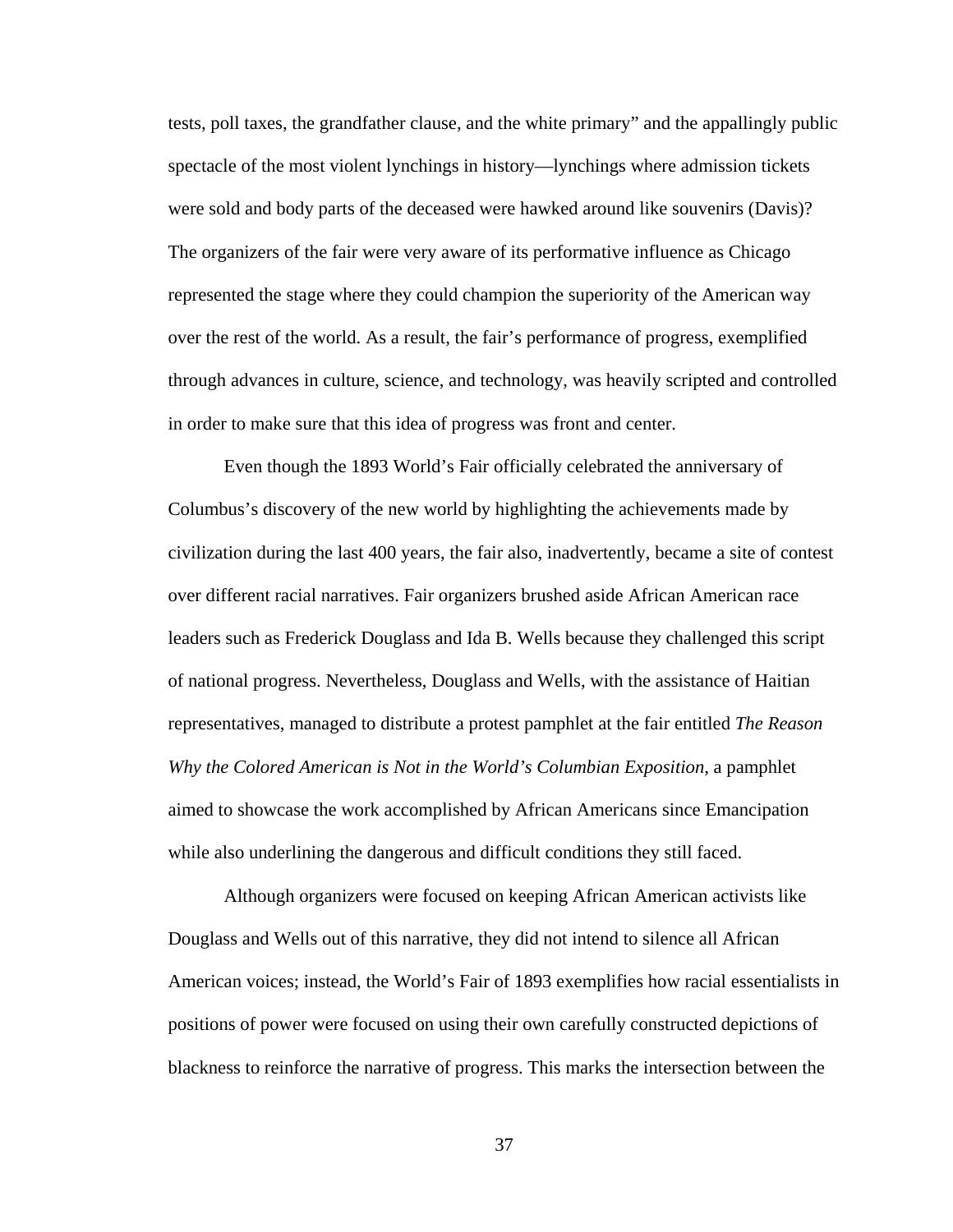1893 World's Fair and Twain's *Pudd'nhead Wilson*. The one-dimensional racial stereotypes being critiqued and reworked by Twain in *Pudd'nhead Wilson* were the same figures being used to propagate the fair's narrative of progress. Unlike the voices of Douglass and Wells, these figures painted a more idyllic portrait of American race relations that communicated a longing and nostalgia for the Old South all while providing the rhetorical foundation for the eugenics movement.

In order to understand *Puddn'head Wilson*'s participation in this narrative of progress, one must recognize the tremendous influence that the various world's fair expositions held over the American public. Although their origins lie in ancient times, modern world's fairs were large public exhibitions held every few years that typically ran for up to six months. Historically, they served both commercial and cultural purposes as the fairs gave people a venue where they could experience new cultures, forms of entertainment, emerging scientific achievements, and cutting-edge inventions from around the world. While the majority of the first expositions were held in Europe, beginning with London's Great Exhibition in 1851, the United States hosted five of the eighteen exhibitions held before the end of the nineteenth century. The intentions behind the fairs were idealistic in nature as they focused on bringing different nations together through trade, but in reality they "encouraged huge audiences and the industrial rivalry of nations" (Wilson 11). Historian Robert Rydell points out that these exhibitions also performed a hegemonic function as they "propagated the ideas and values of the country's political, financial, corporate, and intellectual leaders and offered these ideas as the proper interpretation of social and political reality" (3). Citing a "search for order" sparked by increasing industrialization, cyclical industrial depressions, and outbursts of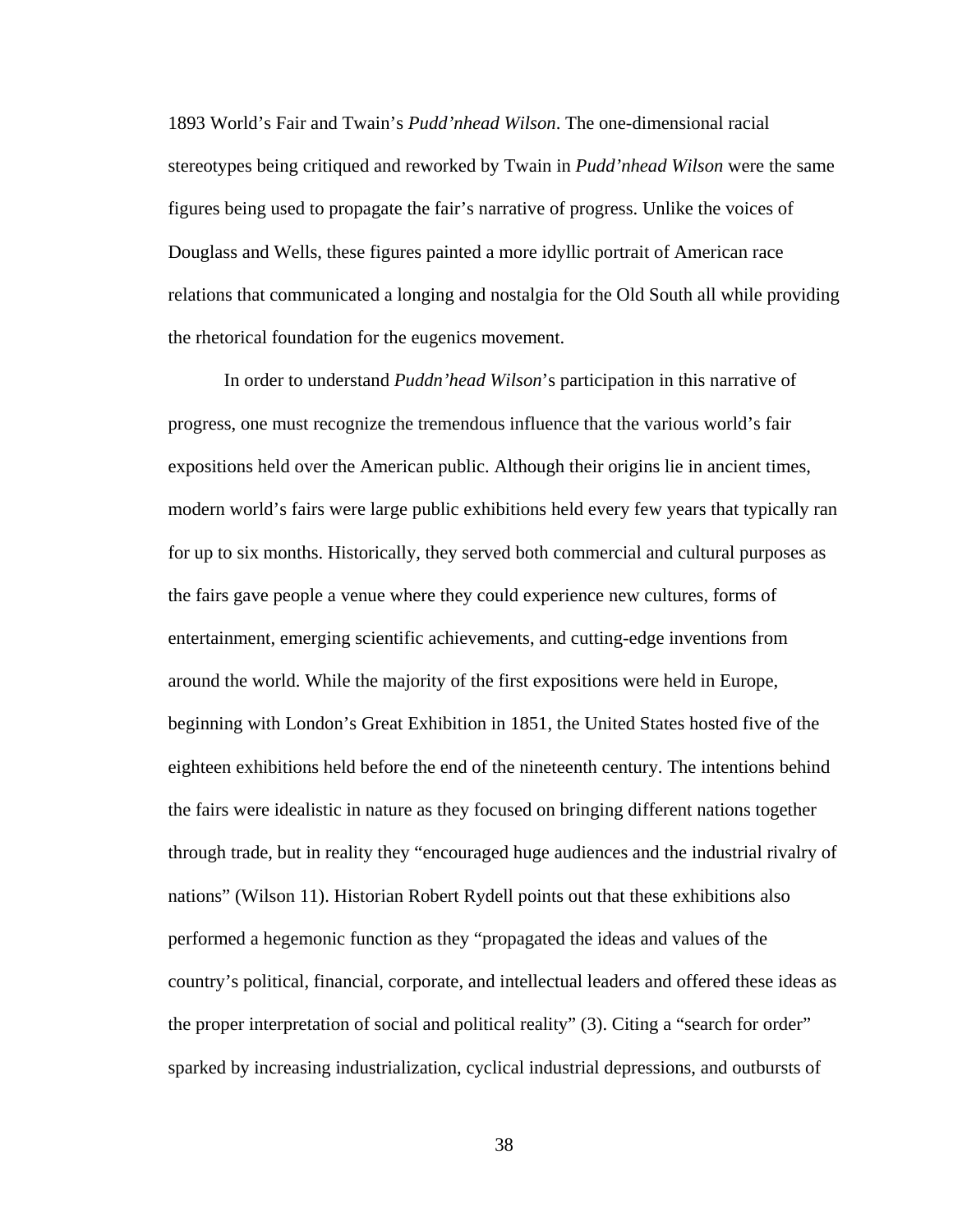class warfare, Rydell explains that the American fairs at the end of the nineteenth century "offered millions of fairgoers an opportunity to reaffirm their collective national identity in an updated synthesis of progress and white supremacy that suffused the blueprints of future perfection" (4).

These American fairs proved to be extremely popular, with 1893's Chicago World's Colombian Exposition attracting over twenty seven million visitors—nearly half of the country's population at the time. Attendees included notables such as Hamlin Garland, President Grover Cleveland, and, almost, Mark Twain. Twain came to Chicago hoping to display a typesetter he had invested in, but shortly after arriving in April he became ill with a cold and never actually *saw* the exposition (Thoreson 289). However, that did not stop Twain from commenting on the more ironic elements of the fair, such as the juxtaposition between Chicago, well known as *the* city of sin at the time, and the fair's Congress of Religions (Thoreson 290). Coincidentally, according to a letter to publisher Fred J. Hall, Twain finally finished his last major revision of *Pudd'nhead Wilson* at the end of July 1893, only four months after his visit to Chicago (*Letters to His Publishers* 354).

The fair embodied the possibility of progress with David F. Burg calling the 1893 fair a "moment of rapture, inspiration, and hope" that "warrants rescue from the past" and "remains symbolic of a harmonious urban world still worthy of pursuit" (348). According to Rodney Badger, the Chicago fair was focused on providing a sense of cultural unity and self-confidence for America in response to the intense political and racial conflicts at the end of the century (123). The primary stage for the construction of this image was White City, a utopian model city built for the fair where attendees could visit various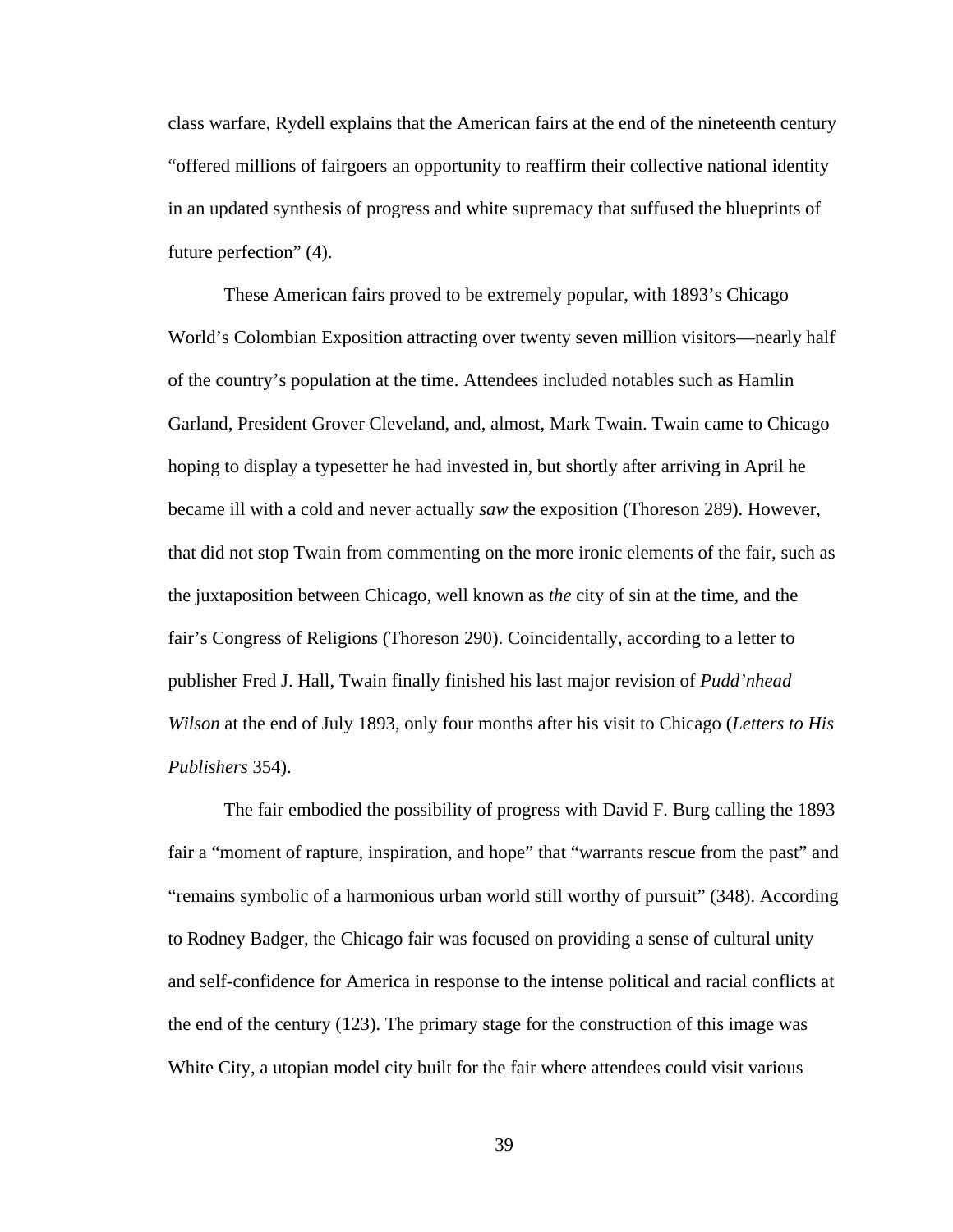international exhibits, experience new technological wonders such as the original ferris wheel, and watch different forms of cultural entertainment, including Egyptian "hootchykootchy" dancers, American vaudeville and minstrel shows, and Buffalo Bill Cody's Wild West show (which was actually set-up directly outside of the fairgrounds).

Race, science, and technology were all deeply connected to each of these spectacles as the Chicago fair's attractions introduced millions of attendees to progressive "evolutionary ideas about race" that highlighted evolution, ethnology, and entertainment as "active agents" of "hegemonic assertion of ruling-class authority" (Rydell 41). Many of these attractions were staged to emphasize the achievements and accomplishments of white-led Western nations over those of other countries, and the fair's narrative suggested that these differences were due to evolutionary and ethnological differences. While using science to justify the presence of the fair's white/Other binary, these exhibits also sought to establish a racial hierarchy of "civilized" and "uncivilized" colored peoples as shown in comparisons between the Afro-American and African exhibits. A souvenir book released shortly after the fair eagerly took the opportunity to judge the black presence at the fair: "Perhaps one of the most striking lessons which the Columbian Exposition taught was the fact that African slavery in America had not, after all, been an unmixed evil, for…the advanced social conditions of African Americans over that of their barbarous countrymen is most encouraging and wonderful" (Putnam). Here, the danger of the fair's revisionist rhetoric becomes clear as slavery is romanticized and the systematic mistreatment of African Americans is instead framed as an "advanced social condition."

In order to propagate these ideologies, many fair organizers took advantage of the period's racial nostalgia, the very same nostalgia that Twain invokes with his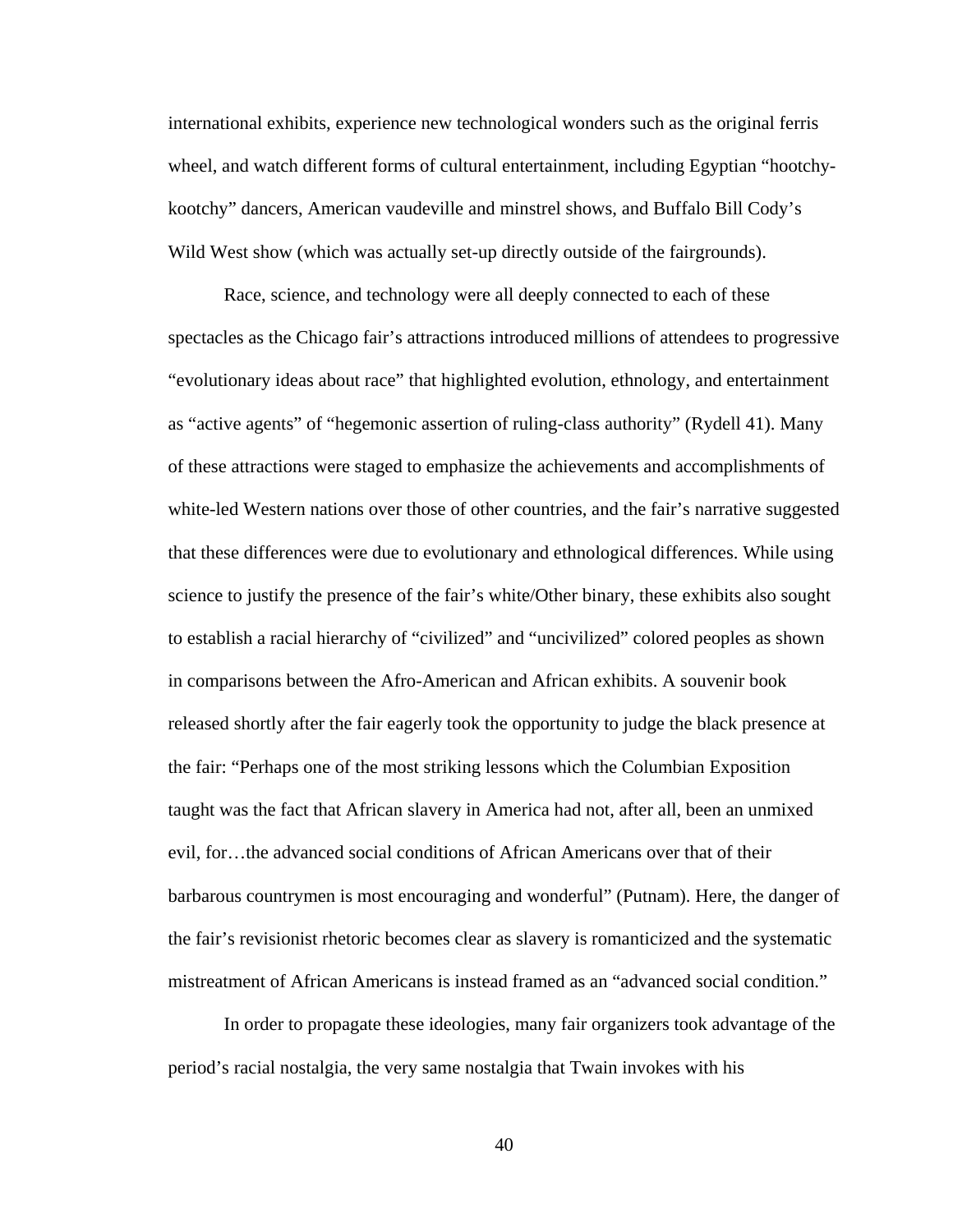complicated use of minstrel figures in *Pudd'nhead Wilson*. One popular product introduced at the 1893 fair was Aunt Jemima's pancake mix, notable for creating advertising's first living trademark. As an advertising tool, the Pearl Milling Company hired a former slave from Kentucky, Nancy Green, to promote the product by taking the role of New Orleans-raised Aunt Jemima, asking her to incorporate both true stories from her own life as a slave and a fictional script written by white sales representatives into her performance of the mascot. As Kimberly Wallace-Sanders explains, this creation of a mythic origin story tapped into racial nostalgia through national memory as she points out that the company ideally extended "an invitation for all Americans to remember a time when Aunt Jemima," like the mammy of the antebellum South, "cooked for the national family"— a comforting memory reshaped by carefully scripted recollections. Interestingly, much of this nostalgia was directed towards Northerners who existed outside of the antebellum South. Nina Silber points out that many Northerners felt like the country was losing its moral center as a result of industrialization (95). Jo-Ann Morgan argues that the marketing of the mammy at the end of the nineteenth century acted as a "welcome balm" to soothe these concerns. She explains, "By providing the same loyal service to the northern 'lady of leisure' as she once did for her southern mistress, mammy helped consumers tap into the reverie of a romantic Old South" (98). As a result, this shared cultural nostalgia retained a monumental national purpose as it helped foster future economic and cultural relations between the North and the South.

In *Pudd'nhead*, Twain counters this racial nostalgia through his relentlessly nonsentimental portrayal of the antebellum South, including this invention of an anti-mammy figure in the form of Roxy, a character that complicates and ultimately dismantles the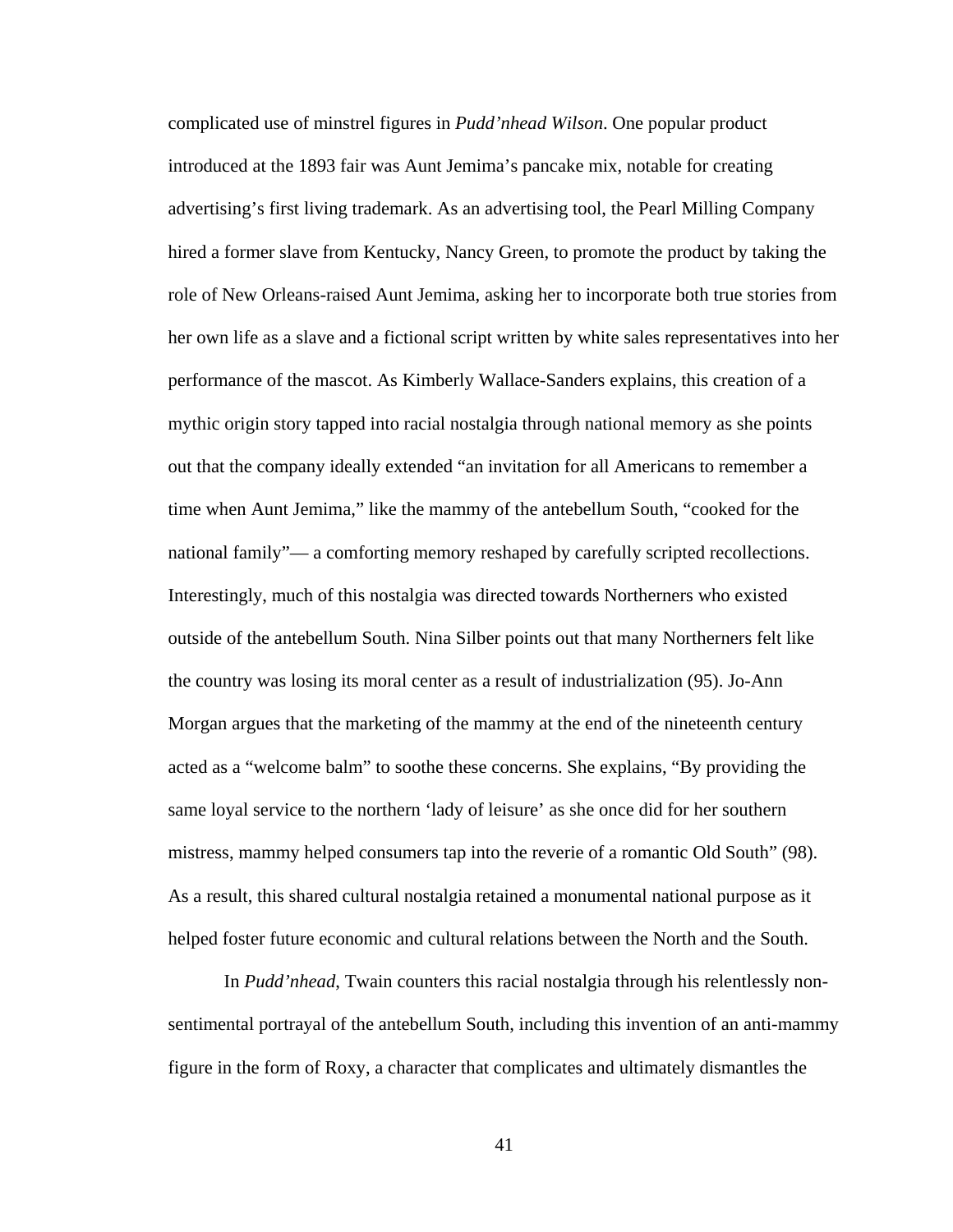romanticism associated with the antebellum slaveocracy. Because he sets the novel in the early-1850s, Twain manages to accomplish this dismantling on two major levels; the antebellum setting gives Twain the opportunity to deny this nostalgic, revisionist history by reminding readers of the grim reality faced by those who occupied the role of the slave mammy, thus disrupting the racial nostalgia of the 1890s. Twain uses Roxy to illustrate the horrific struggles faced by the mulatta mammy, directly destabilizing the maternal nostalgia associated with the mammy at the end of the  $19<sup>th</sup>$  century. At the very beginning of the novella, Twain highlights the tragic mulatta trope by demonstrating Roxy's fear at the realization that her child's fate does not rest in her own hands, but rather in the hands of Mr. Driscoll. The gravitas of Roxy's consideration of both suicide and infanticide in order to keep her son from being sold down the river is underscored by Roxy's extreme terror as shown in her fits of crying and moaning. Furthermore, her choice to switch the two children, permanently altering both of their identities, denotes her commitment to her child's safety and well-being—even though it means that she will only be recognized as the mammy by her own son.

As a result, Roxy must act as both mammy and mother to her child. In fact, the text suggests that this split causes Roxy to experience double consciousness; throughout the narrative, Roxy is referred to as both "mammy," the literal mother, and "Mammy," the caretaker. Here, the text makes a bold but subtle distinction that remains in place for the majority of the novella. For example, while Roxy contemplates killing her child, she keeps referring to herself as "mammy," signifying her personal connection to her child, the boy who would grow up as Tom Driscoll. When she converses with Chambers the text shifts accordingly as Chambers, Roxy, and the narrator all repeatedly refer to her as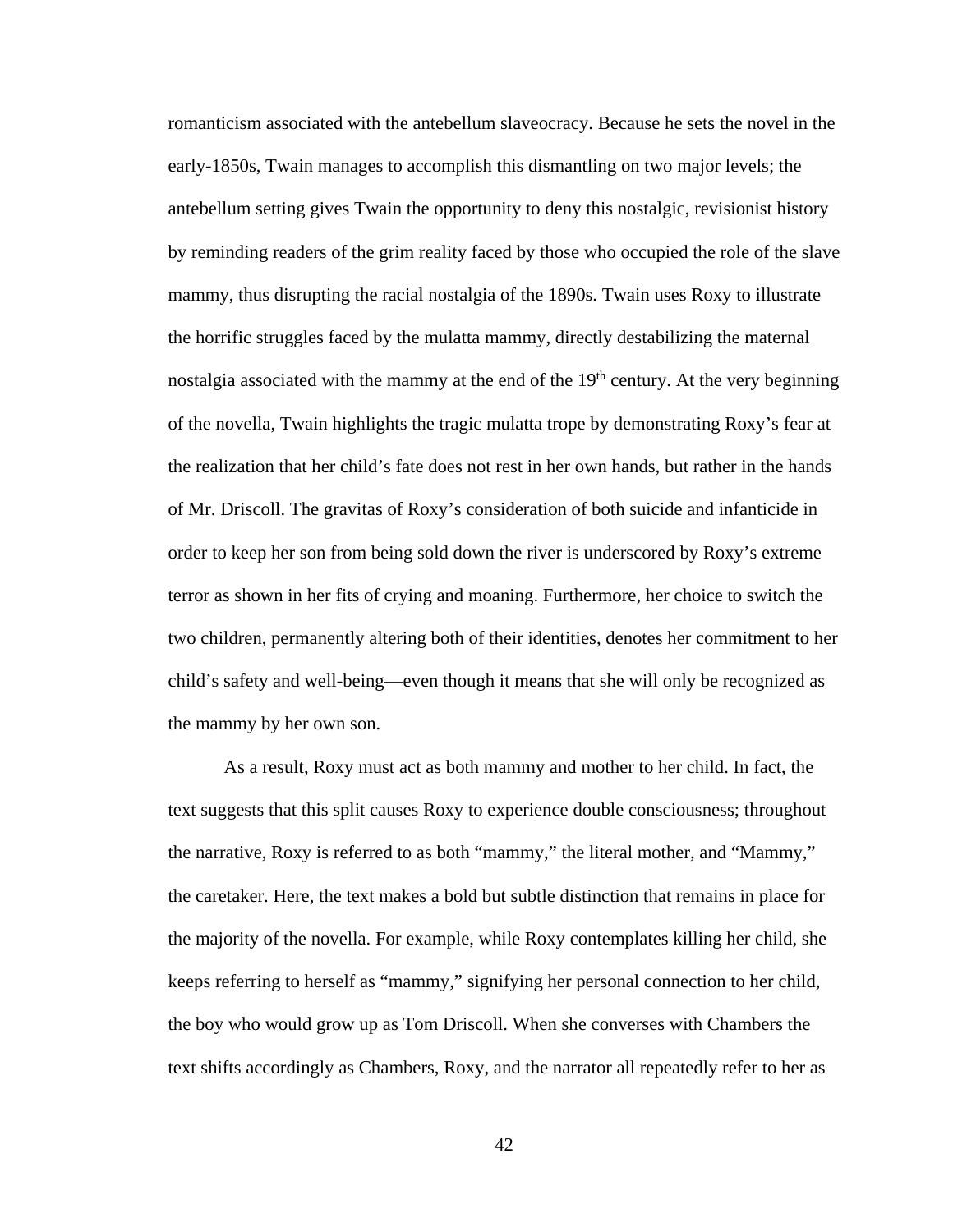"Mammy," the caretaker. However, one major break in this convention can be seen when she finally returns to Dawson's Landing, hoping to see her son, Tom. Twain writes, "She began to tremble with emotion, and straightway sent to beg him to let his 'po' ole nigger Mammy have jes one sight of him en die for joy'" (46). This instance marks the only time in the novel where Roxy refers to herself as "Mammy" the caretaker in regards to Tom. In every single interaction between the two after this moment, Roxy uses "mammy," even as she instructs Tom that he should call her "ma or mammy" (53). At this crucial breaking point, the text suggests that there has been a lapse in Roxy's double consciousness; although she was the one who switched the two children, this break insinuates that the dual identity of mammy/Mammy has proven to be too much for her to handle. Here, Twain demonstrates the intense human struggle faced by the tragic mammy that manifests itself in the form of loss and intense physical and emotional trauma, a struggle that is easily forgotten when in the presence of soothing racial nostalgia. When put in contrast with Twain's nuanced and complicated depiction of the mammy, the smiling and nostalgic figure of Aunt Jemima is revealed as fantasy as the reality of slavery and its grim implications become clear once again.

While his response to the nostalgia of the fair is telling, the novella's most spectacularized moment, the courtroom/fingerprints scene, can be interpreted as Twain's response to the 1893 fair's focus on ethnology and evolution. Robert Rydell explains that "the fair did not merely reflect American racial attitudes, it grounded them on ethnological bedrock" (55). In order to accomplish this, fair organizers created "simulated native villages" that aimed to represent "living ethnological displays" of "the savage races," ultimately hoping that Americans would be able to "compare themselves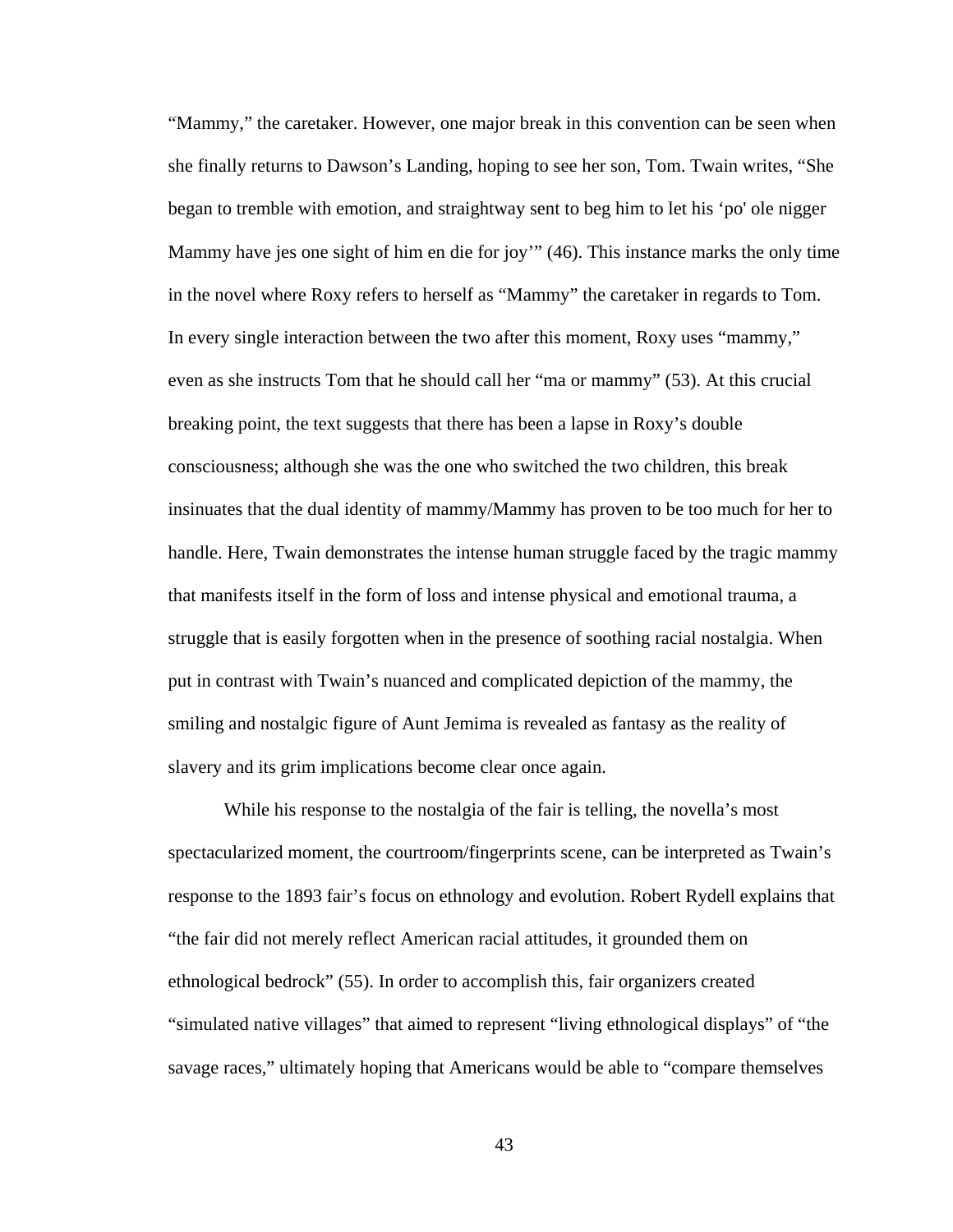scientifically with other peoples" (65). This desire for comparison and scientific classification in regards to race can be seen in the period's anxiety regarding racial certainty. The growing mulatto population in the United States emphasized the possibility of performing blackness *and* whiteness. Thus there was a growing concern about the potential consequences, such as the fate faced by Tom and Chambers due to Roxy's switch, which could arise from this double-sided performance. This anxiety was present in a number of popular cultural products, as well. Bartley Theo Campbell's popular 1882 play *The White Slave* chronicles the story of a young white girl who is raised believing she is a slave after her mother risks the family honor when she is impregnated by an Italian during a European retreat. In 1892's "Desiree's Baby," Kate Chopin demonstrates how it is possible that many people are simply unaware of their true racial origins due to the secrecy usually involved when discussing the subject.

*Pudd'nhead Wilson* certainly focuses on this anxiety, but it is fundamentally different because it offers a potential scientific solution: fingerprinting. At the end of *The White Slave*, Lisa eventually learns from her nanny that she was not born a slave. Similarly, Armand recognizes his mixed heritage in "Desiree's Baby" after he discovers a letter written from his mother to his father. In both examples, the truth is dependent upon people and memory. In *Pudd'nhead*, however, the truth is discovered through the use of science in the form of fingerprinting. Revisiting the most overtly performative scene in the novel, Twain presents readers with a spectacle of science, exhibiting, as one might see at the world's fair, how technology could alleviate the anxieties associated with mixed blood and passing. Wilson's collection of "window palace decorations" suddenly transform from oddities into powerful pieces of scientific evidence. The scene's stage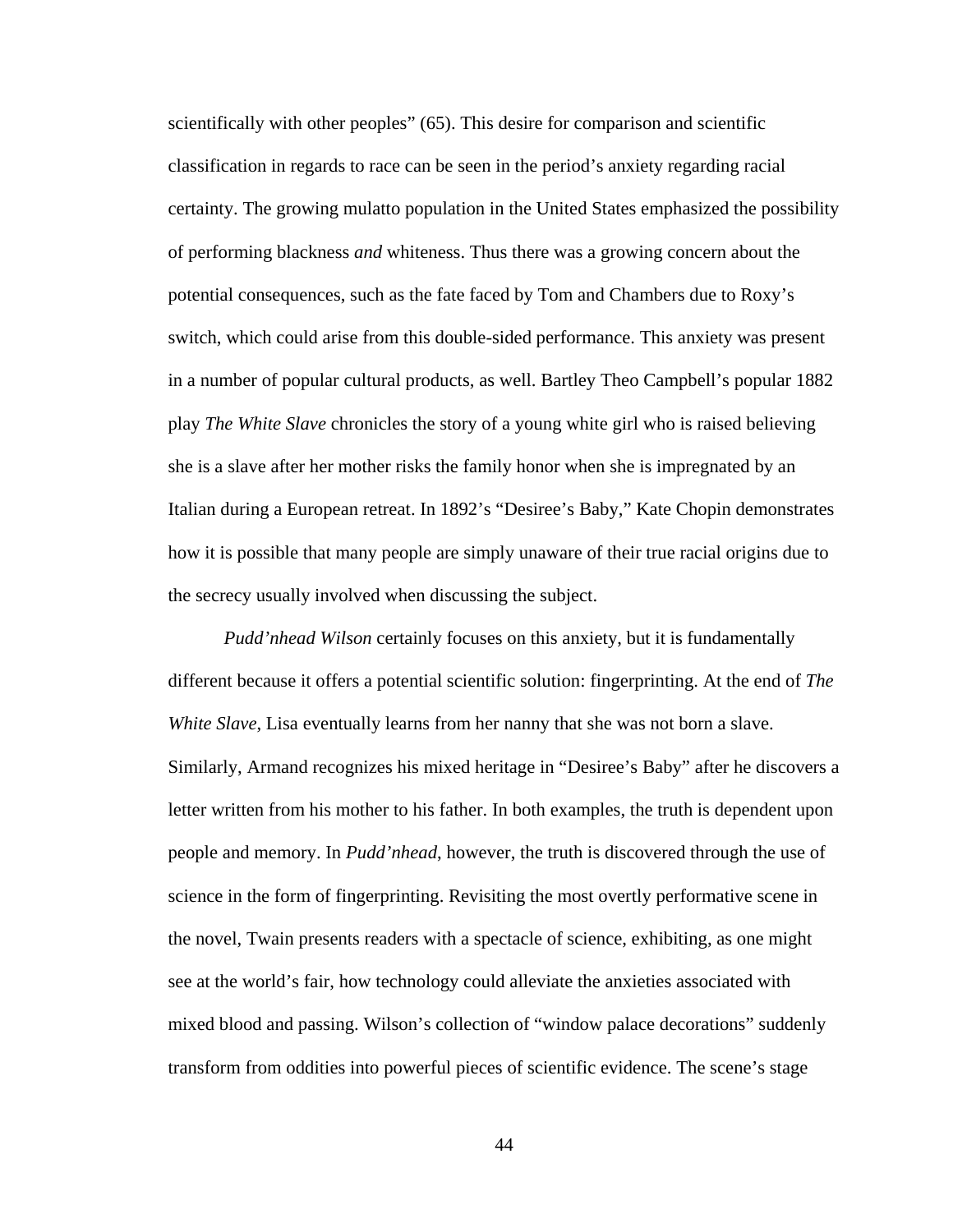directions emphasize the excitement and awe experienced by the audience and the narrator even paints the scene in a way that is reminiscent of a nineteenth century theatre:

> He moved to his place through a storm of applause—which the sheriff stopped, and also made the people sit down, for they were all standing and struggling to see, of course. Court, jury, sheriff, and everybody had been too absorbed in observing Wilson's performance to attend to the audience earlier. (134)

Wilson's rhetorical skill in this scene is astounding as he demonstrates his performative prowess, leading the courtroom like the ringmaster of a circus. As Wilson finally reveals the murderer and solves the case of the switched children, he leaves the room "awed in silence," finishing the trial just before lunch.

However, the ending of the novella does not wrap up as neatly as the trial. The Italians, "weary of Western adventure," return to Europe while Roxy is left as a shell of her former self, only finding solace in religion. Chambers is arguably left with the worst fate; even though he is given his rightful place as heir, he exists somewhere between black and white, unable to reconcile his birth and cultural identities. Here, Twain makes it clear that Wilson's new technology is limited. Even though he was able to return the children to their rightful places, his fingerprinting was not able to prove any claims about race or its effects on human development. In fact, the fingerprints only prove that the children were switched—they say nothing about race—interestingly, the 1895 stage adaptation of *Pudd'nhead* ends with the fingerprints proving that Tom is a negro and a slave. Readers are still left with the central question of nature versus nurture that is often at the heart of racial issues. In this light, the narrative of the novel provides more insight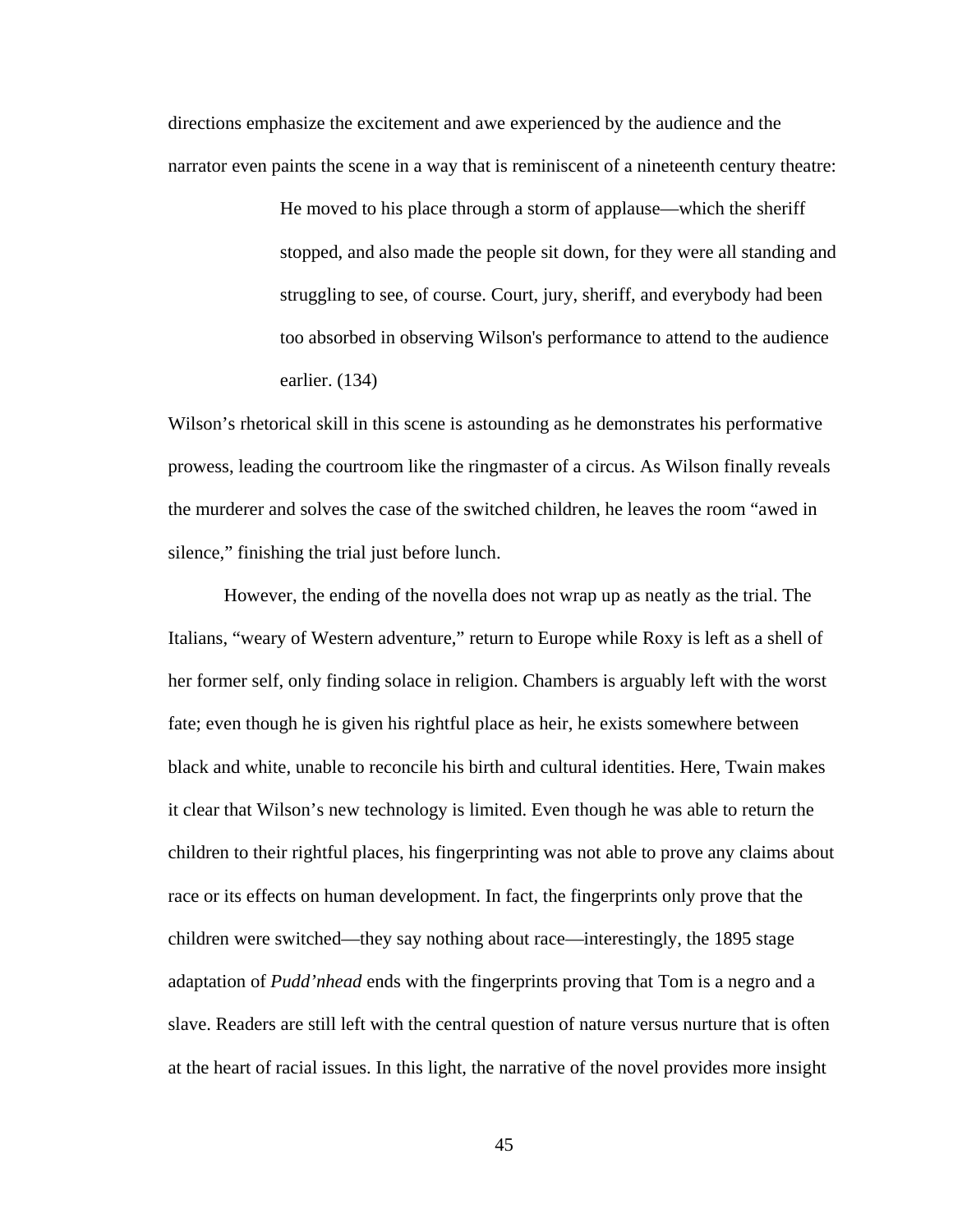into the effects of race on identity than the fingerprints. Perhaps this is Twain's point: he is demonstrating how hypnotic the rhetoric of progress really is.

When all was said and done, the World's Columbian Exposition set the standard that world's fairs were judged by for the next century. Rydell stresses that, because of the fair, "millions of Americans would understand the ensuing decades of social struggle and imperial adventure as an integral part of the evolutionary process that accompanied progress" (71). Twain's use of fingerprinting in *Pudd'nhead Wilson* actually foresaw the use of the new technology as there were three different exhibits showcasing different fingerprinting techniques at the St. Louis World's Fair in 1904. While Twain has now become a permanent part of the history of fingerprinting, it is important to remember how *Pudd'nhead Wilson* attempted to interact with the narrative of progress at the 1893 Chicago fair. Twain's use of dual timelines, the historical setting of the 1850s and the 1893 year of authorship, allows him to both disrupt and counteract the racial nostalgia and technological spectacle present at the 1893 fair. Twain's careful problematization of racial stereotypes and emerging technologies provides readers with a grounding sense of reality in the face of the spectacle of progress. Understanding *Pudd'nhead*'s relationship to this narrative of progress is vital as it points out the rhetorical moves used by those in power to both foster a sense of racial nostalgia and revise history to promote a national sense of social and economic progress that was absolutely vital in solidifying the United States as a major global power, economically and culturally.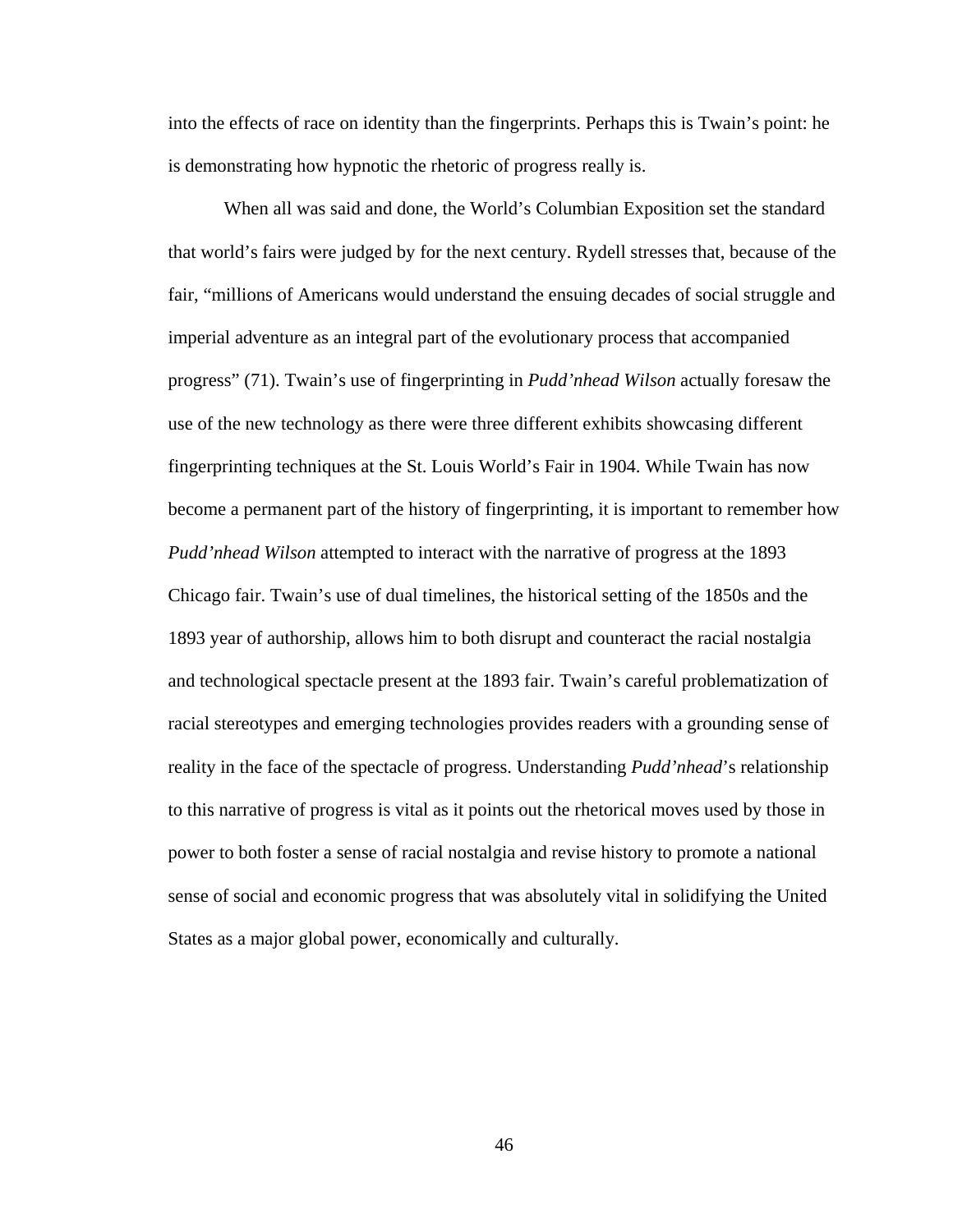Chapter Six -- Conclusion

In 1833, two years before Mark Twain was born, Ira Aldridge made theatre history as the first black man to play Othello. Dating back to its Jacobean debut in 1604, the titular character of Shakespeare's *Othello* had always been performed by white men donning blackface; although the Jacobean use of blackface is both stylistically and conventionally different from how it was later used in minstrelsy, its fundamental use the performance of racial difference as spectacle—ultimately remained the same. Over two hundred years before minstrelsy found its popularity in America, Renaissance audiences were witness to the power struggle inherent in racial representation. Joyce MacDonald asserts that these early blackface performances "offered the more reassuring spectacle of whites acting black, of reasserting a relation between observer and object which affirmed white authority over, and authorship of, narratives of racial difference" (232). Although these performances of *Othello* and the authorship of *Pudd'nhead Wilson*  were separated by nearly three centuries, four thousand miles, and the institution of American slavery, it is clear that the lingering issue of representing racial difference found a new relevance in 19<sup>th</sup> century American culture.

*Pudd'nhead Wilson*'s use of performativity demonstrates how Twain's writing participates in a much larger system of institutional racism—one that was deeply involved in the same entertainment mediums where Twain, along with millions of other Americans, found inspiration. When read in the context of nineteenth-century popular entertainment, *Pudd'nhead Wilson* emerges as a novella that addresses how those in positions of power, be it novelists, performers, newspaper editors, or governments, have a tremendous influence in shaping an entire culture's understanding of social reality—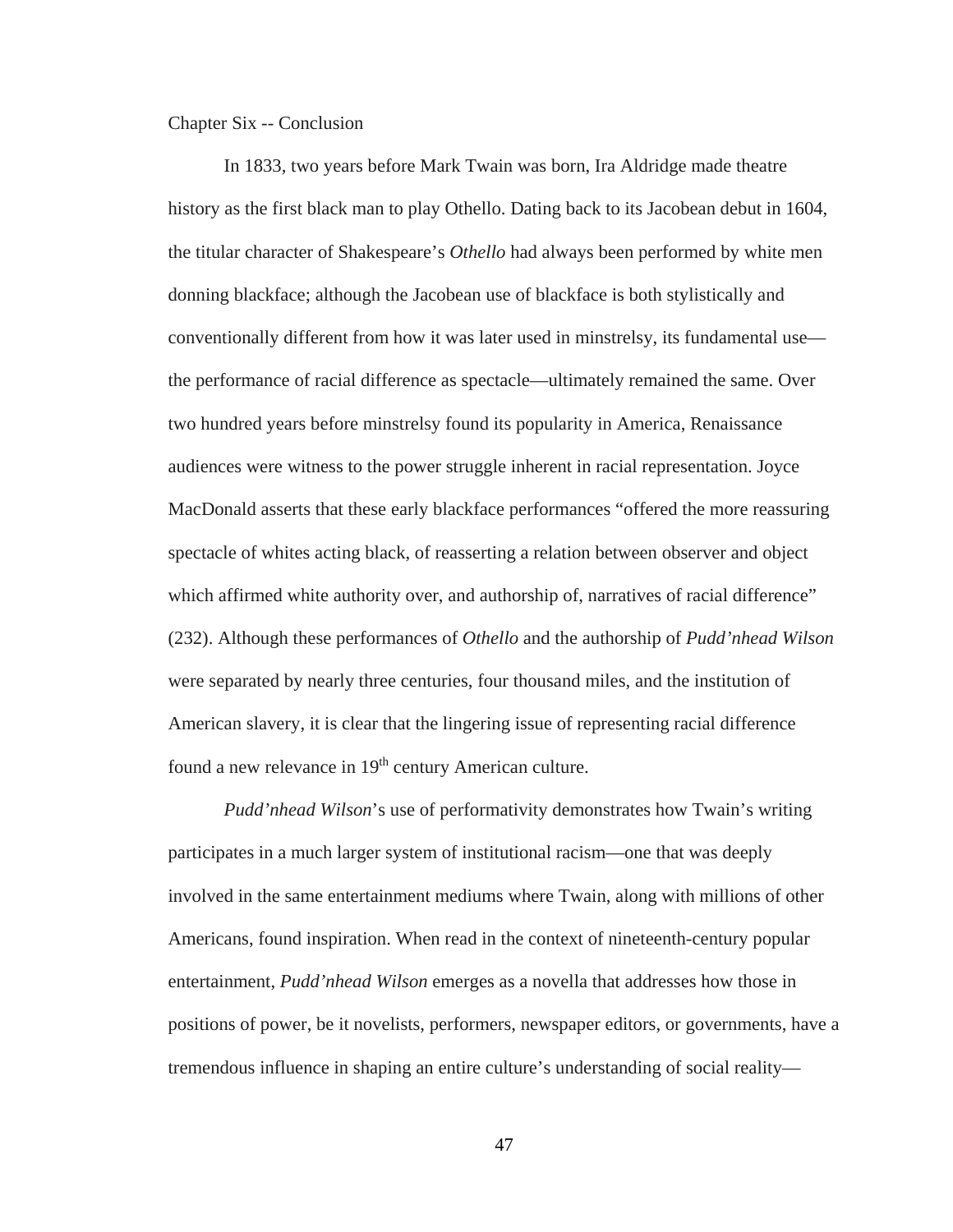especially race, gender, and class. However, Twain's novel does not merely bring attention to this issue; instead, he uses *Pudd'nhead Wilson* as a means of urging readers to question and rethink their understandings of race.

Originally published as *The Tragedy of Pudd'nhead Wilson and the Comedy of Those Extraordinary Twins*, Twain's decision to classify Wilson's story as a tragedy even though social order is ultimately restored—initially seems strange, especially considering how Wilson's rise to power embodies the determination and drive associated with the American Dream. However, in light of Twain's larger commentary, reading Pudd'nhead as a tragic character begins to make sense; Wilson manages to restore social order at the end of the novel, but at what cost? The real tragedy of *Pudd'nhead* is apparent in the way Wilson unknowingly contributes to the rhetoric of late- $19<sup>th</sup>$  century racial essentialism; grossly unaware of his case's deeper implications, Wilson's use of fingerprinting to assign racial difference inadvertently justifies the same pseudoscience that was being used to support both Jim Crow and the eugenics movement. Consistently presented as a likable, intelligent, and justice-aligned protagonist, Wilson's actions at the end of the novel ultimately contribute to the systematic oppression of African Americans. Perhaps this is the key to *Pudd'nhead*'s tragedy: when living in a culture that is so deeply intertwined with an institution that is as large, complicated, and ideologically powerful as slavery or racism, perceptions of right and wrong are skewed and blurred by those at the top of these systems, causing well-intentioned people to do the wrong thing. By pulling back the curtain and exposing how these processes of representation function, Twain's novel attempts to bring readers closer to understanding how these same processes are being used to shape an entire culture's understanding of racial difference.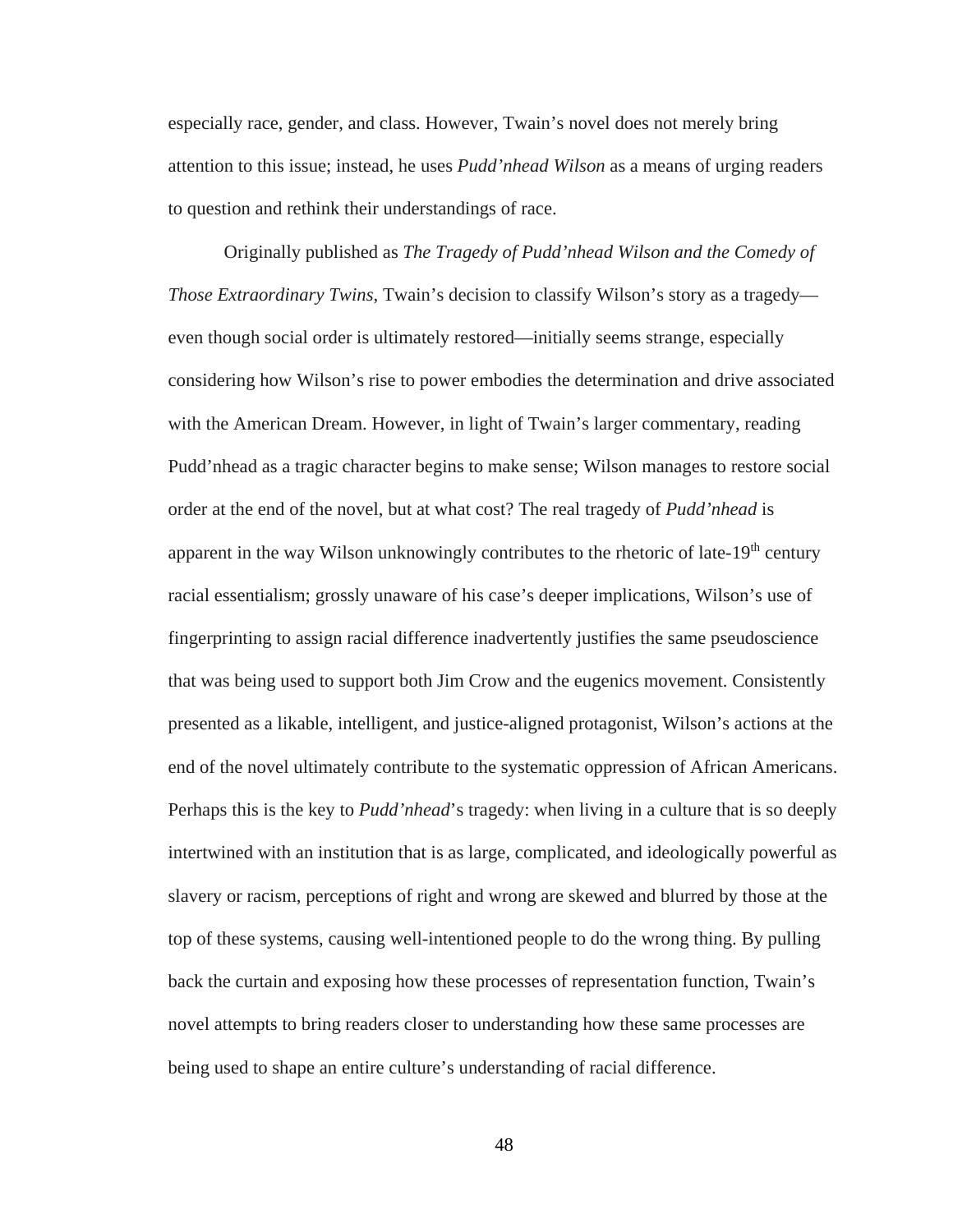#### Works Cited

- Ackerman, Alan L. *The portable theater: American literature and the nineteenth-century stage*. JHU Press, 2002.
- Bogad, Larry M. *Electoral Guerrilla Theatre: Radical ridicule and social movements*. Routledge, 2005.
- Cade, Roshaunda D. "Mulatta Mama Performing Passing and Mimicking Minstrelsy in Mark Twain's Pudd'nhead Wilson." *Journal of the Motherhood Initiative for Research and Community Involvement* 9.2 (2007).
- Cole, Simon A. "Twins, Twain, Galton, and Gilman: Fingerprinting, individualization, brotherhood, and race in Pudd'nhead Wilson." *Configurations.* 15.3 (2007): 227- 265.
- Cox, James M., and Mark Twain. "Pudd'nhead Wilson Revisited." *Mark Twain's "Pudd'nhead Wilson": Race, Conflict, and Culture* (1990): 1-21.
- Davis, Ronald LF. "Creating Jim Crow: In-Depth Essay." *The History of Jim Crow* (2003).

Foucault, Michel, and Jay Miskowiec. "Of other spaces." *diacritics* (1986): 22-27.

Eddings, Dennis W. "From Innocence to Death: An Approach to Teaching

Twain." *Making Mark Twain Work in the Classroom* (1999): 31.

Ellison, Ralph. "Change the joke and slip the yoke." *Shadow and Act* (1958): 45-59.

Fiedler, Leslie. "As Free as Any Cretur.." *New Republic* 133.15 (1955): 17-19.

Gerber, John C. "" Pudd'nhead Wilson" As Fabulation." *Studies in American* 

*Humor* (1975): 21-31.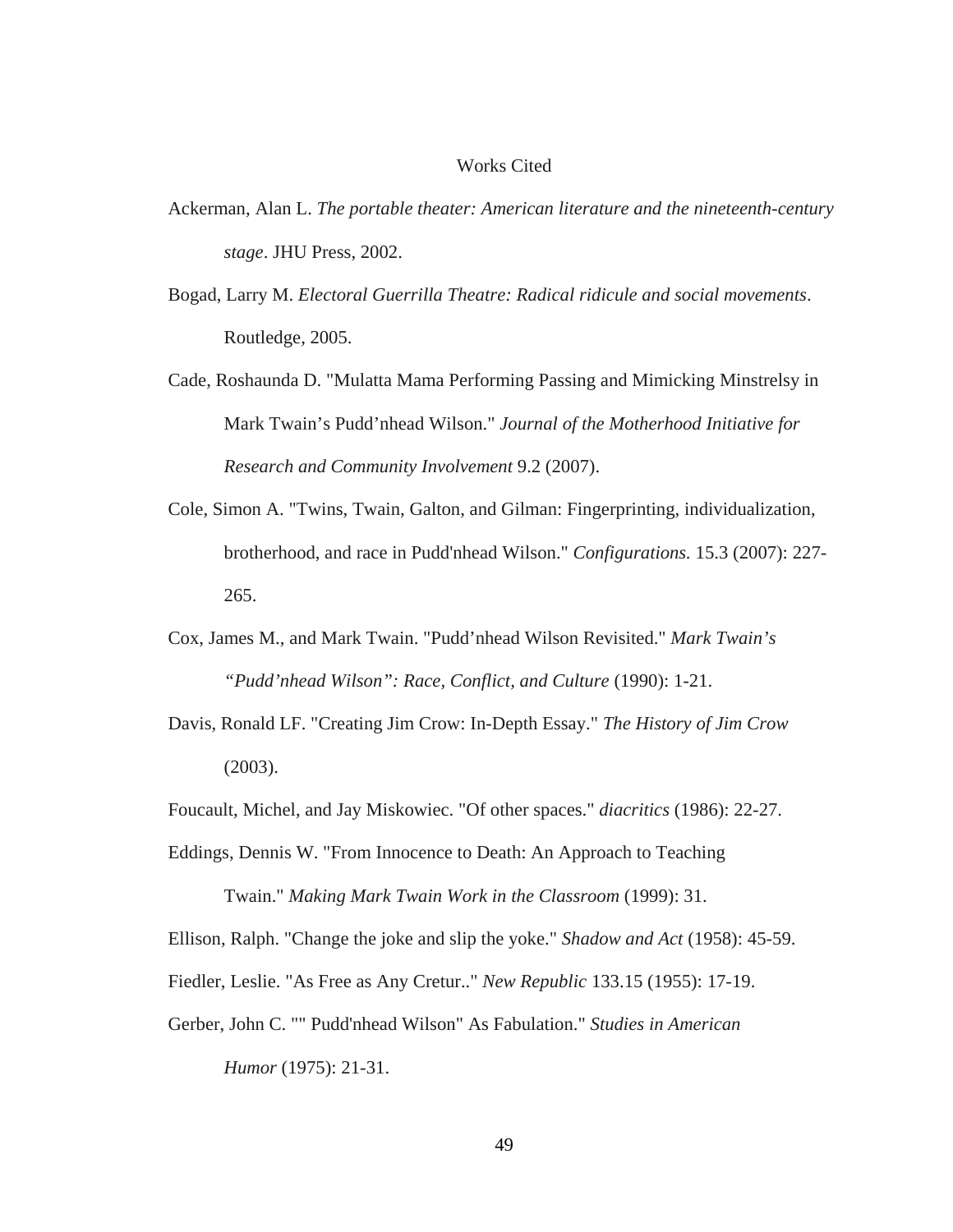- Gillman, Susan. "'Sure Identifiers': Race, Science, and the Law in Pudd'nhead Wilson." *Mark Twain's Pudd'nhead Wilson: Race, Conflict, and Culture. Ed. Susan Gillman and Forrest G. Robinson. Durham, NC: Duke UP* (1990): 86-104.
- Hogan, Jerry B. "" Pudd'nhead Wilson": Whose Tragedy Is It?." *Mark Twain Journal* (1980): 9-12.
- Howe, Lawrence. "Race, genealogy, and genre in Mark Twain's Pudd'nhead Wilson." *Nineteenth-century literature* (1992): 495-516.
- Jehlen, Myra. "The Ties That Bind: Race and Sex in Pudd'nhead Wilson."*American Literary History* (1990): 39-55.
- Knoper, Randall K. *Acting Naturally: Mark Twain in the Culture of Performance*. Univ of California Press, 1995.
- MacDonald, Joyce Green. "Acting Black:" Othello,"" Othello" Burlesques, and the Performance of Blackness." *Theatre Journal* (1994): 231-249.
- Marotti, Maria Ornella. *Duplicating Imagination: Twain and the Twain Papers*. Penn State Press, 2010.
- McGunigal, Lisa. "Twins of Genius: Mark Twain on the Stage, Huck Finn on the Page." *The Mark Twain Annual* 9.1 (2011): 84-97.
- Meer, Sarah. *Uncle Tom Mania: Slavery, Minstrelsy, and Transatlantic Culture in the 1850s*. University of Georgia Press, 2005.
- Mizener, Arthur. "The Thin, Intelligent Face of American Fiction." *Kenyon Review* (1955): 507-524.
- Morrison, Toni. "Introduction to *The Adventures of Huckleberry Finn*." (1996).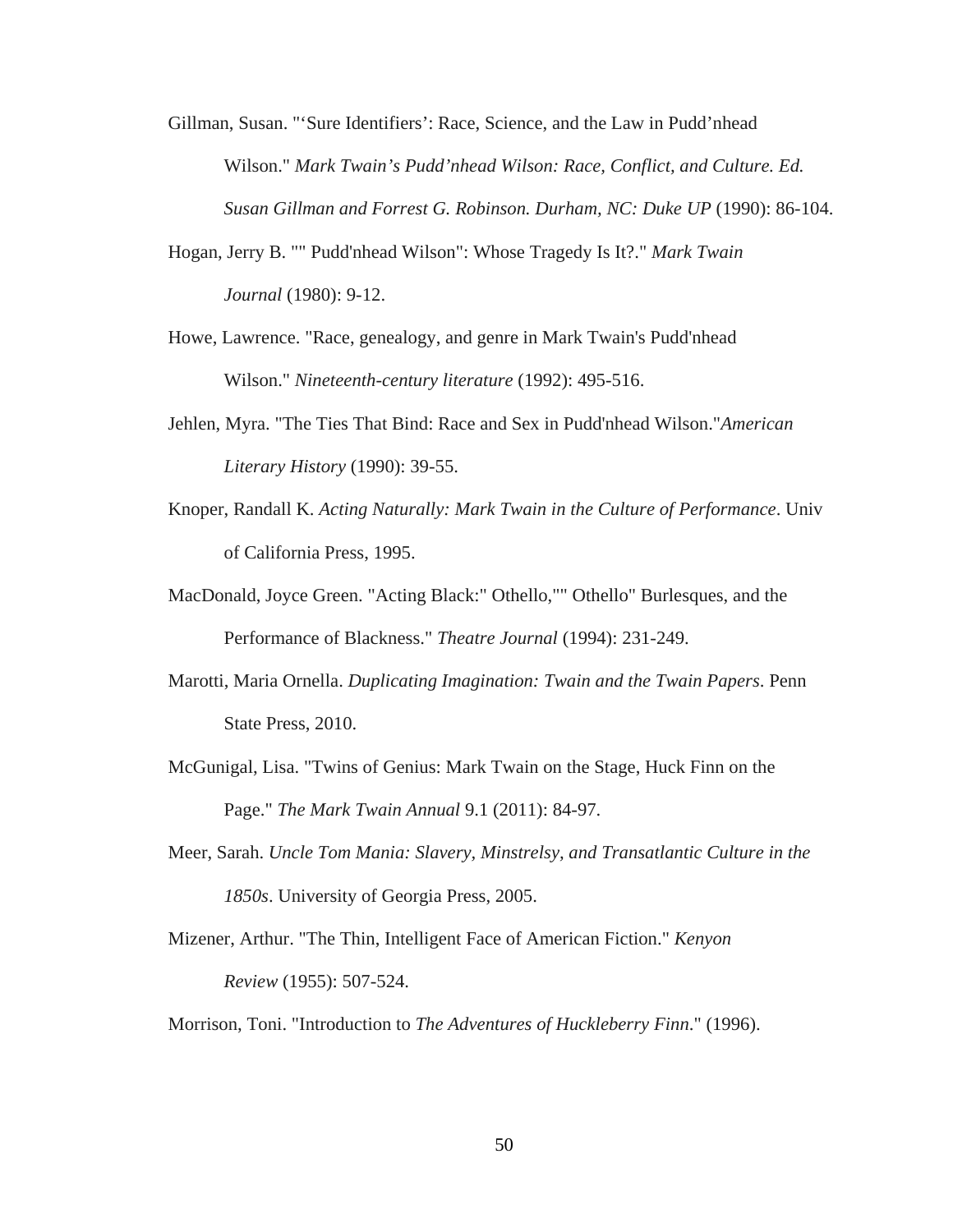- Moynihan, Sinéad. "History Repeating Itself: Passing, Pudd'nhead Wilson, and The President's Daughter." *Callaloo* 32.3 (2009): 809-821.
- O'Connell, Catharine. "Resecting Those Extraordinary Twins: Pudd'nhead Wilson and the Costs of" Killing Half"." *Nineteenth Century Literature* 57.1 (2002): 100-124.
- Parker, Hershel, and Henry Binder. "Exigencies of composition and publication: Billy Budd, Sailor and Pudd'nhead Wilson." *Nineteenth-Century Fiction* (1978): 131- 143.
- Pettit, Arthur. "The Black and White Curse: Pudd'nhead Wilson and Miscegenation." *Pudd'nhead Wilson and Those Extraordinary Twins: Texts and Criticism. Ed. Sidney E. Berger. New York: Norton* (1980).

Porter, Carolyn. "Roxana's Plot." *Cultural Critique* (1990): 145-165.

- Railton, Stephen. "The Tragedy of Mark Twain, by Pudd'nhead Wilson."*Nineteenth Century Literature* 56.4 (2002): 518-544.
- Robinson, Forrest G., and In Bad Faith. "The Sense of Disorder in Pudd'nhead Wilson."." *Mark Twain's "Pudd'nhead Wilson": Race, Conflict, and Culture*(1990): 22-45.
- Rogin, Michael. "Francis Galton and Mark Twain: The Natal Autograph in Pudd'nhead Wilson." *Mark Twain's "Pudd'nhead Wilson": Race, Conflict, and Culture* (1990): 73-85.
- Ross, Michael L. "Mark Twain's" Pudd'nhead Wilson": Dawson's Landing and the Ladder of Nobility." *Novel: A Forum on Fiction*. Brown University, 1973.
- Rubertone, Patricia E., ed. *Archaeologies of placemaking: monuments, memories, and engagement in Native North America*. Vol. 59. Left Coast Press, 2009.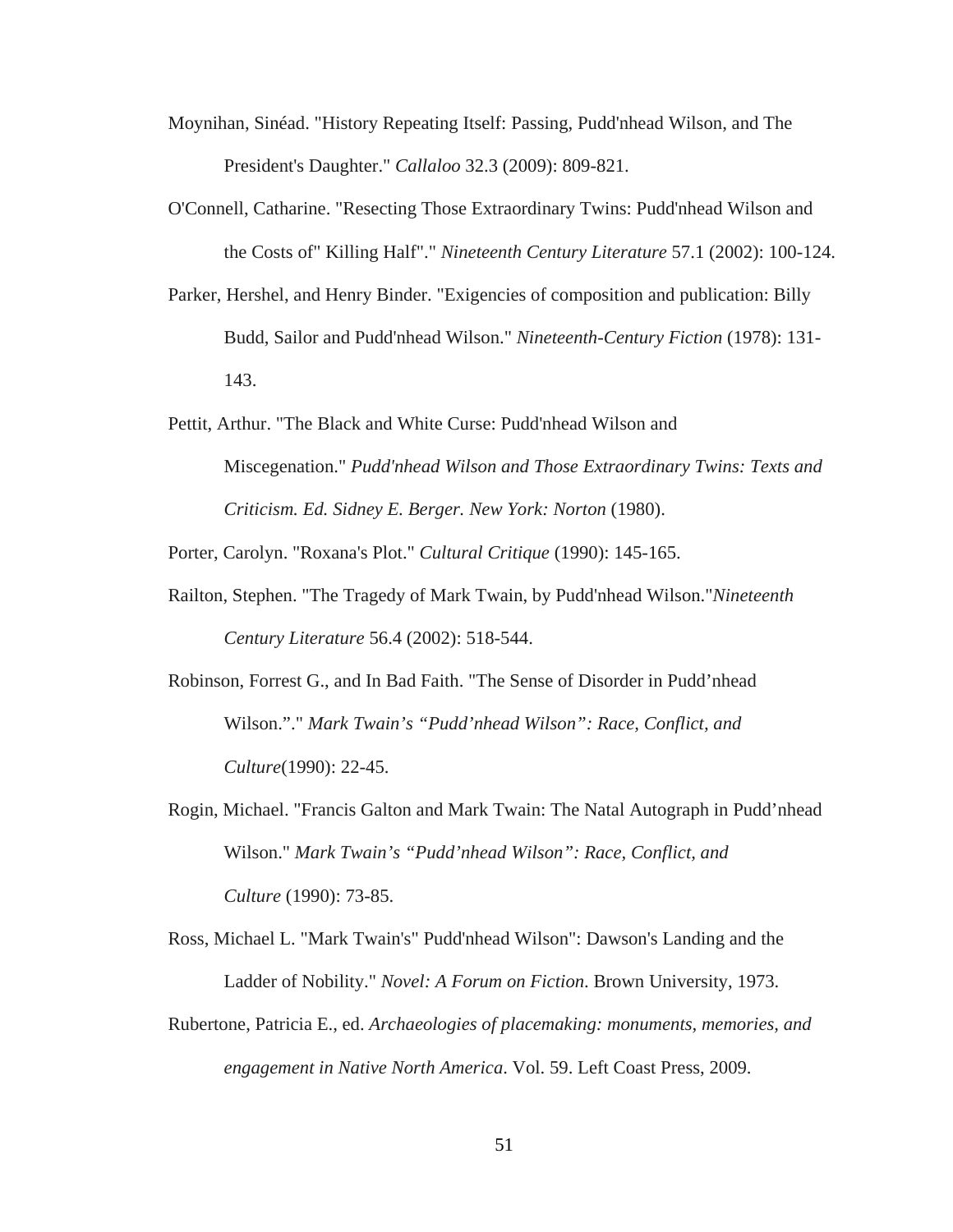- Schaar, John H. "Some Ways of Freedom in *Pudd'nhead Wilson*." *Mark Twain's Pudd'nhead Wilson: Race, Conflict, and Culture. Ed. Susan Gillman and Forrest G. Robinson. Durham, NC: Duke UP* (1990): 208-224.
- Schechner, Richard. *Between theater and anthropology*. University of Pennsylvania Press, 2010.
- Strout, Cushing. "Crisis in Camelot: Mark Twain and the Idea of Progress."*Sewanee Review* 120.2 (2012): 336-340.
- Sundquist, Eric J. *To wake the nations: Race in the making of American literature*. Harvard University Press, 1994.
- Tarnoff, Ben. *The Bohemians: Mark Twain and the San Francisco Writers Who Reinvented American Literature*. Penguin, 2014.
- Twain, Mark. *Mark Twain himself: a pictorial biography*. Vol. 1. University of Missouri Press, 2002.
- Wallace, Michele. "Uncle Tom's Cabin: Before and After the Jim Crow Era."*TDR/The Drama Review* 44.1 (2000): 136-156.
- Wallace-Sanders, Kimberly. *Mammy: A Century of Race, Gender, and Southern Memory*. University of Michigan Press, 2008.
- Weigley, Russell Frank. *A great civil war: a military and political history, 1861-1865*. Indiana University Press, 2000.
- Williams, Kenny J. "" Adventures of Huckleberry Finn"; or, Mark Twain's Racial Ambiguity." *Mark Twain Journal* (1984): 38-42.
- Wonham, Henry B. "" I Want a Real Coon": Mark Twain and Late-Nineteenth-Century Ethnic Caricature." *American Literature* 72.1 (2000): 117-152.